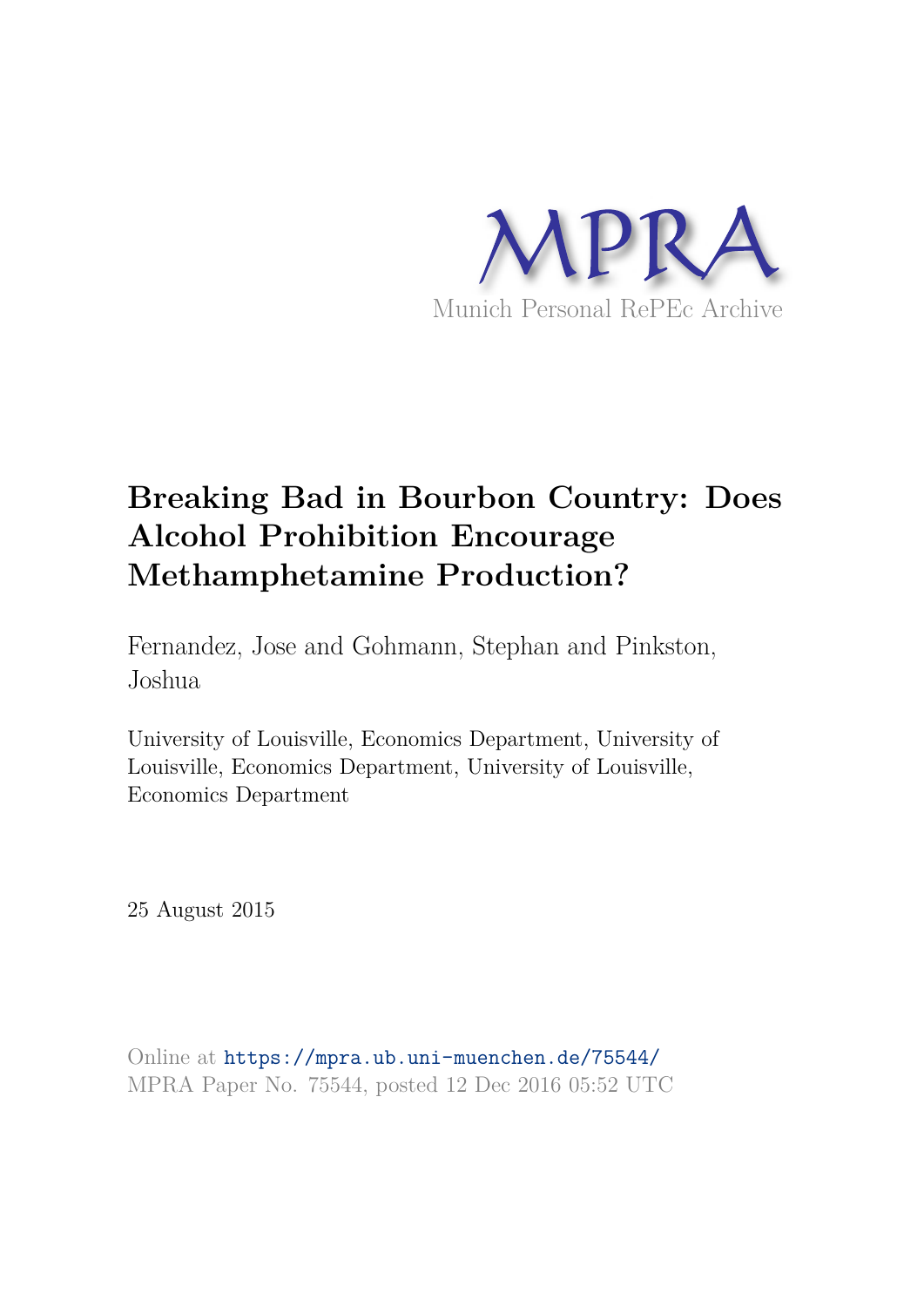# **Breaking Bad in Bourbon Country: Does Alcohol Prohibition Encourage Methamphetamine Production?**

Jose Fernandez

University of Louisville

jose.fernandez@louisville.edu

Stephan Gohmann

University of Louisville

steve.gohmann@louisville.edu

Joshua C. Pinkston

University of Louisville

josh.pinkston@louisville.edu

November 2016

Acknowledegements: We would like to thank Zachary Breig, Scott Cunningham, John Graves, Matt Harris, Dan Rees, Alex Tabarrok, as well as the conference/seminar participants at the American Society of Health Economists in Philadelphia, the Society of Labor Economsts meetings in Seattle, Vanderbilt Empirical Applied Micreconomics Festival, Southern Economic Association Conference in Tampa, American Economic Association Conference in Philadelphia, the Association of Private Enterpise Education Conference, and Epi-hour at the University of Louisville. All remaining errors are our own.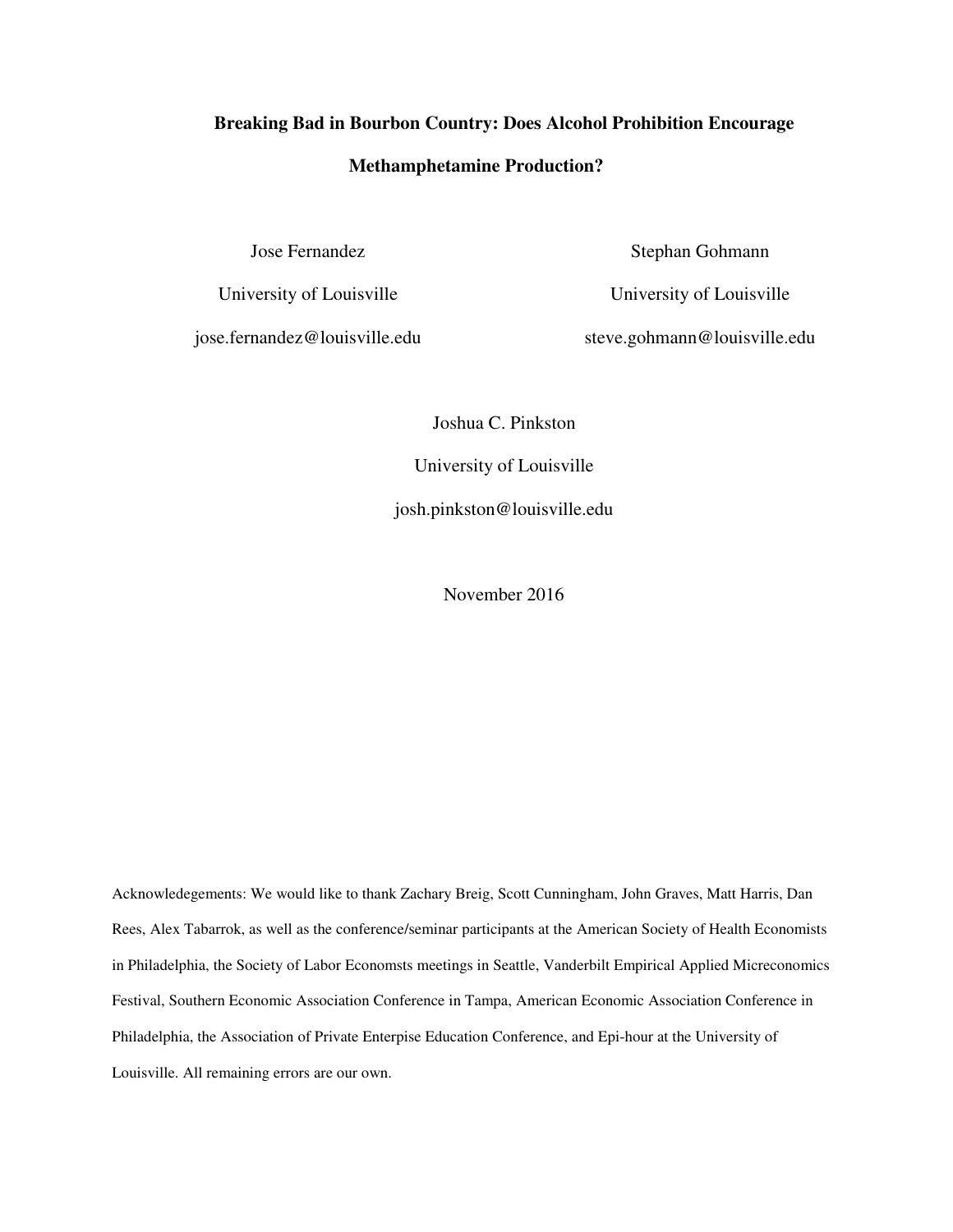### **Abstract**

This paper examines the influence of local alcohol prohibition on the prevalence of methamphetamine labs. Using multiple sources of data for counties in Kentucky, we compare various measures of meth manufacturing in wet, moist, and dry counties. Our preferred estimates address the endogeneity of local alcohol policies by exploiting differences in counties' religious compositions between the 1930s, when most local-option votes took place, and recent years. Even controlling for current religious affiliations, religious composition following the end of national Prohibition strongly predicts current alcohol restrictions. We carefully examine the validity of our identifying assumptions, and consider identification under alternative assumptions. Our results suggest that the number of meth lab seizures in Kentucky would decrease by 34.5 percent if all counties became wet.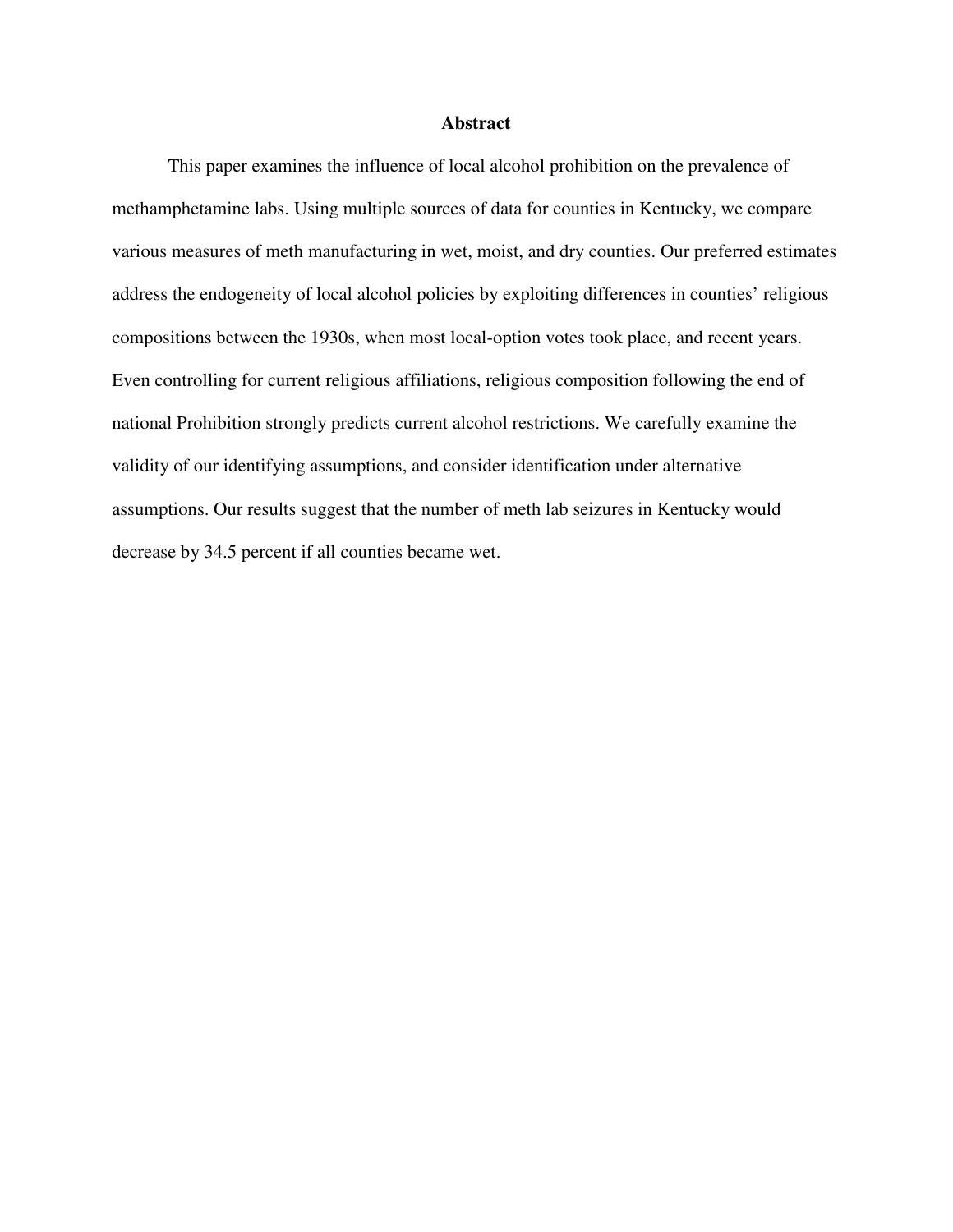## **Breaking Bad in Bourbon Country: Does Alcohol Prohibition Encourage Methamphetamine Production?**

This paper examines the influence of alcohol prohibition on the number of methamphetamine (meth) labs in Kentucky. We carefully control for observable heterogeneity between counties, and then address the remaining endogeneity of local alcohol laws. Our preferred estimates exploit variation in religious affiliations in the 1930s, when most local-option votes took place, that is not explained by current religious affiliations; however, we also consider alternative identifying assumptions. In each case, our results suggest that local alcohol prohibition increases in the prevalence of meth labs.

After the Federal prohibition of alcohol sales and production was repealed in 1933, some states permitted localities to adopt local-option ordinances. Kentucky is one of 12 states that still contain jurisdictions that prohibit sales of alcohol. Over a fourth of the 120 counties in Kentucky are "dry", meaning that all sales of alcohol are banned in the county. In contrast, "wet" counties in Kentucky allow the sale of alcohol; "moist" counties contain wet jurisdictions, but are otherwise dry; and "limited" counties only allow the sale of alcohol by the drink in certain types of restaurants.

Miron and Zwiebel (1995) argue that alcohol bans flatten the punishment gradient for alcohol drinkers to engage in other illicit activities, encouraging illicit drug use by raising the relative price of a substitute. Consumers in dry jurisdictions can only purchase alcohol if they drive to a jurisdiction that allows alcohol sales, or if they make an illegal local purchase.<sup>[1](#page-3-0)</sup> In

l

<span id="page-3-0"></span> $^1$  Kentucky's alcohol control laws describe potentially severe penalties for violations of local alcohol prohibition. As described in "A Review of the Commonwealth of Kentucky Alcohol Control Laws, 2007", criminal penalties grow from a class B misdemeanor on the first offense to a felony on the third offense, with a fine of up to \$10,000 and up to 10 years in jail. The costs of civil asset forfeiture can also be quite high, even for first-time offenders. The law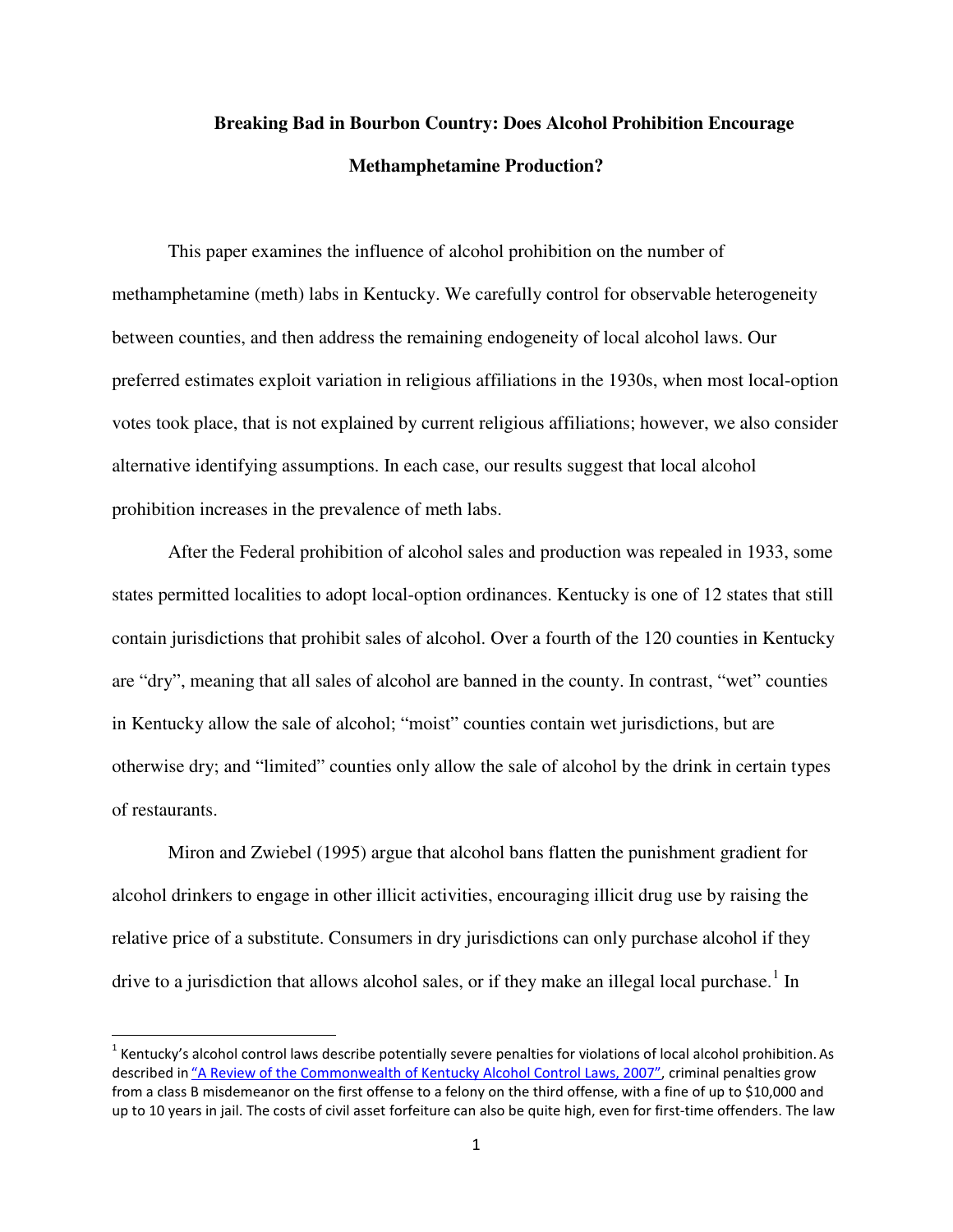addition to introducing the risk of criminal penalties and asset forfeiture, alcohol transactions with illegal dealers may provide consumers with more information about illicit drugs than they would have otherwise.

Most previous empirical work is consistent with the idea that illegal drugs are substitutes for alcohol. Conlin, Dickert-Conlin, and Pepper (2005) find that a change in the status of Texas counties from dry to wet lowers drug-related mortality by approximately 14 percent. DiNardo and Lemieux (2001) find that higher minimum drinking ages reduce alcohol consumption by high school seniors, but increase marijuana consumption. Crost and Guerrero (2012) find that alcohol consumption increases and marijuana use falls at age 21, and Deza (2015) finds that hard drug use also decreases at 21. Anderson, Crost, and Rees (2014) find that marijuana is a substitute for alcohol, and that legalizing medical marijuana is associated with a decrease in traffic fatalities.

On the other hand, Pacula (1998) finds that increases in beer taxes are associated with less drinking and less marijuana use among young adults, consistent with the two goods being complements. Yörük and Yörük (2011) find that marijuana use increases at age 21; however, their results are strongest for a subsample that used alcohol, cigarettes or marijuana at least once since the previous interview. Crost and Rees (2013) examine the same data and find no evidence of complementarity between marijuana and alcohol.

Access to alcohol can also have indirect effects on other crimes. Carpenter (2005) finds that zero-tolerance drunk driving policies reduce property crime among 18-21 year old males by 3.4 percent and reduce the incidence of nuisance crimes. Anderson et al. (2014) find an association between establishments serving alcohol by the drink and violent crime. Other studies

<u>.</u>

requires that any premises or vehicle involved in "unlawfully selling, transporting or possessing alcoholic beverages in dry territory" be seized and forfeited to the state, regardless of whether anyone is even charged with a crime.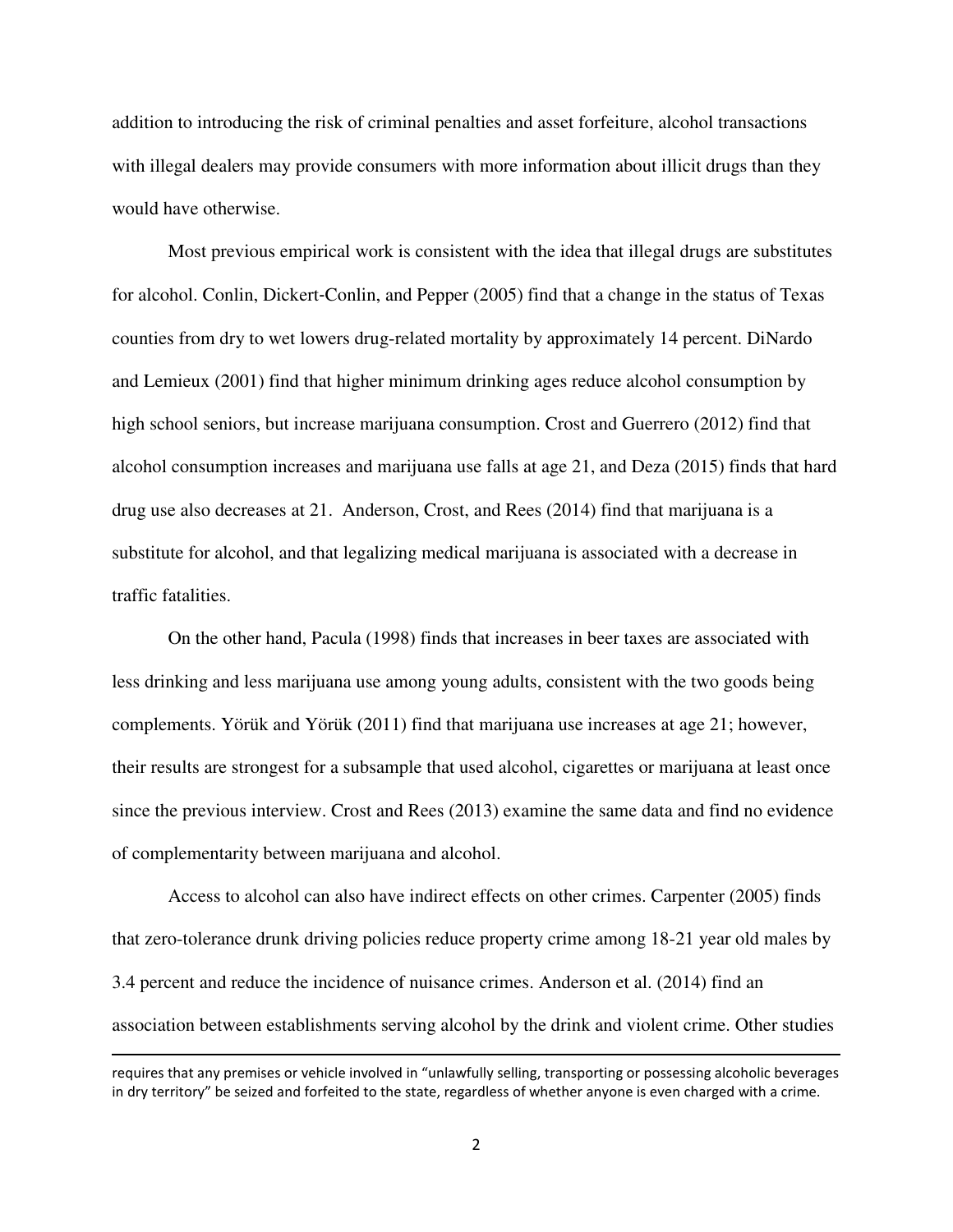find that higher alcohol excise taxes reduce alcohol consumption as well as certain types of property and violent crime (See Carpenter & Dobkin, forthcoming for a full survey).

We contribute to the literature on the consequences of prohibition by considering the effects of alcohol restrictions on meth lab seizures in Kentucky. On one level, our work can be seen as contributing to the discussion of whether alcohol and illegal drugs are substitutes or compliments. An advantage of our study is that we do not rely on self-reported drug use or counts of drug arrests reported by law enforcement. As we argue in the next section, the counts of meth labs we use should be less affected by potentially endogenous law enforcement behavior than arrest data. $2$ 

On a more direct level, our work focuses on an outcome that has important implications for public health, the production and use of methamphetamine. In a systematic review of the literature on health consequence of meth use, Marshall and Werb (2010) find that users are more likely to have suicidal ideation, eating disorders, paranoia, and mortality from overdose. The production of methamphetamine not only places the "cooks" in danger from explosions, burns and chemical injuries; but also creates an environmental hazard. Kentucky's Department for Environmental Protection reports that the average remediation cost is roughly \$5,000 per lab, with some clean-ups costing over  $$20,000.<sup>3</sup>$  $$20,000.<sup>3</sup>$  $$20,000.<sup>3</sup>$ 

Gonzales, Mooney, and Rawson (2010) report that meth use in the United States increased threefold between 1997 and 2007. Weisheit and Wells (2010) find that Kentucky has one of the highest rates of meth lab seizures in the country, with 15.24 labs seized per 100,000

l

<span id="page-5-1"></span><span id="page-5-0"></span> $2$  We also consider other outcomes, including various counts of drug arrests. We consider ER visits for burns as an alternative measure that is completely independent of law enforcement and illuminates a cost of local, amateur meth production. While our results using arrest data should be taken with a grain of salt, they are consistent with our results for meth labs, and they suggest that the negative effects of prohibition extend to other drugs. <sup>3</sup> See, e.g., http://waste.ky.gov/SFB/MethLabCleanup/Pages/default.aspx.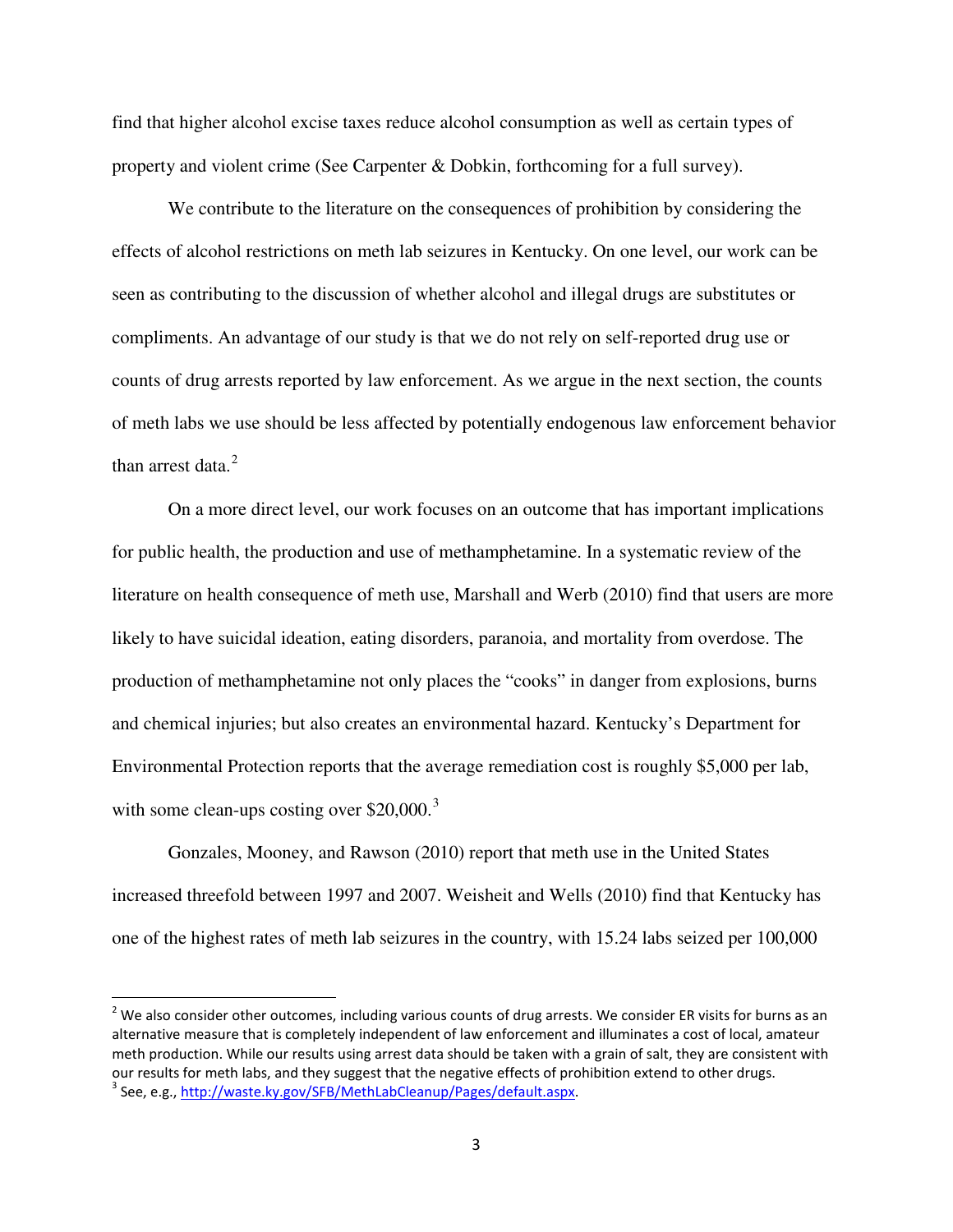residents between 200[4](#page-6-0) and 2008. $4$  They suggest that meth labs may be as prevalent as they are in Midwestern and Southeastern states because distance from the Mexican border raises the costs of imported meth relative to locally produced products.<sup>[5](#page-6-1)</sup> Cunningham et al.  $(2010)$  support this conclusion, reporting that methamphetamine purity falls with distance from the borders with Mexico and Canada, which is consistent with local demand being met by production in small local labs. Kentucky's location, therefore, suggests that its 120 counties are an excellent setting to study the effects of alcohol restrictions on meth use and production.

Of course, local alcohol laws are likely endogenous. Toma (1988) argues that localoptions give voters an opportunity to increase the price of alcohol by increasing the cost of obtaining it. Yandle (1983) points out that both bootleggers and Baptists have historically supported alcohol bans: Baptists for religious reasons and bootleggers for economic reasons. In both cases, local alcohol laws would be affected by the religious, cultural, and economic characteristics of the area. Restrictions may also be enacted in response to local public health concerns or other problems related to alcohol such as the incidence of drunk driving.

Our analysis begins with a careful treatment of observed heterogeneity between counties. All of our estimates control for a wide array of geographic, demographic, economic and cultural characteristics. Furthermore, we consider the robustness of our results to additional control variables, functional form assumptions, and sample restrictions based on observable characteristics. If anything, we find that adjusting for observable differences strengthens the association between local-option status and the prevalence of meth labs.

-

<span id="page-6-0"></span> $^4$  Between 2004 – 2008 the ten states with the highest meth lab seizure rates (from highest to lowest) were Missouri, Arkansas, Iowa, Tennessee, Indiana, Kentucky, Alabama, Oklahoma, Kansas, and Mississippi.

<span id="page-6-1"></span><sup>5</sup> Weisheit and Wells (2010) point out that methamphetamine *use* appears to be higher in Western states than the Midwest or Southeast, but labs are relatively rare in Western states.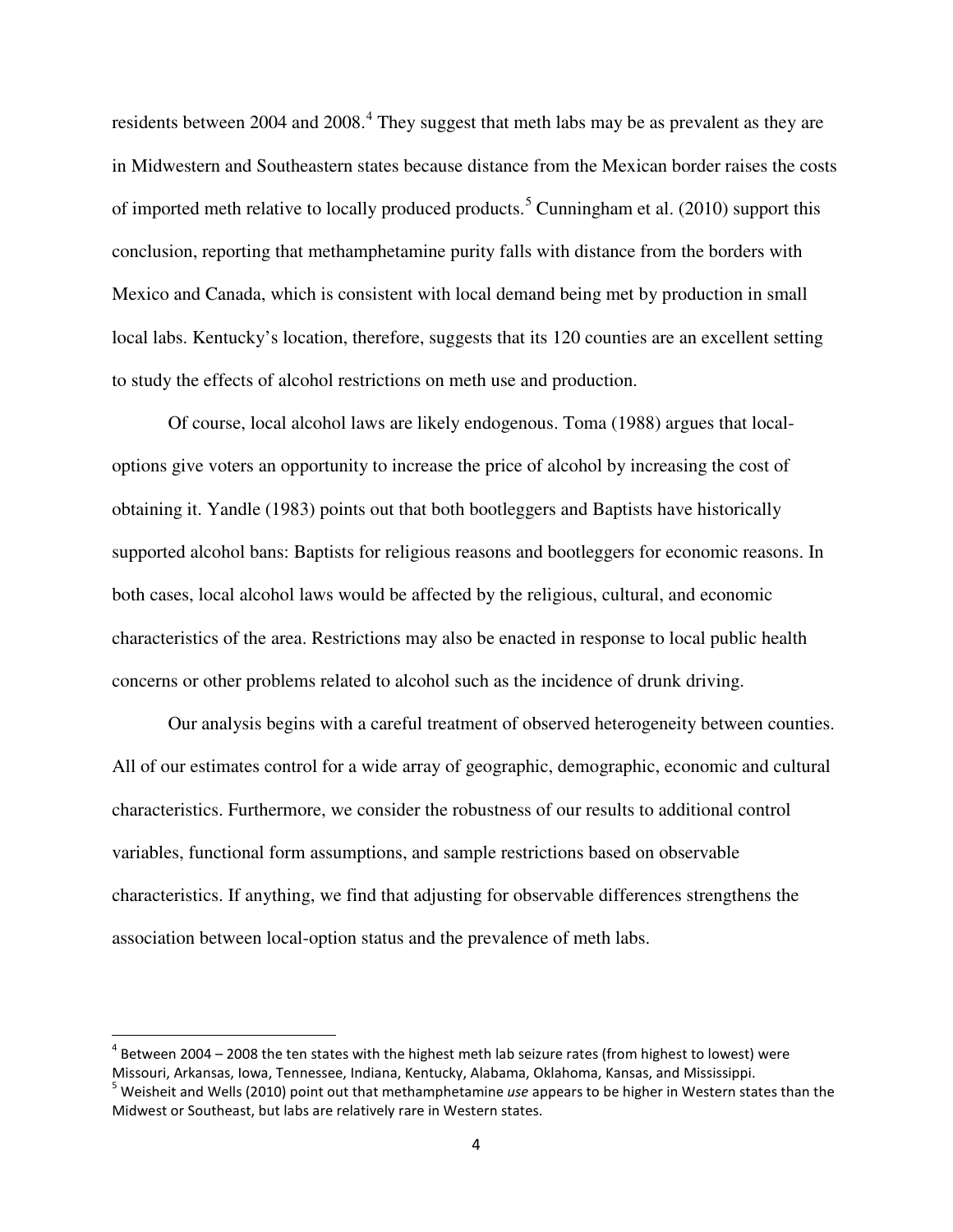We account for remaining unobserved heterogeneity using two different approaches, each of which relies on different identifying assumptions. First, our preferred approach exploits variation in religious composition shortly after the end of national prohibition that is independent of counties' current religious composition. We show that religious composition from the 1930s, when most local option laws were passed, strongly predicts current wet/dry status; and we perform multiple tests of the validity of our exclusion restrictions. Our second approach to unobservable differences follows Oster (Forthcoming) and Altonji, Elder, and Taber (2005b) (referred to as AET, 2005b), replacing exclusion restrictions with the assumption that selection on observables is informative about selection on unobservables.

### I. Data

 $\overline{\phantom{0}}$ 

Our primary data are a panel of meth lab seizures and local-option ordinances for Kentucky counties from 2004 to 2010. The lab seizure counts are from the DEA's National Clandestine Laboratory Register.<sup>[6](#page-7-0)</sup> The DEA provides the physical street addresses for all meth labs seized as a public service due to the public health risk from chemical contamination. An advantage of these data is that they do not depend solely on arrests or other law enforcement interventions. The DEA also lists labs that are accidentally discovered following a fire or explosion. Furthermore, the significant negative externalities associated with meth labs, especially the unpleasant chemical odors, result in additional discoveries that are likely independent of the intensity of local enforcement efforts.

In contrast, arrest data are known to suffer from potentially endogenous measurement error (Levitt, 1998; Lott Jr & Whitley, 2003; Pepper, Petrie, & Sullivan, 2010). Reported arrest

<span id="page-7-0"></span> $^6$  These data do not include mobile labs or parephenalia. Dumpsites are counted among the lab seizures, but only when they are found within a residence or place of business. Including roadside dumpsites would result in higher counts, but we worry that such dumpsites are less likely to be discovered due to accidents or complaints.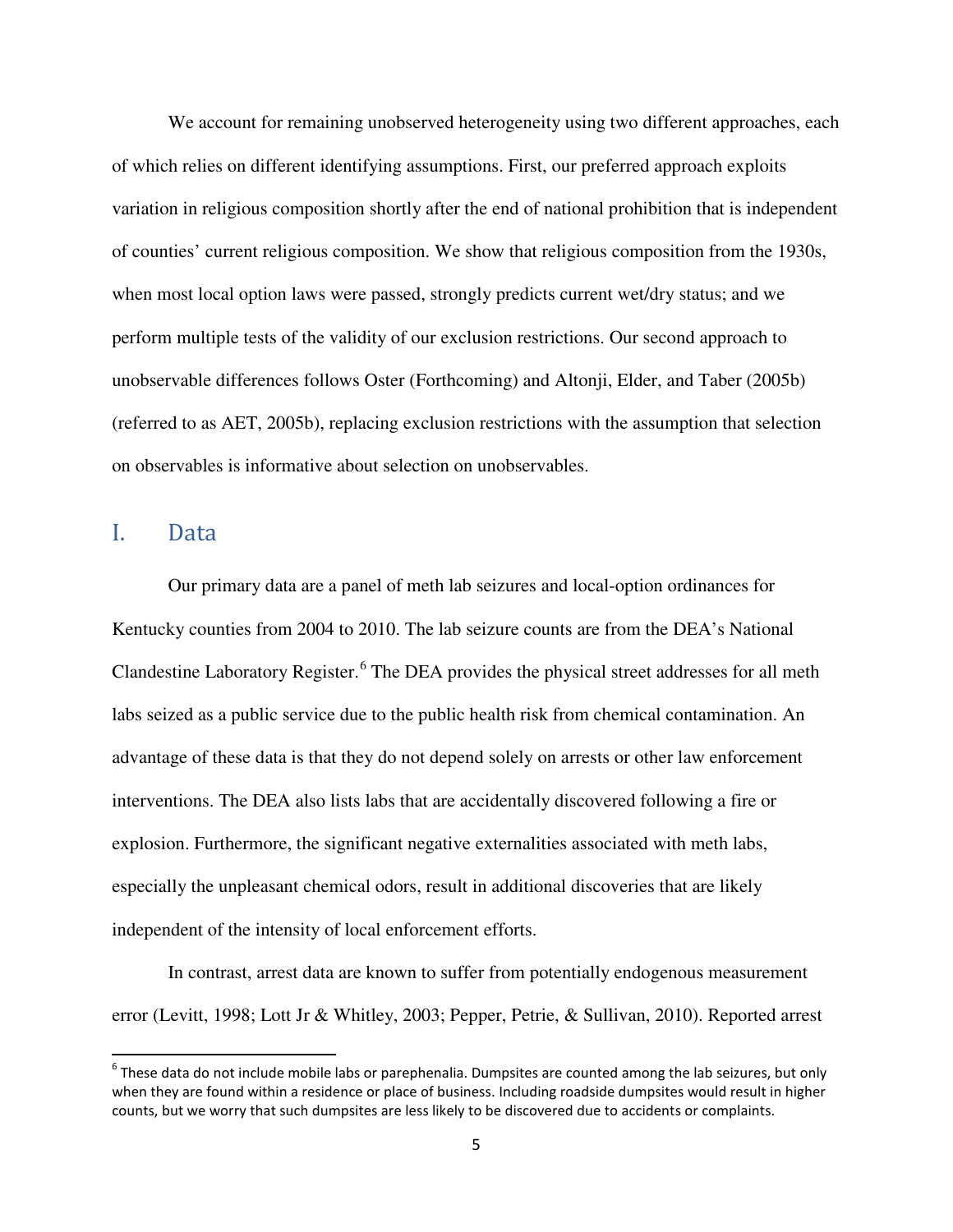rates are a function of the crime rates, the enforcement rates and the reporting behavior of local law enforcement. When we compare arrest data from the FBI's UCR and the Kentucky State Police, we find some evidence that errors in the data vary with local option status. For example, the correlation between the reported arrests for drug categories that are common to the two databases varies with wet/dry status, even when we control for other county characteristics.<sup>[7](#page-8-0)</sup> Furthermore, the DEA data show at least one meth lab is discovered in over 18% of county/year observations in which the UCR records no arrests for manufacturing or sales of any "other nonnarcotic" drug, which includes methamphetamine.

County-level local-option ordinance data are provided by the Kentucky Department of Alcoholic Beverage Control.<sup>[8](#page-8-1)</sup> In 2010, Kentucky had 32 wet counties, 39 dry counties, 20 moist counties and 29 counties with limited alcohol access. For the sake of simplicity, we treat counties with limited alcohol access as dry counties in our analysis, which should work against finding effects of local alcohol bans.<sup>[9](#page-8-2)</sup>

As a robustness check, we also collect drug-related arrest data from the FBI Uniform Crime Reports (UCR) and the Kentucky State Police. Both sources include reported arrests related to the sales, manufacturing and possession of "other nonnarcotic" drugs, which include methamphetamine; and synthetic narcotics, which includes prescription opioids. The Kentucky State Police data also provide reported arrests for meth-related crimes, including manufacturing,

 $\overline{\phantom{0}}$ 

<span id="page-8-0"></span> $^7$  Both datasets record arrests related to synthetic narcotics and "other nonnarcotic" drugs. Methamphetamine is in the "other" category. For both categories, the raw correlation between the reports in the UCR and the KSP databases is higher in wet counties than in dry, which is consistent with less accurate reporting in dry counties. Controlling for county characteristics explains much of this difference for "other" drugs; however, the differences in reporting accuracy for synthetic narcotics persist (and increase) when we control for county characteristics. <sup>8</sup>http://www.abc.ky.gov/

<span id="page-8-2"></span><span id="page-8-1"></span> $9$  A few counties allow alcohol sales on vineyards, golf courses, or in two qualified historic Shaker districts; but are otherwise dry. We treat these counties as dry.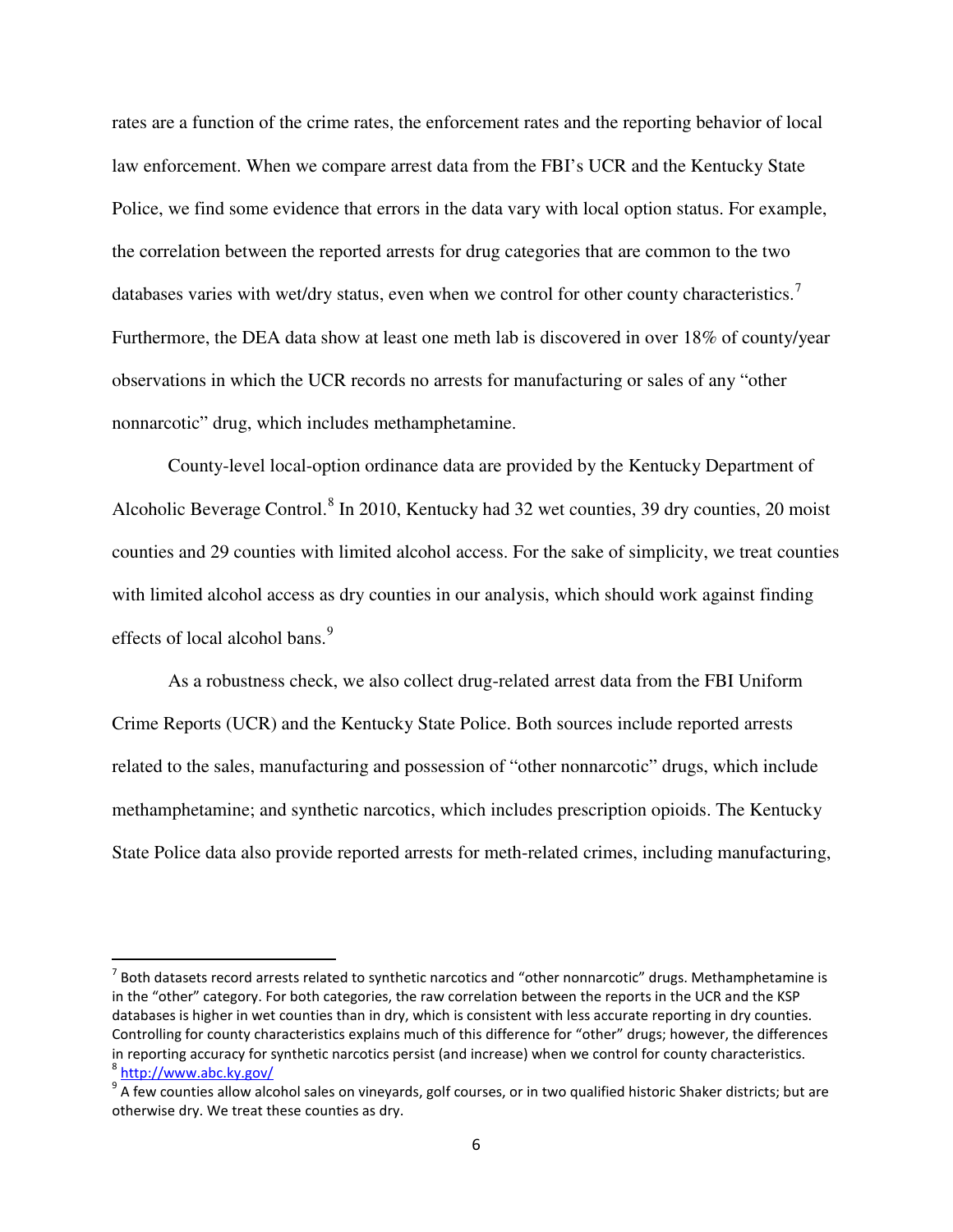sales, possession, dump sites, and unlawful possession of precursors. We use the sum of reported meth-related incidents as a dependent variable in our robustness checks.

Similar to national trends, meth lab seizures in Kentucky fell by 50 percent between 2004 and 2007, but increased more than three-fold by 2010. As seen in Figure 1, the highest rates of meth lab seizures occur in the southern counties bordering Tennessee and in the center of the state. Comparing Figure 1 with Figure 2, which shows wet/dry status, there appears to be a relationship between dry status and meth lab seizures. The mean lab seizure rate is 2.17 per 100,000 residents in wet, 2.26 in moist, and 3.92 in dry counties (see Table 1). The means for moist counties are consistent with Campbell et al. (2009) who find that alcohol bans have smaller effects when a jurisdiction is less geographically isolated.

We use county-level demographic variables from the U.S. Census and American Community Survey. As suggested by Yandle (1983) and Strumpf and Oberholzer‐Gee (2002), the demographic composition of voters influences local-option ordinances. Counties are more likely to adopt restrictive alcohol policies as population, income, percent black, and percent college educated decrease; or as poverty and unemployment increase.

Finally, we use data from Haines (2004) on religious membership in 1936 to capture religious attitudes at the time of the initial wet/dry votes following the end of Federal Prohibition. We control for current religious attitudes using data from the Association of Religion Data Archives (2000, 2010). As a robustness check, we examine the sensitivity of our results to the inclusion of controls for religious composition in 1990.

Table 1 shows the means of several key variables and how they vary by local-option status. Wet counties are more densely populated on average than dry counties. Wet counties also have higher average levels of education, higher household income, and more minorities. Given

7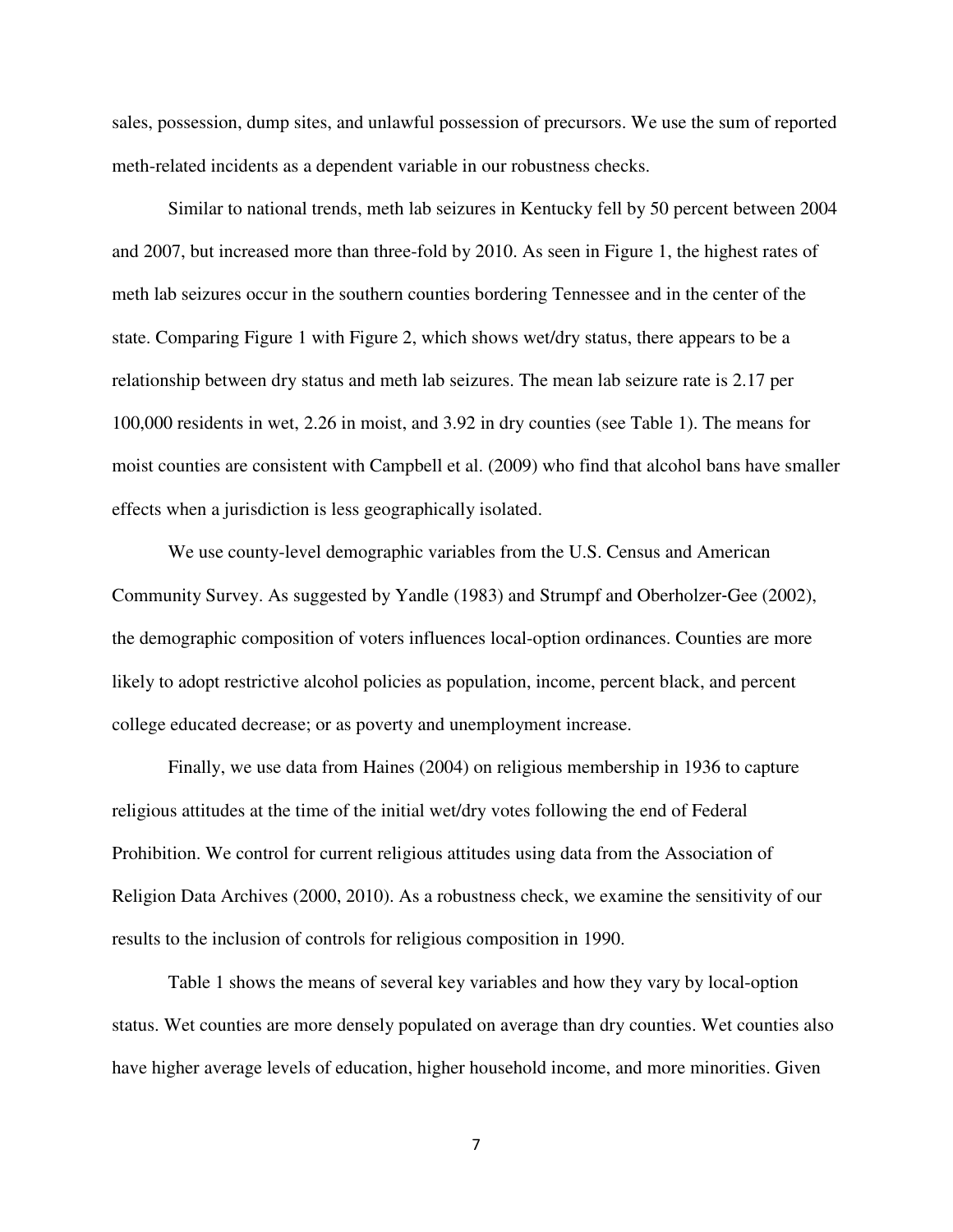the observable differences between wet and dry counties, many of which are statisticaly significant at a 5 percent level, the adoption of local-option ordinances should not be treated as exogenous. Note also that religious participation and the share of Baptists, both of which are associated with restrictive alcohol policies, have increased across all county types since  $1936$ .<sup>[10](#page-10-0)</sup>

### II. Estimation

To determine the robustness of our results we use four different estimation methods. The first two methods address observable heterogeneity between counties. The next two address unobservable differences that may be correlated with wet and dry status. $11$ 

### Observable Heterogeneity

<u>.</u>

First, we consider an ordinary least squares model with year fixed effects and countylevel demographics to estimate the treatment effect:

*Method of the* 
$$
Method = \alpha_t + \gamma Status_{it} + X_{it}\beta + e_{it}
$$

The year fixed effects,  $\alpha_t$ , control for time-varying changes that affected the entire state. We cannot include county fixed effects because we only observe a few changes in wet/dry status during our sample period. $12$ 

The matrix  $X_{it}$  consists of controls for geographic, demographic, economic and religious characteristics. Following Strumpf and Oberholzer-Gee (2002), we include indicators for bordering surrounding states and having a wet neighbor. We also control for latitude, longitude

<span id="page-10-0"></span><sup>&</sup>lt;sup>10</sup> Strumpf and Oberholzer-Gee (2002) study local prohibition ordinances between 1930 and 1940. They find Baptists, Presbyterians, and Methodists are more likely to support local prohibition; but Catholics, Episcopalians, and Lutherans are more likely to support legalized liquor.

<span id="page-10-1"></span> $11$  All of these methods use linear models for the incidence of meth labs and other outcome variables. Estimates from Poisson count models, which can be found in the appendix, are qualitatively similar to the simpler linear specifications we present in the text.

<span id="page-10-2"></span><sup>12</sup> Garrard, Johnson and Clay counties became moist in 2008, 2009 and 2011, respectively. Spencer and Trigg counties became wet in 2009. Strumpf and Oberholzer-Gee (2002) argued that the use of religious composition and other taste variables are better predictors of county status than county dummies are.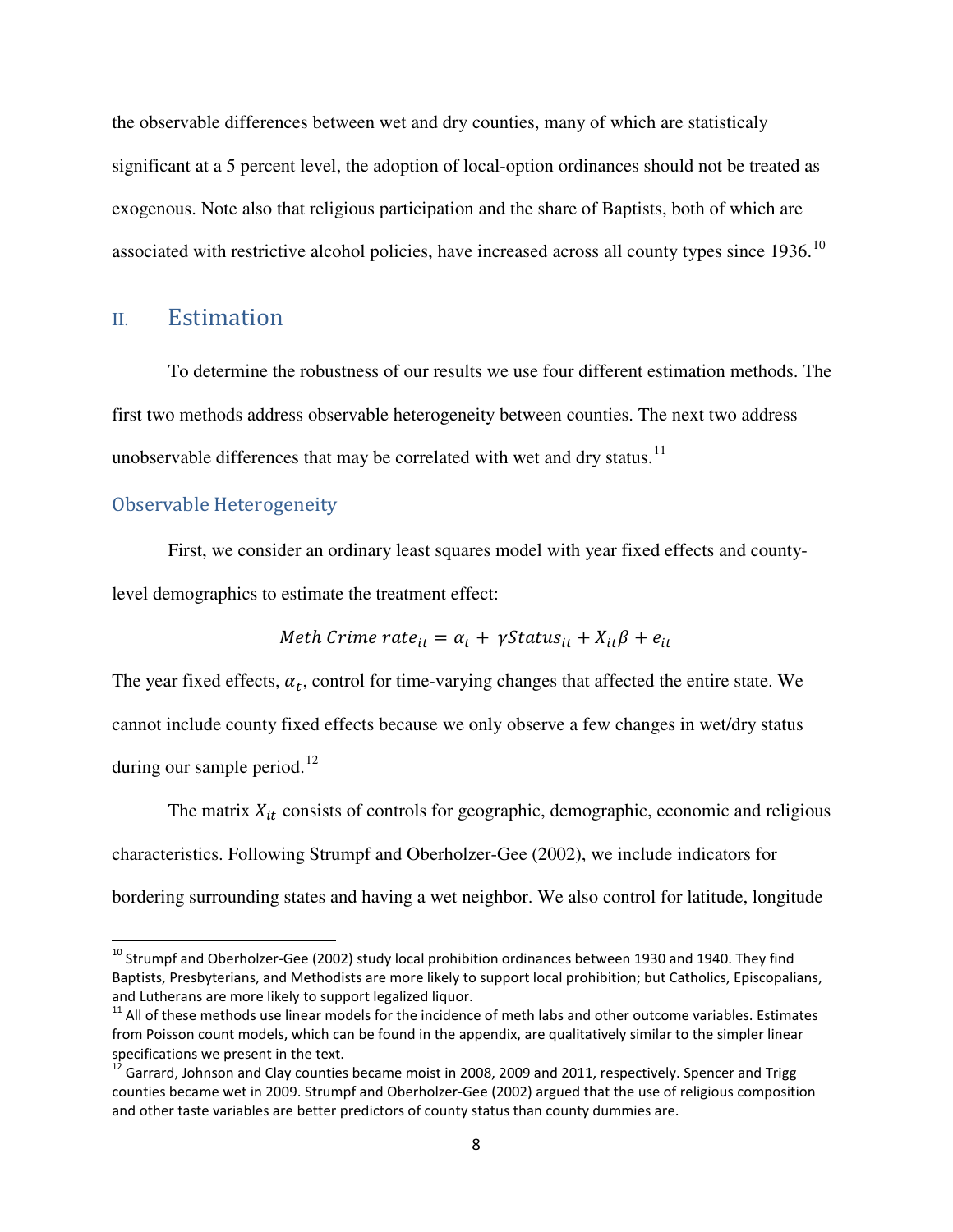and their interaction; access to interstate highways; and the ratio of residents working in the county to total county employment.<sup>[13](#page-11-0)</sup> The demographic characteristics in  $X_{it}$  are county population; population density; and the percentages of the population who are married, male, black, under age 21 and over 65. Economic controls include median household income; female labor-force participation; the poverty rate; the percent of children receiving TANF; and the percentages of acres dedicated to crops and pasture. Finally, we control for the percent of the population belonging to a religious congregation, that percent squared, the number of Baptists, and the interaction of the Baptist population with the percent black.<sup>[14](#page-11-1)</sup>

The variables of interest in the regressions are the county alcohol  $Status_{it}$  variables. We use three sets of measures for local-option status. The first are dummy variables indicating whether the county is wet, moist or dry, with dry being the omitted category. The second measure exploits variance between moist counties by measuring the percent of the county population that lives in a wet jurisdiction. This variable equals one in wet counties and zero in dry counties. Lastly, we use the number of liquor stores per 100,000 residents as an alternative measure of wetness that is not based on the state local-option data.<sup>[15](#page-11-2)</sup>

Our second estimation method is propensity score matching, which controls for observed heterogeneity more flexibly than OLS. Propensity scores also allow us to identify and exclude observations that are not comparable to any observation in another treatment group. For example, the counties that contain Louisville and Lexington are wet, more densely populated and

-

<span id="page-11-0"></span> $13$  A higher ratio of residents to total county employment suggests more isolation. This variable is constructed using data on commuting patterns from the American Community Survey.

<span id="page-11-1"></span> $14$  Religion data from the 1930s suggest that black and white Baptists have different views on alcohol prohibition; however, the data from more recent years do not separate Baptists as clearly along racial lines.

<span id="page-11-2"></span><sup>&</sup>lt;sup>15</sup> Our counts of liquors stores come from the Quarterly Census of Employment and Wages, which is collected by the Bureau of Labor Statistics with the cooperation of state agencies.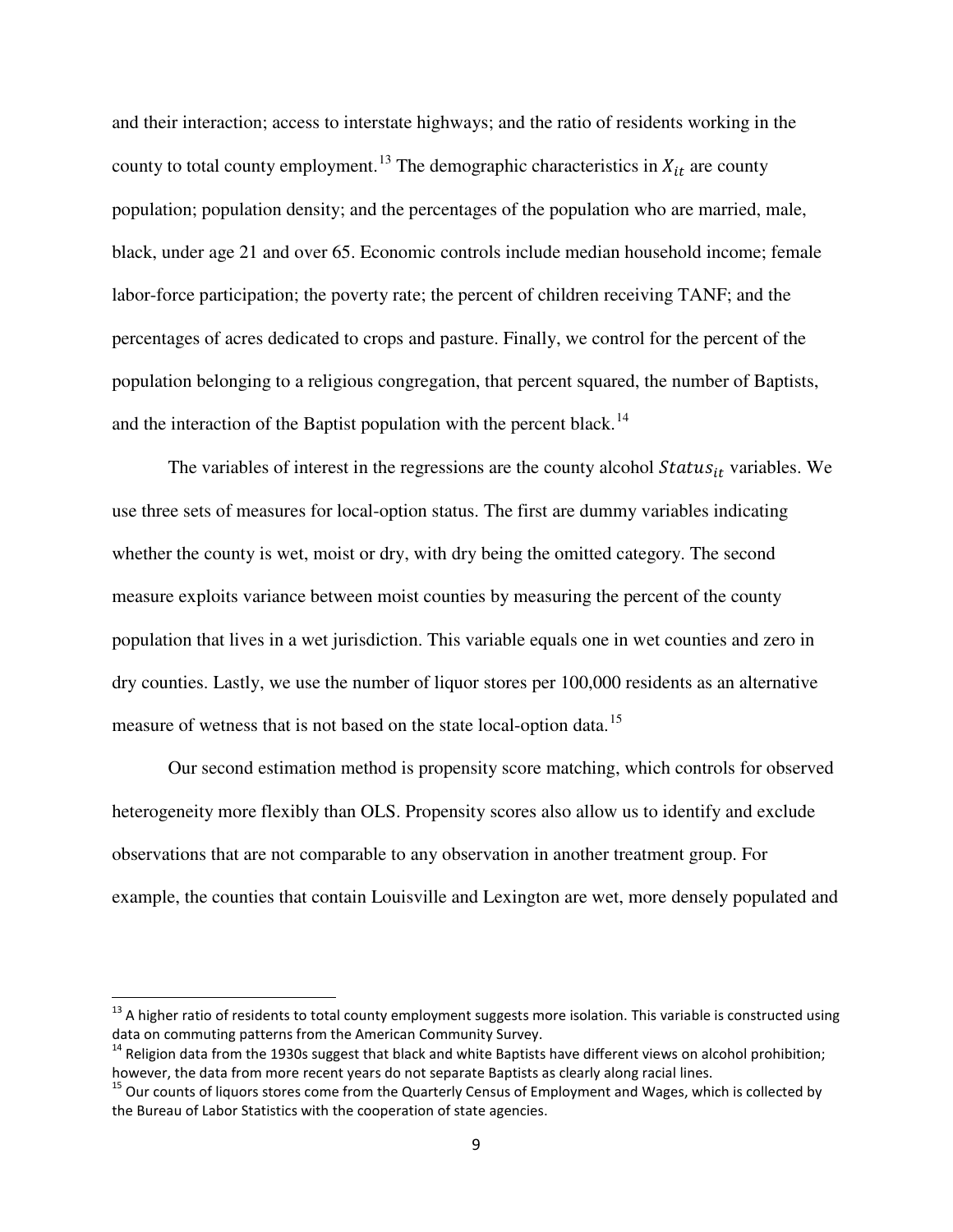otherwise different from any dry county in Kentucky. Additionally, a few dry counties are so geographically isolated and sparsely populated that they are not comparable to any wet county.

The matching estimates we present only evaluate binary treatment variables. Specifically, we perform this analysis for two groupings: wet vs dry and moist vs dry. We also estimated multinomial treatment variables using inverse probability weighting instead of matching. The estimates based on inverse probability weighting, which we report in the appendix, are similar to those produced by the simpler matching estimates presented in the text.

### Unobserved Heterogeneity

 $\overline{\phantom{0}}$ 

We use two approaches to address the likely unobserved heterogeneity among counties in our sample. First, we exploit variation in religious membership following Prohibition that is not correlated with current religious composition. A flurry of local-option votes occurred shortly after the repeal of Prohibition in 1933. Since 1940, local option votes have become less common. We find that per capita religious membership in 1936 and its square strongly predict current wet status. All of our regressions include the current religion variables described above to ensure that the instruments do not proxy for present day beliefs, which would compromise the credibility of our exclusion restrictions.

For the IV estimation with discrete treatment groups, we only consider wet versus dry, and group the moist counties into the dry category. Our instruments cannot identify wet and moist as separate treatments.<sup>[16](#page-12-0)</sup> This grouping works against our finding an effect of alcohol bans as some counties in the dry group contain moist counties, which are dry, but have wet jurisdictions.

<span id="page-12-0"></span> $16$  Our instruments have similar effects on the moist probability as the wet probability, but with less precision.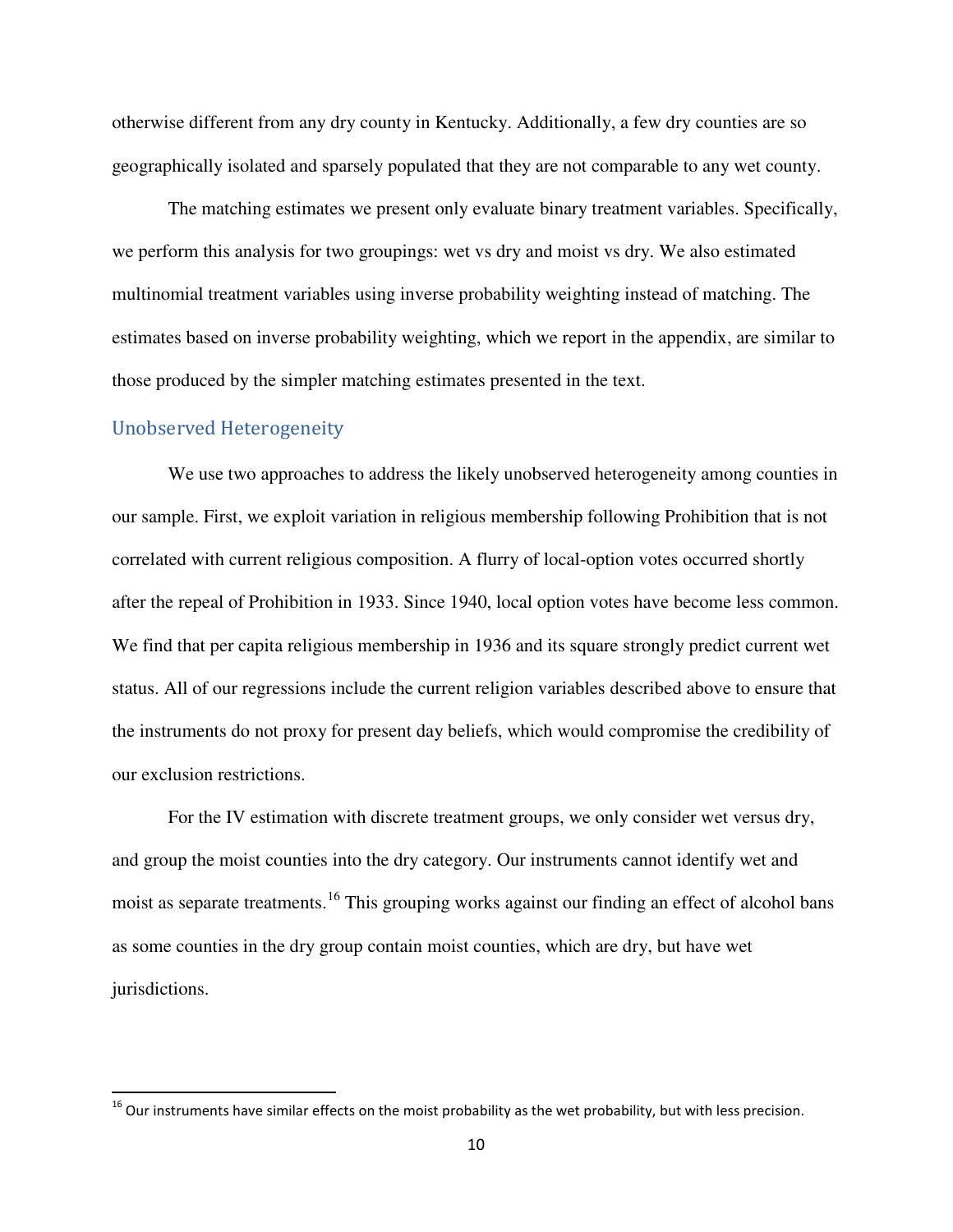Additionally, we continue to restrict the sample for our IV estimates, excluding counties with propensity scores that approach one or zero. We believe any attempt to identify exogenous variation is more plausible if it doesn't compare Louisville and the Cinncinnati suburbs to racially homogeneous, isolated counties with a predicted probability of dry greater than 0.999. For the sake of comparison, we also present analogous OLS results for the restricted sample.

Our identification strategy is unique in the literature on alcohol restrictions, which has previously been dominated by difference-in-difference estimation based on changes in local option laws (E.g., Baughman, Conlin, Dickert-Conlin, and Pepper (2001); Conlin et al. (2005)). The advantage of our IV approach is that it does not require us to assume that local policy changes are independent of time-varying unobservables. The disadvantage is that we must assume that religious composition in the 1930s is not correlated with current unobserved county characteristics, conditional on current religious composition and other observed characteristics. Our approach finds some support in the work of Strumpf and Oberholzer-Gee (2002), who not only use religion to capture local tastes for prohibition, but also argue that changes in local alcohol laws are endogenous.

#### **The Validity of Exclusion Restrictions**

We address the possibility that counties' religious compositions in the 1930s have persistent correlations with unobserved county characteristics that are not captured by current religion or other variables in a few ways. First, we consider the robustness of our results to the addition of controls for religious composition in the 1990s and polynomials in the estimated propensity scores, which should provide some reassurance that our results are not driven by

11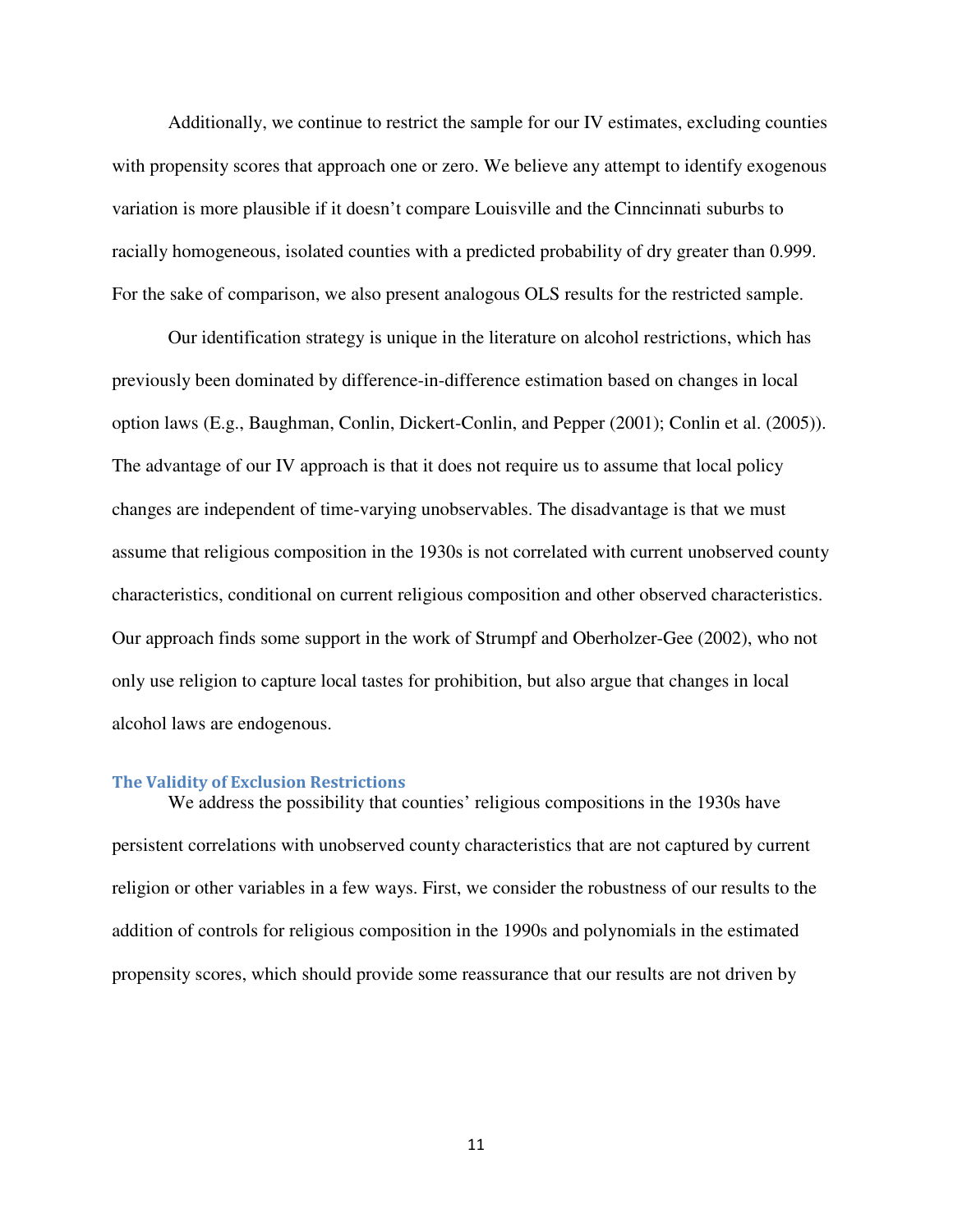omitted variables.<sup>[17](#page-14-0)</sup> Motiviated by the possibility that counties with greater observable differences likely have more unobservable differences, we also consider robustness to changes in our sample restrictions based on extreme values of the propensity score.

We then examine the validity of our instruments using an approach discussed in Altonji, Elder and Taber (2005a; 2005b). Considering instruments for Catholic high school attendance, they regress various outcomes on proposed instruments using a sample of students who almost never attend Catholic high school (public school eighth graders), eliminating the possibility that these estimated coefficients are due to the instruments' effects on Catholic high school attendance. Non-zero coefficient estimates for instruments in that sample, therefore, reflect a covariance between the instruments and unobservables, suggesting the instruments are not valid.[18](#page-14-1)

We execute the same test using a sample of counties that were dry as late as 1994, 10 years before our sample period began. These counties are still dry or moist in over 96 percent of our observations. Two previously dry counties became wet between 1994 and 2004, and another two became wet in 2009; however, these changes in treatment happened recently enough that they should not have been caused by religious composition in  $1936$  $1936$ <sup>19</sup>. Therefore, any apparent effect our instruments have in this subsample cannot operate through the instruments' effects on wet status, even in the few cases where wet status is not zero.

<u>.</u>

<span id="page-14-0"></span> $17$  We also considered potential bias due to enforcement efforts by adding the rate of property crime arrests as a regressor. The resulting changes in our coefficient estimates and the first-stage  $F$  statistics were neglible, even though property crime is potentially endogenous in our context. These results are available upon request. <sup>18</sup> AET (2005b) reject the instruments used previously in the Catholic schooling literature, including the

<span id="page-14-1"></span>contemporary share of Catholics in the local population. Our identification strategy resembles that of Cohen-Zada and Elder (2009) who use the historic shares of Catholics as an instrument for Catholic high school attendance, controlling for contemporary Catholic shares. When they perform the test of AET (2005b), they fail to reject the validity of historic Catholic shares as an instrument.

<span id="page-14-2"></span> $19$  Fulton county, which became wet prior to our sample period, provides an interesting case study. Despite being dry as late as the mid 1990s, it has a predicted  $Pr(wet) > 0.99$  during our sample period, primarily due to changes in its racial composition. Fulton county has the highest percent black of any county in our sample, at roughly 25%; however, its population was less than 17% black in 1980.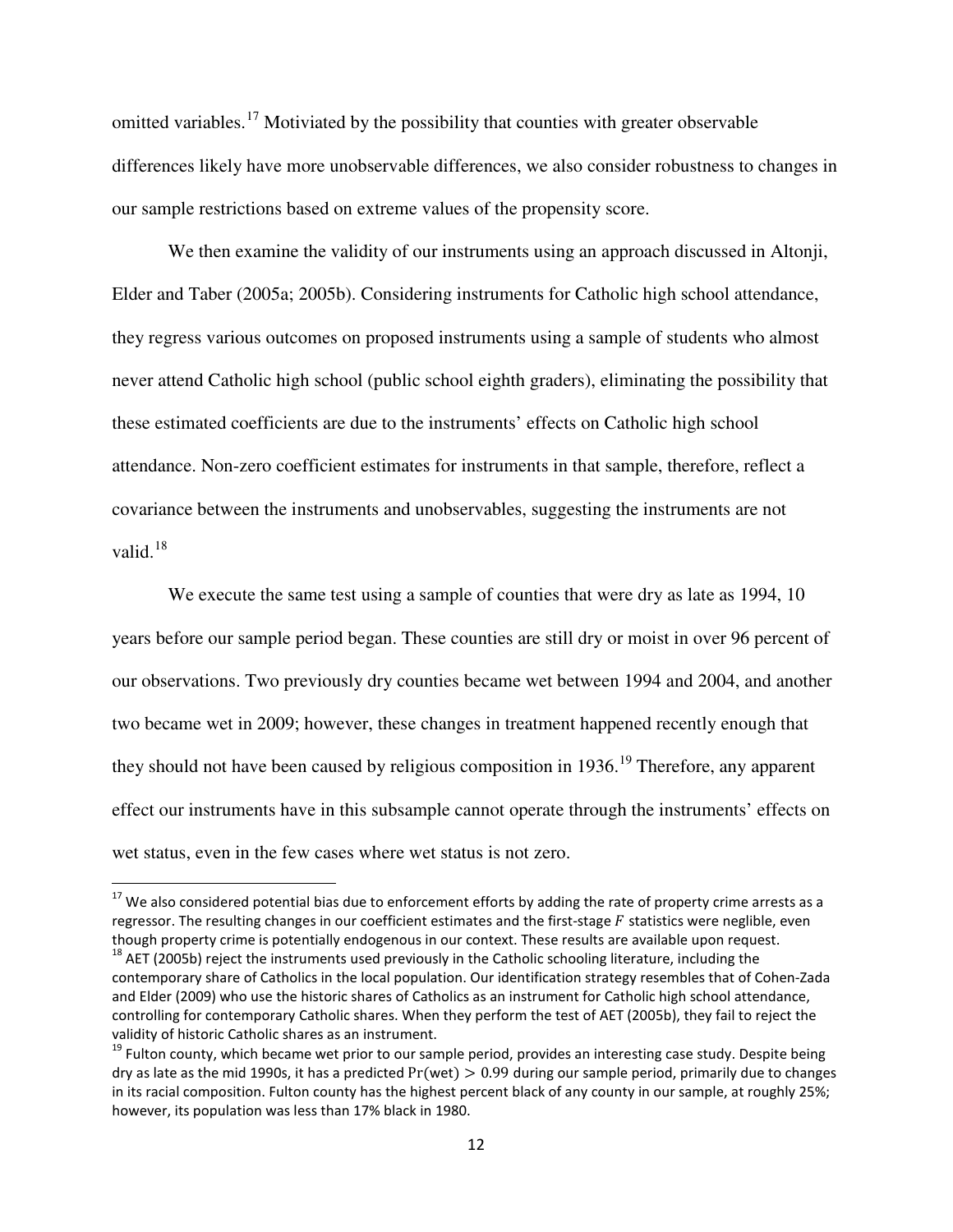#### **Proportional Selection on Obsevables and Unobservables**

Finally, we use the proportional selection approach of Oster (2016), who extends AET (2005b), to consider the amount of selection on unobservables that would be required to explain away the entire effect suggested by our OLS estimates. This approach avoids the use of exclusion restrictions; however, it does not provide point estimates. Instead, it simply tells us whether some part of the effect implied by our OLS coefficients is likely to be causal.

AET (2005b) argue that the amount of selection on observable variables is informative about the amount of selection on unobservables.<sup>[20](#page-15-0)</sup> If observable and unobservable characteristics were drawn at random from the set of all relevant characteristics, then selection on observables and unobservables should be equal; however, AET (2005b) argue that selection on unobservables should be less than selection on observables when observable variables are chosen to capture relevant variation. Therefore, we compare the amount of selection on unobservables that would be needed to explain our OLS coefficients to the estimated selection on observables. As the ratio of selection on unobservables to observables approaches or exceeds one, it becomes increasingly likely that part of the covariance identified by our OLS coefficients reflects a causal effect.

One difference between AET (2005b) and Oster (2016) is that Oster (2016) allows the maximum possible  $R^2$  to be bounded below 1. This feature is important in our context because counting the number of meth labs discovered in a calendar year necessarily introduces variance from any underlying, "true" rate of meth lab discovery. To see this point, note that counting from February to January would produce slightly different numbers than counting from January to December. Even when we regress the meth lab rates on year *and county* fixed effects, county

l

<span id="page-15-0"></span> $^{20}$  Their arugment is based on the intuition that is commonly used when papers, including the current paper, discuss robustness of treatment effects to the inclusion of additional control variables.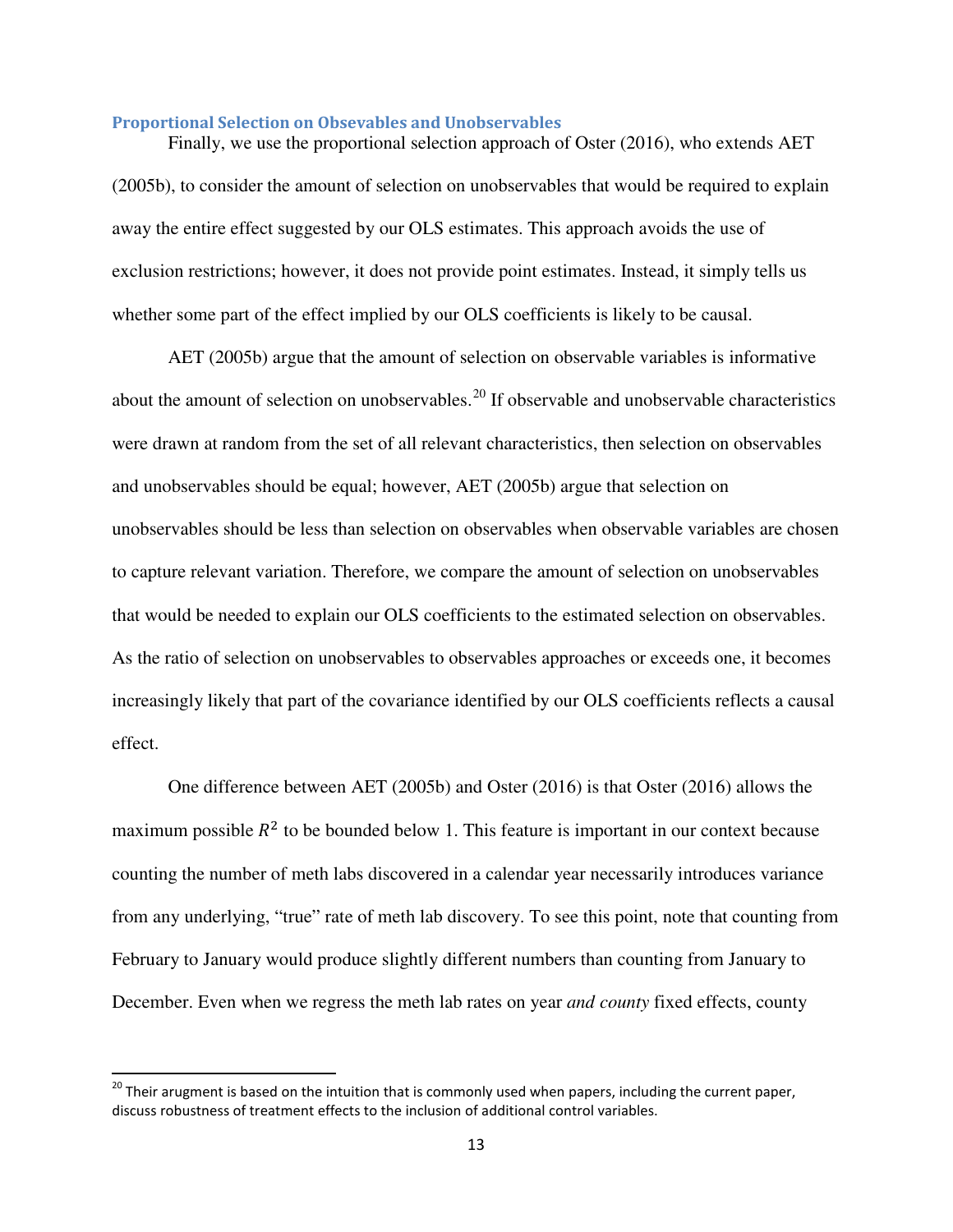time trends, and all of our time-varying control variables, we can't produce an  $R^2$  over 0.764. Therefore, we set the maximum  $R^2$  at 0.8 when performing the proportional selection test.<sup>[21](#page-16-0)</sup>

### III. Results

 $\overline{\phantom{0}}$ 

As described above, we examine the number of meth lab siezures per capita using three different measures of county wet/dry status and four estimation techniques. The three wet/dry measures are dummy variables for wet and moist counties, the percent of the population living in a wet jurisdiction, and the number of liquor stores per capita. The four estimation techniques are ordinary least squares, propensity score matching, instrumental variables, and the proportional selection approach of Oster (2016).

Table 2 presents the OLS and propensity score results for our primary outcome variable, DEA Meth Lab Seizures. Column 1 shows the OLS results using observations from all counties, while estimates in columns 2 through 4 exclude observations where the  $Pr(wet)$  approaches 0 or 1<sup>[22](#page-16-1)</sup> Column 4 presents OLS results that compare wet counties to dry and and moist counties, facilitating comparison to our IV results.

All models find that legal access to alcohol is associated with fewer meth labs per capita.<sup>[23](#page-16-2)</sup> The OLS estimates using the full sample suggest that wet counties have  $1.47(0.61)$ fewer meth labs and moist counties have 1.03 (0.53) fewer meth labs than dry counties. In the middle panel, the coefficient estimate for the percent wet treatment variable is 1.17 (0.60). In the bottom panel, the point estimates for liquor stores per capita are also negative, but are not statistically significant.

 $^{21}$  We use psacalc.ado, which Oster wrote to accompany her paper, to perform this test in Stata.

<span id="page-16-1"></span><span id="page-16-0"></span><sup>&</sup>lt;sup>22</sup> Specifically, we exclude observations where the  $Pr(wet)$  is above 0.99999 or below 0.00001.

<span id="page-16-2"></span><sup>&</sup>lt;sup>23</sup> We present additional results using Poisson count models instead of OLS in Appendix Table 2.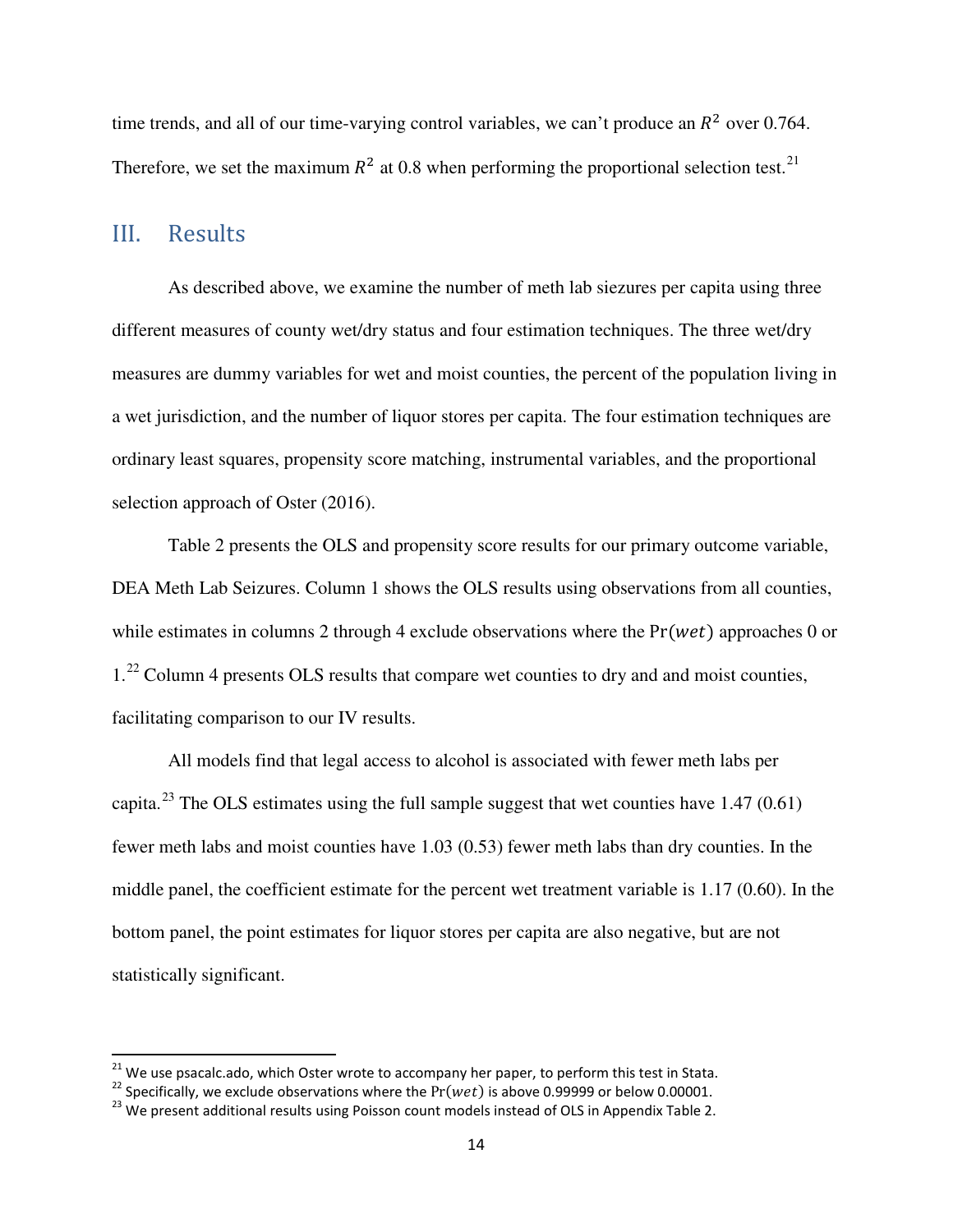Next, we use propensity score matching to estimate the treatment effects. The basic common support restriction applied in this table reduces the sample size from 840 to 800 observations.<sup>[24](#page-17-0)</sup> As mentioned above, we estimate propensity score treatment effects for wet vs dry and moist vs dry separately, with samples of  $656$  and  $369$  observations.<sup>[25](#page-17-1)</sup>

The propensity score matching results in the second column of Table 2 again suggest that allowing alcohol sales in a county reduces the prevalence of meth labs. Wet counties have 2.48 (0.34) fewer labs and moist counties have 2.10 (0.41) fewer labs than dry counties. Both point estimates are statistically significant at the 1 percent level. As seen in Appendix Table 3, these results are not sensitive to estimating separate binomial treatments. If anything, the estimated treatment effects increase in magnitude as we control for observable heterogeneity more carefully.

For the sake of comparison, the third and fourth columns in Table 2 present OLS results using the restricted sample that excludes counties that are off the common support. This results in slightly larger coefficient estimates compared to OLS using the full sample; however, the estimated coefficients in the first panel are still much smaller than the propensity score estimates. When wet counties are compared to both dry and moist counties, as they are by our instrumental variables estimates, the coefficient on the wet county indicator falls to -1.08 (0.57).

Table 3 presents estimates that use religious composition from the 1930s as instrumental variabels. The first column presents results using the same sample and control variables as the last three columns of Table 2. The other columns in Table 3 investigate the robustness of our results by adding control variables or varying the estimation sample. The smallest first-stage  $F$ 

<u>.</u>

<span id="page-17-0"></span><sup>&</sup>lt;sup>24</sup> These results are robust to applying a stricter common support restriction that limits attention to observations with a  $Pr(not wet)$  between 0.03 and 0.9999.

<span id="page-17-1"></span> $25$  Estimation results that use inverse probability weighting to estimate multinomial treatment effects are presented in Appendix Table 7. The inverse probability coefficient estimates are qualitatively similar to the simpler matching estimates present in Tables 2 through 7, but tend to be larger in magnitude.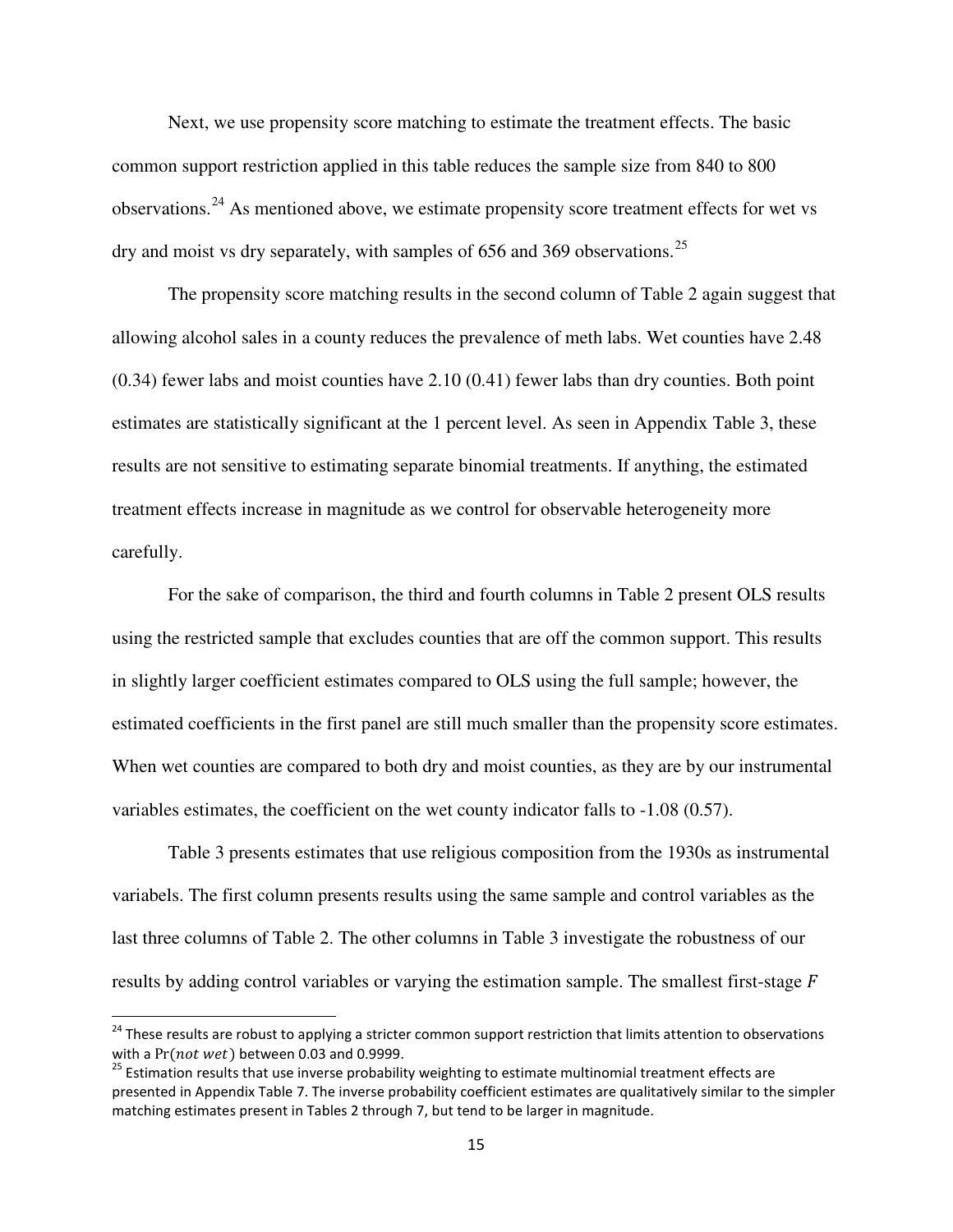statistic in the table is 51.5, consistent with religions composition in the 1930s being a strong predictor of current local option status, despite our controls for current religious composition.<sup>[26](#page-18-0)</sup>

The results in Table 3 uniformly suggest that local alcohol access decreases the prevalence of meth labs in a county. Focusing on the main specification in the first column, wet counties are estimated to have 2.38 (1.14) fewer meth labs per 100,000 than moist or dry counties. The estimated effect of the percent wet treatment variable is -2.58 (1.28). Finally, the IV estimates suggest that liquor stores have a statistically significant, negative effect on the number of meth labs, with a coefficient of -0.092 (0.045). While the IV coefficients are all much larger than their OLS analogs in Table 2, the IV coefficient on the wet county treatment variable is only slightly larger than the propensity score estimate.<sup>[27](#page-18-1)</sup>

Taken at face value, these estimates suggest that repealing all alcohol prohibition in Kentucky would decrease the total number of meth lab seizures in the Commonwealth by almost 43 labs per year. This translates to a 34.5 percent decrease in the prevalence of meth labs statewide, and a 59.8% percent decrease in moist and dry counties.

#### The Validity of our Instrumental Variables

 $\overline{\phantom{0}}$ 

The remaining columns of Table 3 consider the robustness of our IV estimates as an informal means of assessing the validity of our instruments. If religious composition in the 1930s is correlated with some aspect of current culture that is not captured by our controls for current religious composition, then adding controls for religion from the more recent past should affect our results; however, the second column shows that the estimated effects of alcohol access

<span id="page-18-0"></span><sup>&</sup>lt;sup>26</sup> Using only the rate of religious membership in 1936 and its square as instruments means that tests of overidentifying restrictions are not useful in our case. In previous drafts, we also used the number of Baptists and black Baptists as instruments, which arguably made overidentification tests more meaningful; however, the historic Baptist variables were relatively weak instruments. In any case, none of our overidentification tests suggest a problem for our main results.

<span id="page-18-1"></span><sup>&</sup>lt;sup>27</sup> Note that the propensity score estimate for the wet treatment effect in Table 2 compares wet counties to dry counties only. When we compare wet counties to both dry and moist (not shown), the propensity score treatment effect is -2.322 (0.309).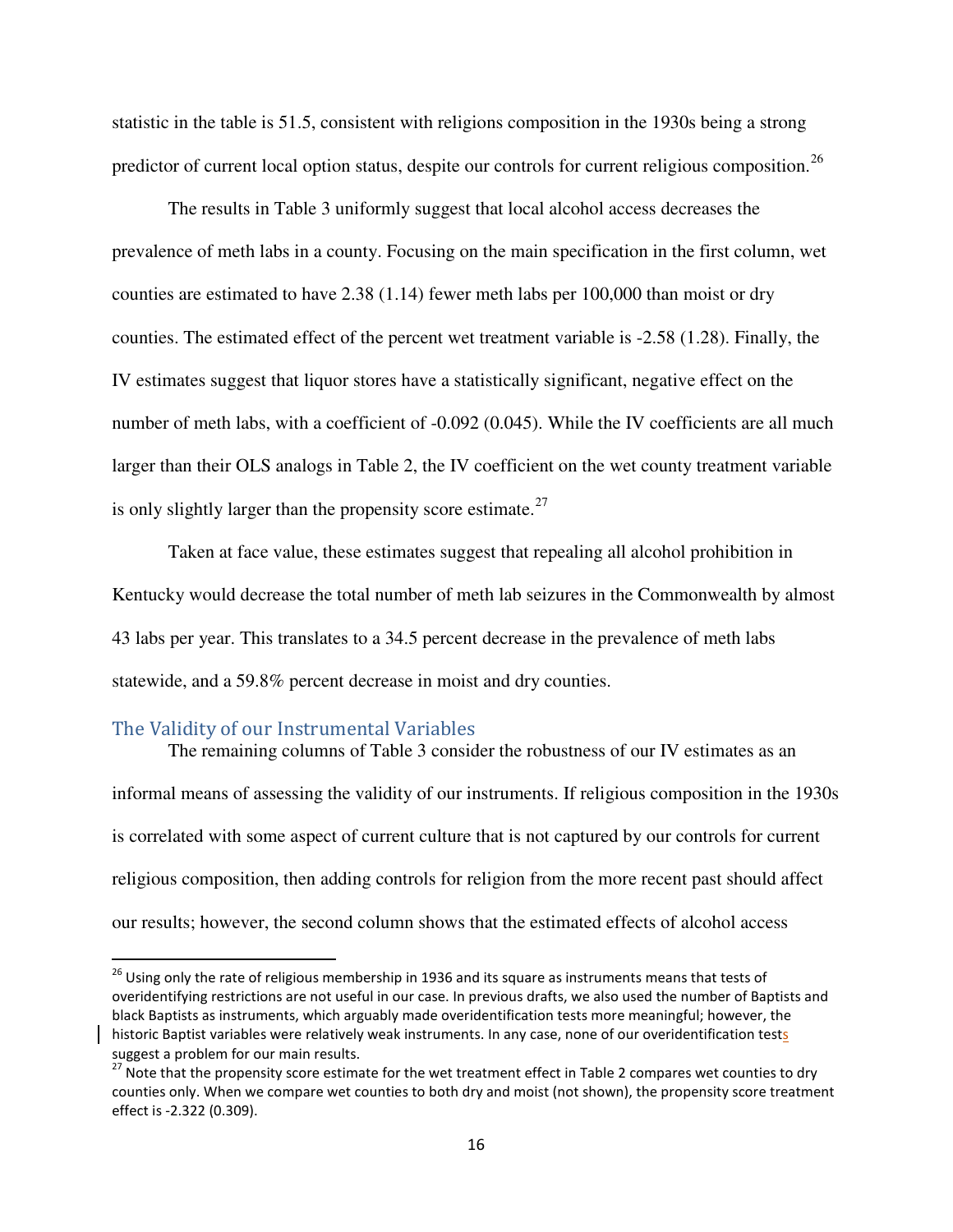change very little when measures of religious composition in 1990 are added to the regressions.<sup>[28](#page-19-0)</sup> As an additional test for correlation with omitted variables, the third column adds a cubic polynomial in the estimated propensity score. The results suggest that, if anything, controlling for observed differences in a more flexible manner increases the estimated effects of local alcohol access.

The final colums of Table 3 restrict the sample further, excluding wet counties with a predicted  $Pr(not wet)$  < 0.03 and dry counties with a predicted  $Pr(not wet)$  > 0.9999.<sup>29</sup> If our instruments are correlated with unobserved county characteristics, and unobservable differences are more pronounced in counties that differ more along observable dimensions, trimming counties based on extreme values of the propensity score should affect our estimates. But the coefficients in the fourth and fifth columns are again similar to those in the first.<sup>[30](#page-19-1)</sup>

Table 4 presents a more formal evaluation of our instrumental variables. Following AET (2005b), we first present the reduced form coefficients for our instruments using the main estimate sample. We then present analogous coefficients estimated on a sample of counties that were dry in 1994. As discussed in Section II, the estimates from the counties that were dry in 1994 can only reflect covariance between our instruments and unobserved county characteristics.

As expected, the reduced form coefficients in the first two columns are statistically significant, suggesting that the number of meth labs increases with religious membership in 1936 at low levels of membership, but eventually decreases as membership rises. $31$  Adding controls

 $\overline{\phantom{0}}$ 

<span id="page-19-0"></span> $28$  The variables added to the regressions in the second column are the percent of the population in 1990 that belonged to a religious congregation, that percent squared, and the number of Baptists in 1990.

 $29$  The minimum Pr(not wet) among dry counties is 0.034. The maximum among wet counties is 0.9998.

<span id="page-19-1"></span><sup>&</sup>lt;sup>30</sup> The fifth column adds both the religion variables from the second column and the propensity score polynomial from the third.

<span id="page-19-2"></span> $31$  Religious membership in 1936 ranges from 6 percent of a county's population to over 60 percent, with a median around 32.5. The variable's partial derivative in the reduced form equation is 0.143 (0.084) at 6 percent, and -0.131 (0.056) at 60.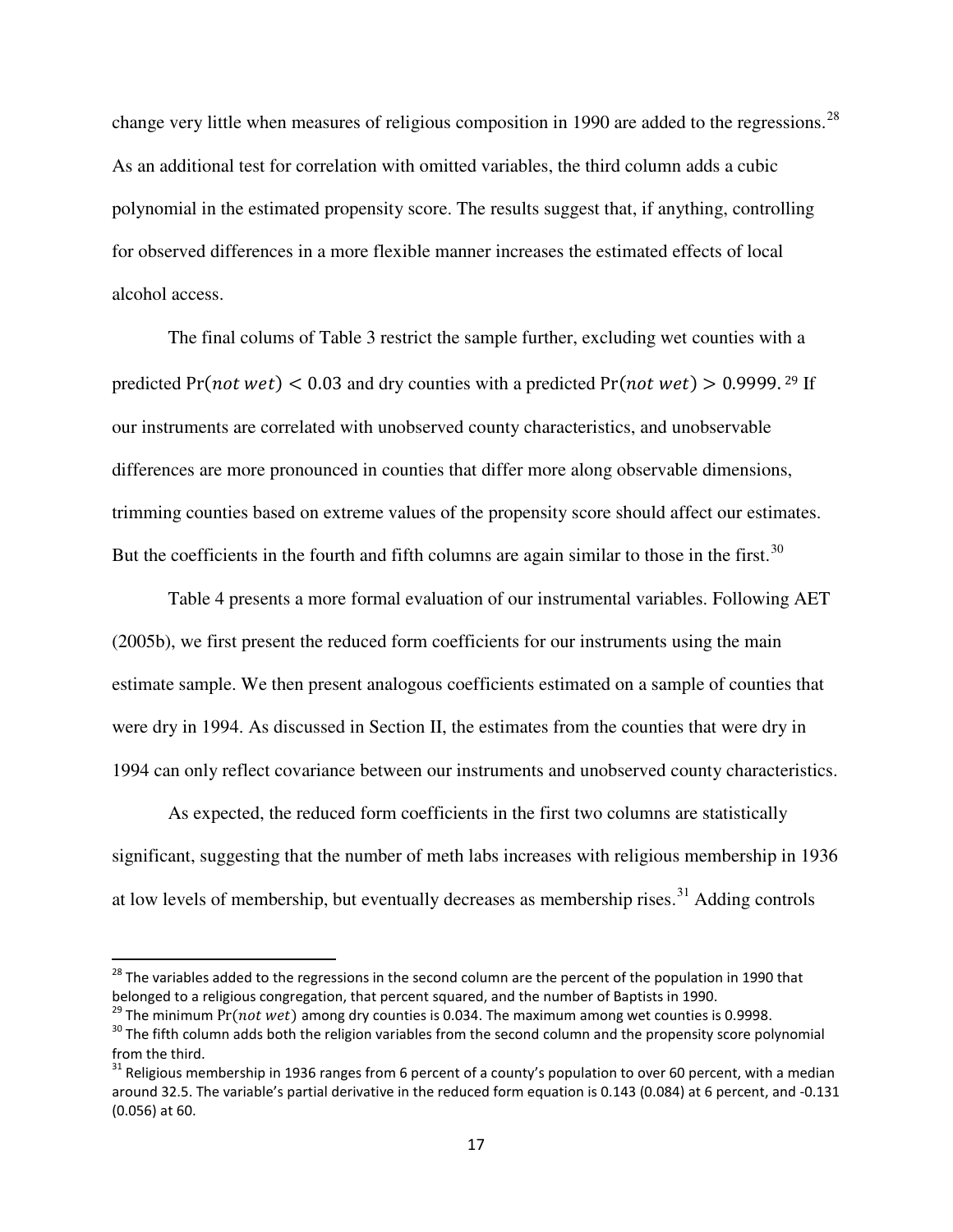for religion in 1990, in addition to current religious composition, results in larger coefficients in the second column, but the increase is not statistically significant.

More importantly, the coefficients on the 1936 religion variables are uniformly smaller in the subsample that was dry in 1994, and they are neither individually nor jointly statistically significant. The reduced-form coefficients in the main specification (first column) are several times larger than the analogous estimates in the third column. Furthermore, we see a similar pattern when we consider effects of our instruments on alternative outcomes such as ER visits for burns or drug arrests (not shown). We find no evidence of covariance between our instruments and unobservable county characteristics, regardless of which outcomes we consider.

#### Proportion of Selection on Unobservables

-

Our final estimation method considers the potential influence of unobserved county characteristics without relying on exclusion restrictions. As discussed in Section II, we use the approach of Oster (2016) to estimate the proportion of influence the unobservables would need to have relative to observed characteristics to suggest that our OLS coefficients do not reflect any causal effect. As the proportion approaches or exceeds one, it becomes increasingly reasonable to believe we have identified some causal relationship, even if that relationship is smaller than our point estimates.

Table 5 presents the OLS coefficients and proportion required for zero causal effect for several regressions. The coefficients of proportionality are estimated assuming a maximum  $R^2$  of 0.8, which is nearly four times larger than any estimated  $R^2$  in the table.<sup>[32](#page-20-0)</sup> The regressions in the first column were also presented in the last two columns of Table 2. The later columns add control variables and vary the sample restrictions.

<span id="page-20-0"></span><sup>&</sup>lt;sup>32</sup> Even when we regressed meth labs on county fixed effects, county-specific time trends, and other control variables, we could not produce an  $R^2$  as large as 0.8. See Section II for details.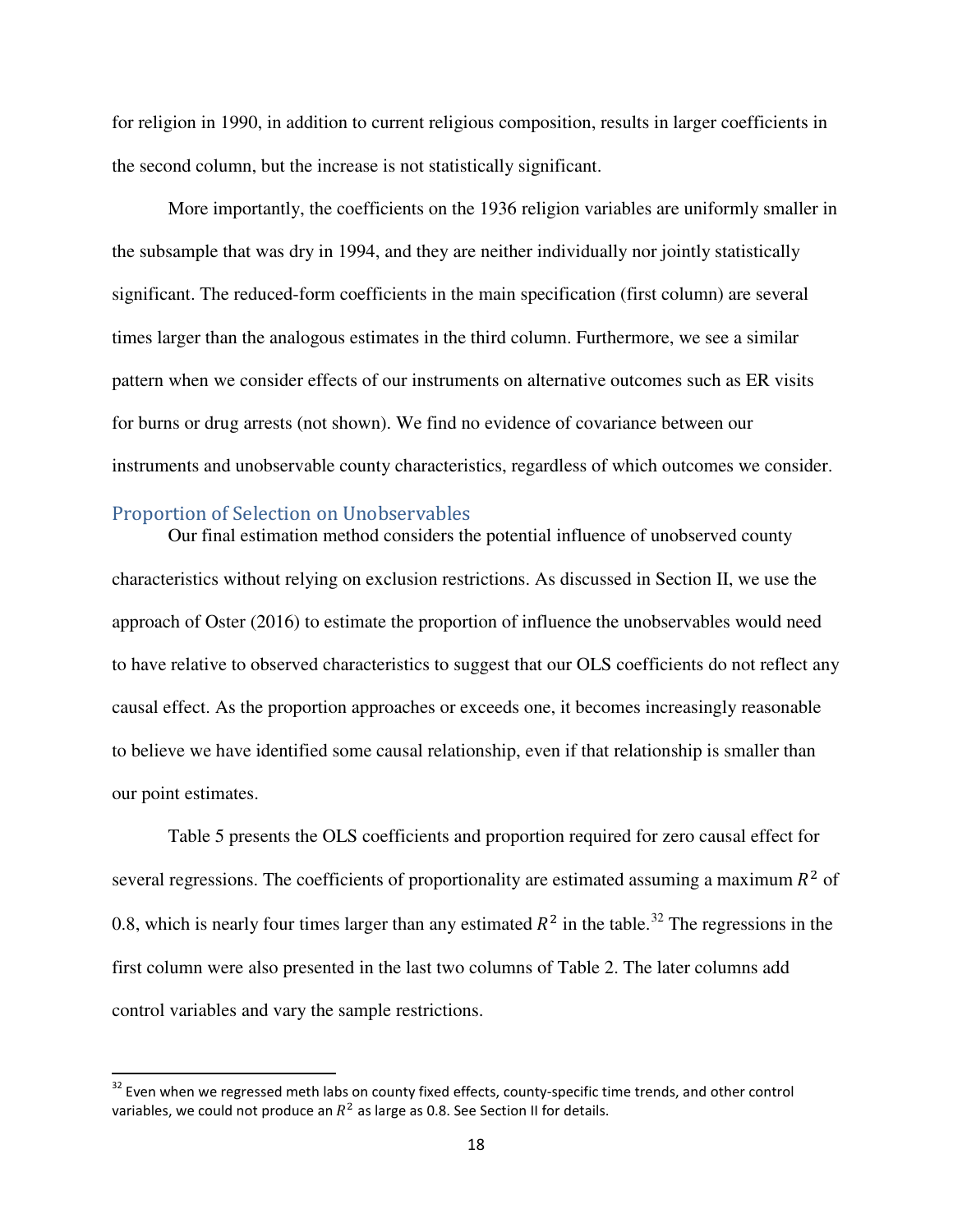The results in Table 5 again suggest a causal effect of local alcohol access on the prevalence of meth labs. Despite the coefficients in the first column being the most conservative estimates in the table, we find that selection on unobservables would need to be roughly the same as selection on observables before the entire OLS coefficient could be explained by unobservable factors.

The case for a causal effect only grows stronger as we attempt to reduce omitted variable bias or further restrict the sample based on observable differences. Adding controls for religious composition in 1990 raises the OLS coefficients and coefficients of proportionality, but the change is not dramatic. When we add a polynomial in the propensity score, we find that unobservable differences would need to have 2.7 times the influence of the observable variables in order to explain the coefficient on the wet dummy variable; and 1.5 times the influence of observables to explain the coefficient on the percent living in a wet jurisdiction. If we further restrict the sample to counties that are more observably similar, the coefficients of proportionality for the wet county treatment variable continue to exceed two; and the coefficients of proportionality for the percent treated suggest that selection on unobservables would need to be several times larger than selection on observables to explain our OLS coefficients.

It's worth noting that the negative coefficient in the lower panel of the fifth column suggests that our controls for observable characteristics *increase* the estimated treatment effect. This reflects the fact that our control variables do not uniformly mitigate the differences in meth production between wet and dry counties. For example, our controls for geographic coordinates and population reduce the coefficients on our treatment variables; however, adjusting for religion (current or 1990) or many of our economic controls increases the estimated treatment effects. If the unobserved county characteristics resemble our existing economic and cultural controls more

19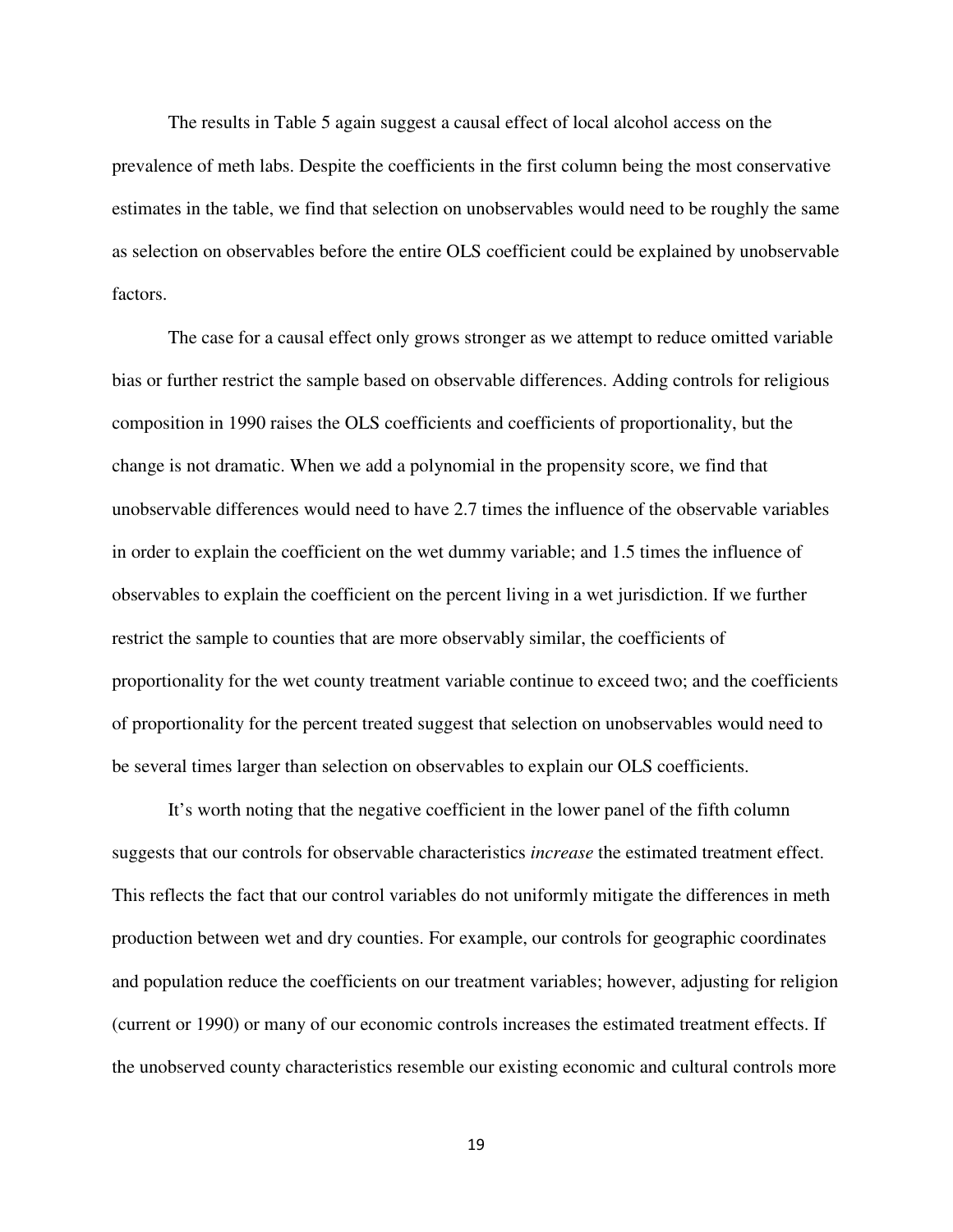than our basic controls for geography and demographics, our OLS coefficients understate the true causal effects, as suggested previously by our IV and propensity score estimates.

### Alternative Outcome Measures

l

As a robustness check, we repeat our estimates using data on ER visits for burns, as well as arrest data from the UCR and the Kentucky State Police (KSP). Burns can be viewed as an alternative measure of meth production that is entirely independent of law enforcement reporting.[33](#page-22-0) On the other hand, we view the arrest data with some suspicion; however, they do provide alternative measures of local drug crime.

The production of meth involves corrosive, combustible chemicals and a heating element. "Cooks" risk chemical and conventional burns. We obtained data on emergency room visits for burns from chemicals or hot substances from the Kentucky Injury Prevention and Research Center.<sup>[34](#page-22-1)</sup> As shown in Table 6, there is a consistent pattern of fewer burns per capita in wet counties. The OLS estimates in both samples indicate roughly 20 fewer ER burn visits per 100,000 residents, which is similar to the propensity score estimate of 24.3 (9.2) fewer visits.

The magnitude of the reduction in burns increases dramatically when we use instrumental variables. The coefficient for the wet treatment in the first panel is -61.9 (23.2), and the coefficient on the percent wet is -70.2 (26.1). The IV coefficient on liquor stores per capita, -3.1 (1.1), also suggests that alcohol access reduces ER burn visits.

<span id="page-22-0"></span><sup>&</sup>lt;sup>33</sup> We have also examined data on hospital admissions for drug overdoses; however, the overdose data we've acquired so far contain a large number of censored values in order to protect patient confidentiality in small cells. Burns, being more common, are censored less often.

<span id="page-22-1"></span> $34$  These data refer to emergency room visits listed under ICD-9 code E924, which are accidental burns caused by hot substance or object, caustic or corrosive material, and steam. These data are provided by Svetla Slavova at the Kentucky Injury Prevention and Research Center.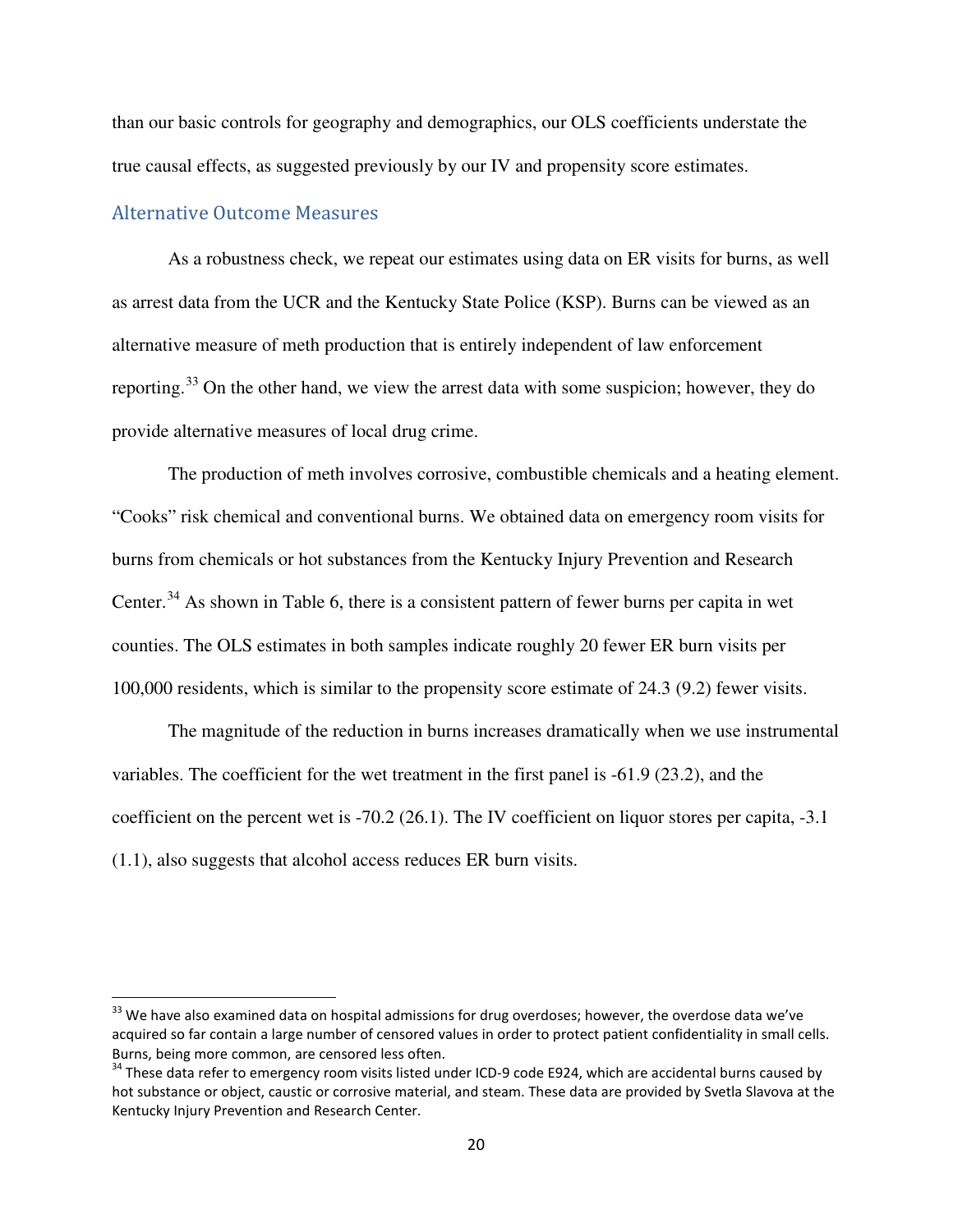Table 7 presents results for three categories of drug arrests. The outcome in the first panel is the rate of all meth-related incidents, as reported by the KSP.<sup>[35](#page-23-0)</sup> The outcome variables in the second and third panels are the arrest rates for synthetic narcotics, including Oxycodone and other prescription opiates, as reported by the UCR and the KSP.[36](#page-23-1)

The results for total meth-related crimes in the first panel are very much consistent with our main results. Least squares estimates using either the full or restricted samples find a reduction in meth-related arrests of 20 to 22 per 100,000 residents in wet counties. The propensity score estimates find larger reductions, with wet counties having 32.03 (9.29) fewer meth-related arrests and moist counties having 27.63 (13.55) fewer arrests. The IV estimates find that wet counties have 47.65 (19.25) fewer meth-related arrests. The IV estimates for the percent wet and the liquor store treatment variables also find statistically significant reductions in methrelated arrests when alcohol sales are allowed.

Given the systematic measurement error noted above, it is not surprising to see the results for synthetic narcotic arrests vary somewhat between the UCR and the KSP data. That said, the IV results in the second and third panels still paint a consistent picture, suggesting that alcohol prohibition encourages the illegal use and distribution of prescription opiates, as well as crystal meth. The coefficients on the wet treatment dummy suggest reductions of 28 to 35 arrests per 100,000. The coefficients on the percent wet vary from -31.1 (11.6) to -35.8 (18.6).

Our final outcome measure addresses the possibility that unobserved health trends are associated with both the demand for illicit drugs and local alcohol policy. If poor population health is a motivation for local prohibition, then we should observe "effects" on other health measures. In Table 8, we report the effects of local-option status on childhood obesity as a

 $\overline{\phantom{0}}$ 

<span id="page-23-0"></span><sup>&</sup>lt;sup>35</sup> The meth-related crimes include dumpsites, possession, sales, paraphanellia, and meth labs.

<span id="page-23-1"></span><sup>&</sup>lt;sup>36</sup> We estimated similar results for "Other Nonnarcotic Drugs", which includes methamphetamine. The results, which are available on request, are much less precise than those for synthetic narcotics.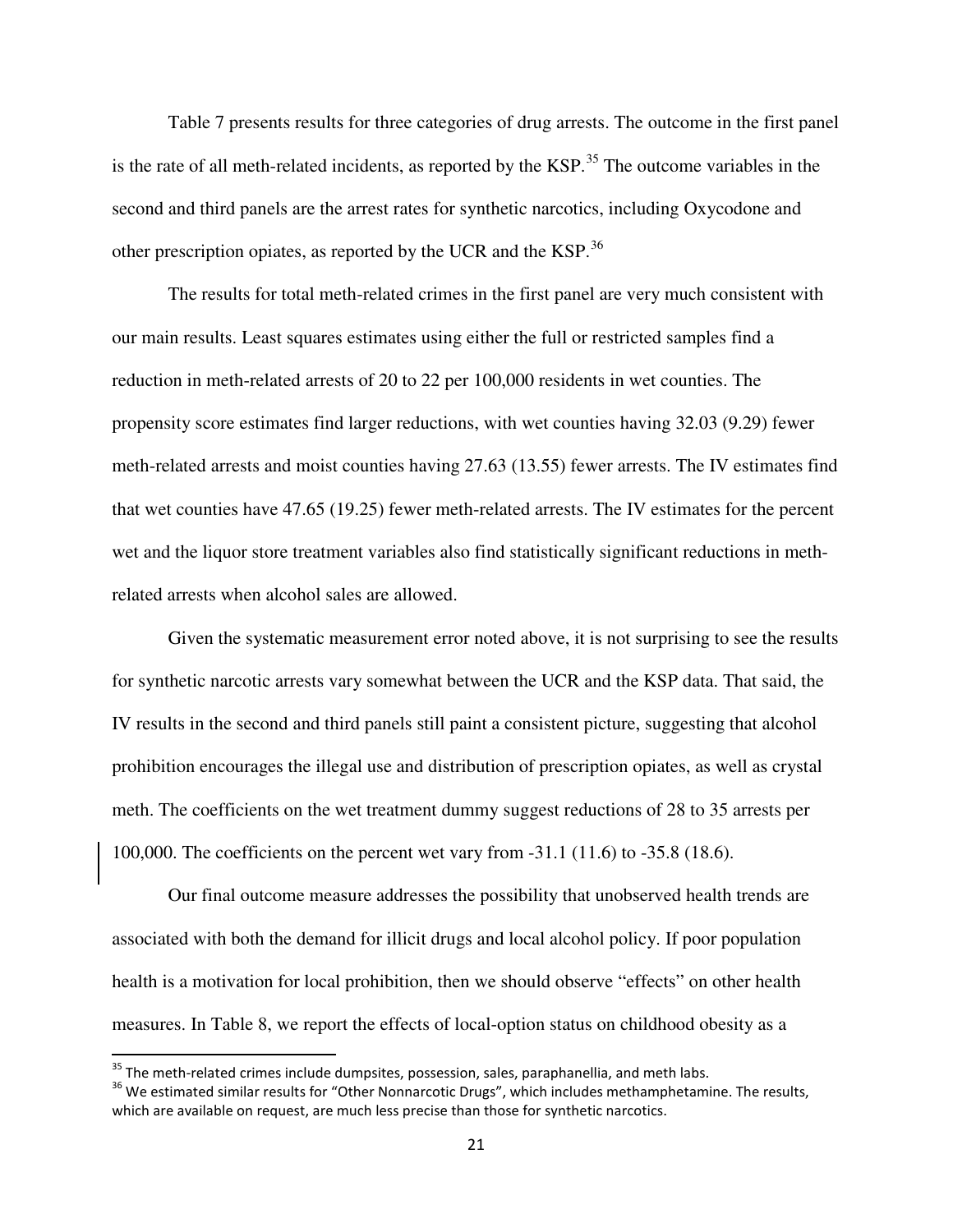falsification test. All of the estimates are close to zero, they vary in sign, and none of them are statistically significant. Furthermore, we find similar results when using infant mortality as the dependent variable (not shown), despite the potential effects of alcohol consumption on fetal health.

### Comments and Alternative Explanations

 $\overline{\phantom{0}}$ 

Although most of our results focus on supply-side measures, the observed effects could still reflect the local demand for methamphetamine. The geographic position of Kentucky far from the country's borders and its sparse population lower the (private) costs of local production, including production for personal use, relative to importation. According to the DEA, methamphetamine and marijuana are the only illegal drugs that are easily produced by the users: "A cocaine or heroin addict cannot make his own cocaine or heroin, but a methamphetamine addict only has to turn on his computer to find a recipe identifying the chemicals and process required for production of the drug." (Keafe, 2001). Furthermore, Cunningham et al. (2010) find that methamphetamine purity falls with distance from Mexico and Canada, which is consistent with demand being met by small, amateur labs.

An alternative supply-side story is that meth labs may be more prevalent in dry counties due to a longer history of illicit alcohol production. Experience producing "moonshine" may result in greater knowledge about hiding labs, more skilled production, greater ability to influence law enforcement, and more extensive networks for distributing illegal products. But it's not clear that these channels would result in a higher number of labs being discovered, even if they did result in a higher volume of illicit production.<sup>[37](#page-24-0)</sup> If anything, greater experience with

<span id="page-24-0"></span><sup>&</sup>lt;sup>37</sup> More sophisticated production and distribution by Mexican organized crime would explain the observation of Weisheit and Wells (2010) that meth lab siezures are less common in Western states than in the Midwest and Southeast, despite higher levels of self-reported meth use.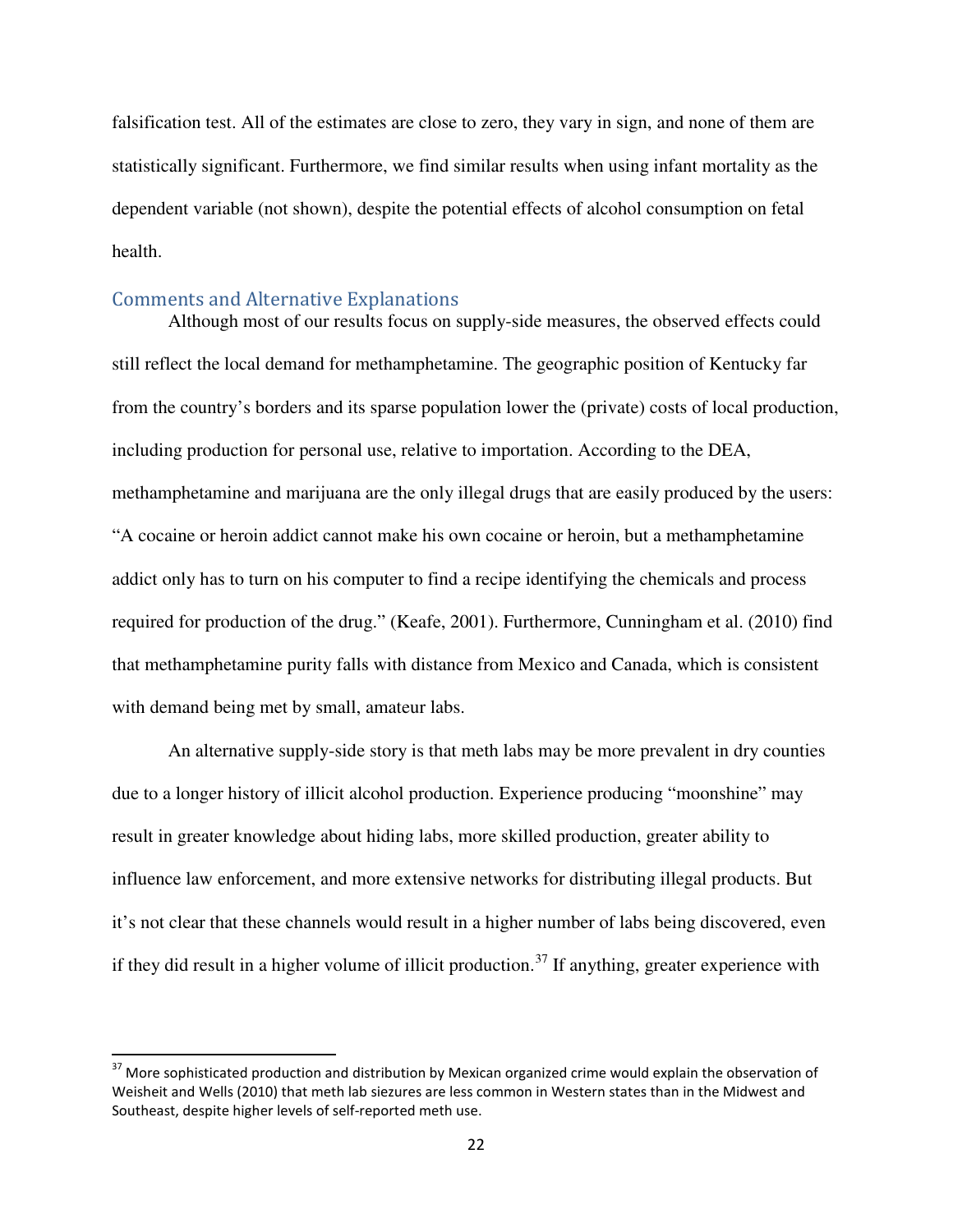illicit production would suggest that the number of meth labs would be undercounted to a greater degree in dry counties, which would bias our estimates toward zero.

That said, we acknowledge that our estimated effects may be realized gradually following a change in policy. Legal liquor sales would make alcohol more readily available, reducing the benefits of illegal production and distribution of alcohol or other drugs. The relative costs of producing, distributing and using methamphetamine would rise immediately; however, amateur production by addicted users may change more slowly.

### IV. Conclusion

We find strong evidence that local alcohol prohibition in Kentucky increases the prevalence of methamphetamine labs in dry jurisdictions. Our results suggest that, if all counties in Kentucky became wet, the number of meth labs statewide would be reduced by 34.5 percent. Although we consider data on arrests to be less reliable than the DEA's lab seizure data, our results using drug arrests not only support those based on meth labs, but also suggest that the negative consequences of alcohol prohibition extend to prescription optiates. Furthermore, we find that local alcohol prohibition increases the prevalence of ER visits for burns, which is consistent with local labs being run by poorly trained amateur "cooks."

We address the likely endogeneity of local-option status using a novel set of instrumental variables. There was a spate of votes in Kentucky following the end of national Prohibition with relatively few votes since the 1940s. We find that the religious composition of counties in 1936 strongly predicts current wet/dry status, even controling for current religious composition. We find support for our exclusion restrictions using the test of AET (2005b), as well less formal tests. Furthermore, we use the approach of Oster (2016) to provide evidence of causal effects that does not rely on exclusion restrictions.

23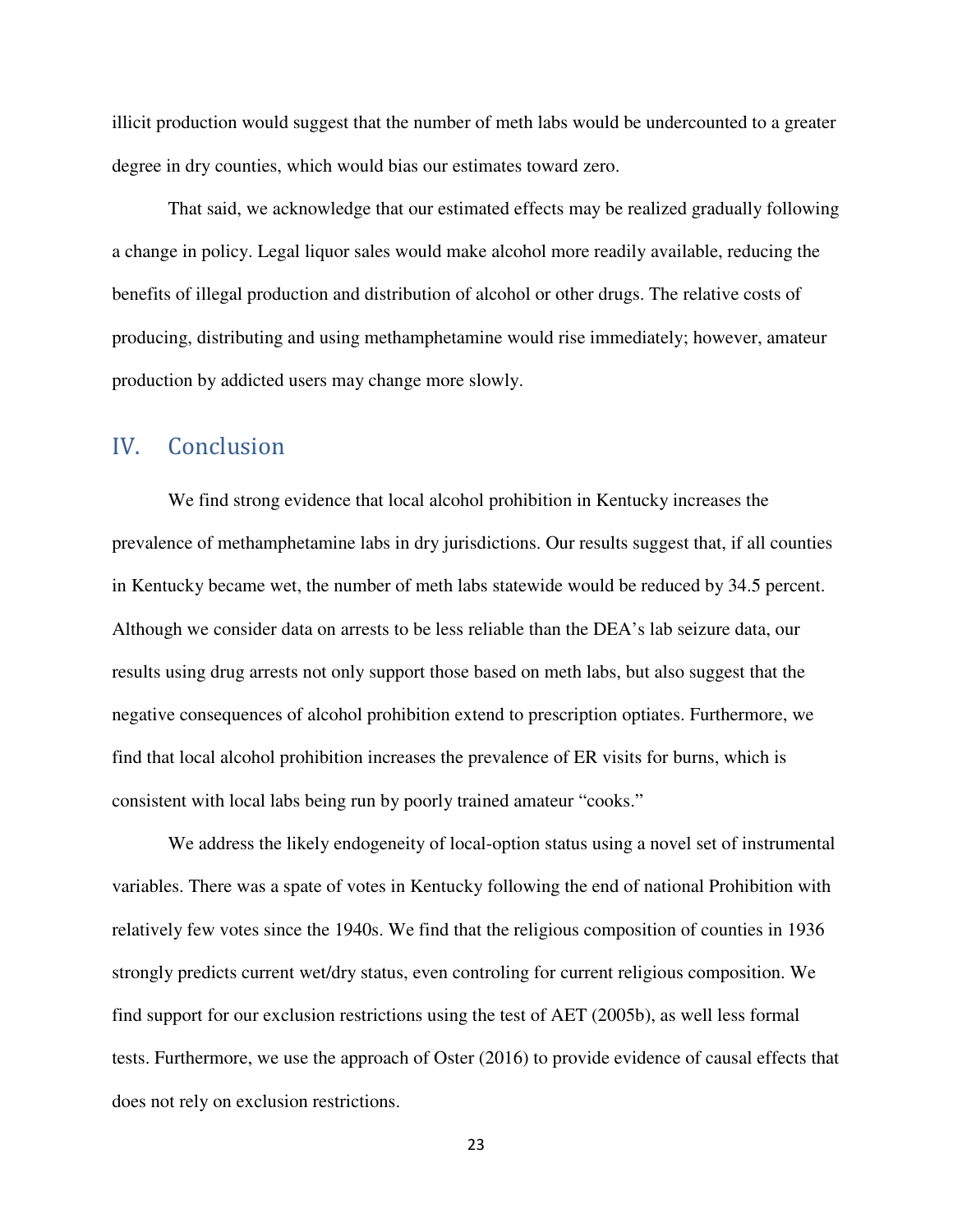Our work adds to the literature documenting unintended consequences of restricting access to alcohol. Our results are consistent with the work of Conlin et al. (2005), Dinardo and Lemieux (2001), and others who have found evidence of substitution between alcohol and other drugs. Our results support the idea that prohibiting the sale of alcohol lowers the relative cost of participating in the market for illegal drugs.

 Finally, our work has implications for policy aimed at reducing the harm caused by the use and production of methamphetamine. The most notable policies intended to reduce meth production have been restrictions on precursors. Even though studies of earlier interventions (Cunningham & Liu, 2003, 2005; Dobkin & Nicosia, 2009) found that these policies had only temporary effects on the supply of meth, most states and the Federal government had placed restrictions on the purchase of pseudoephedrine (a common cold medicine) by 2006. The most careful study we have seen of precursor restrictions, Dobkin, Nicosia, and Weinberg (2014), estimates that the restrictions reduced the number of meth labs in a state by around 36 percent, which is comparable to our estimate of the effect of ending local alcohol prohibition. Although it's not clear how well our results would generalize to other states or to substances other than alcohol, our study provides an example in which liberalizing the treatment of one substance may be an effective policy tool for reducing harm associated with other substances.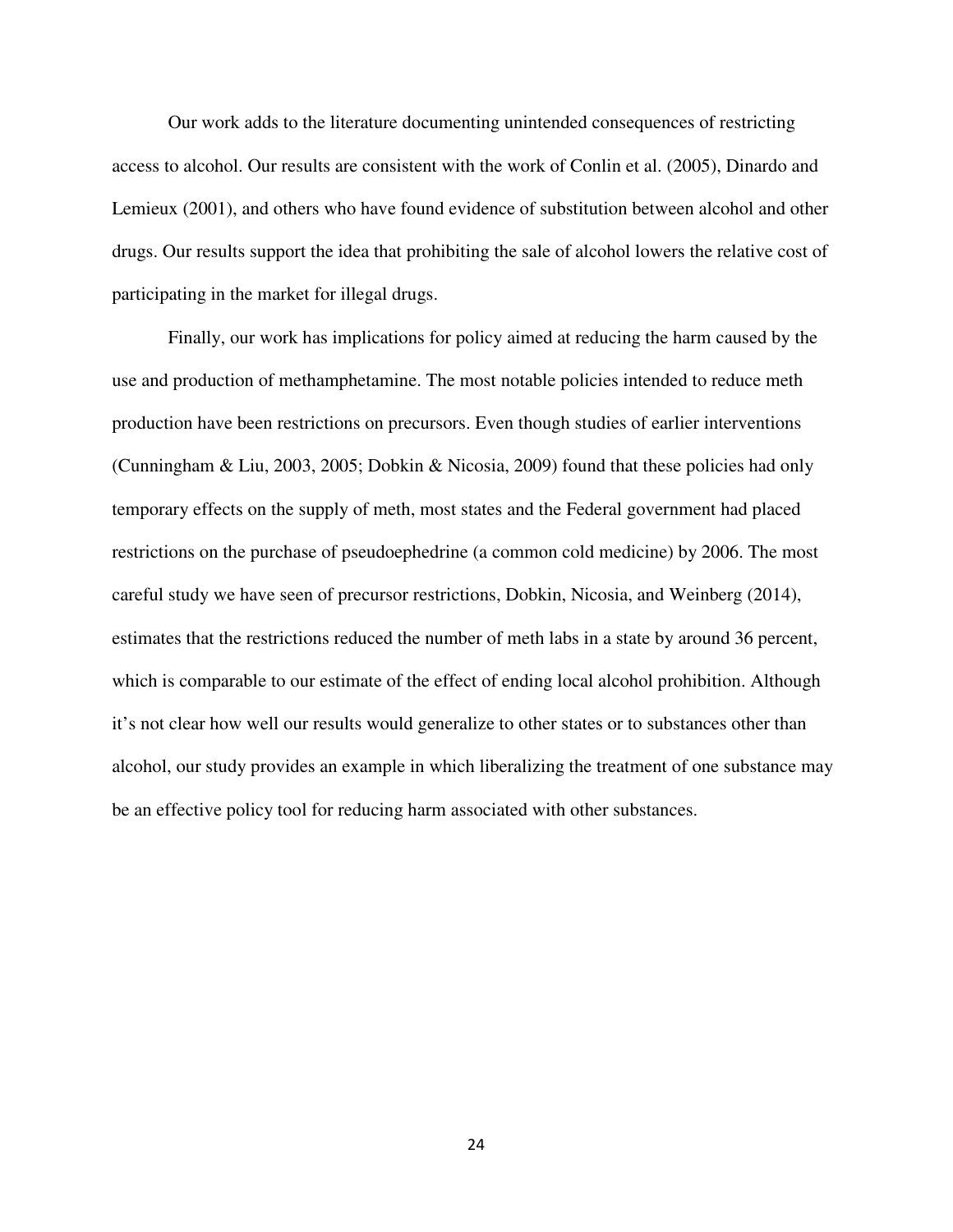

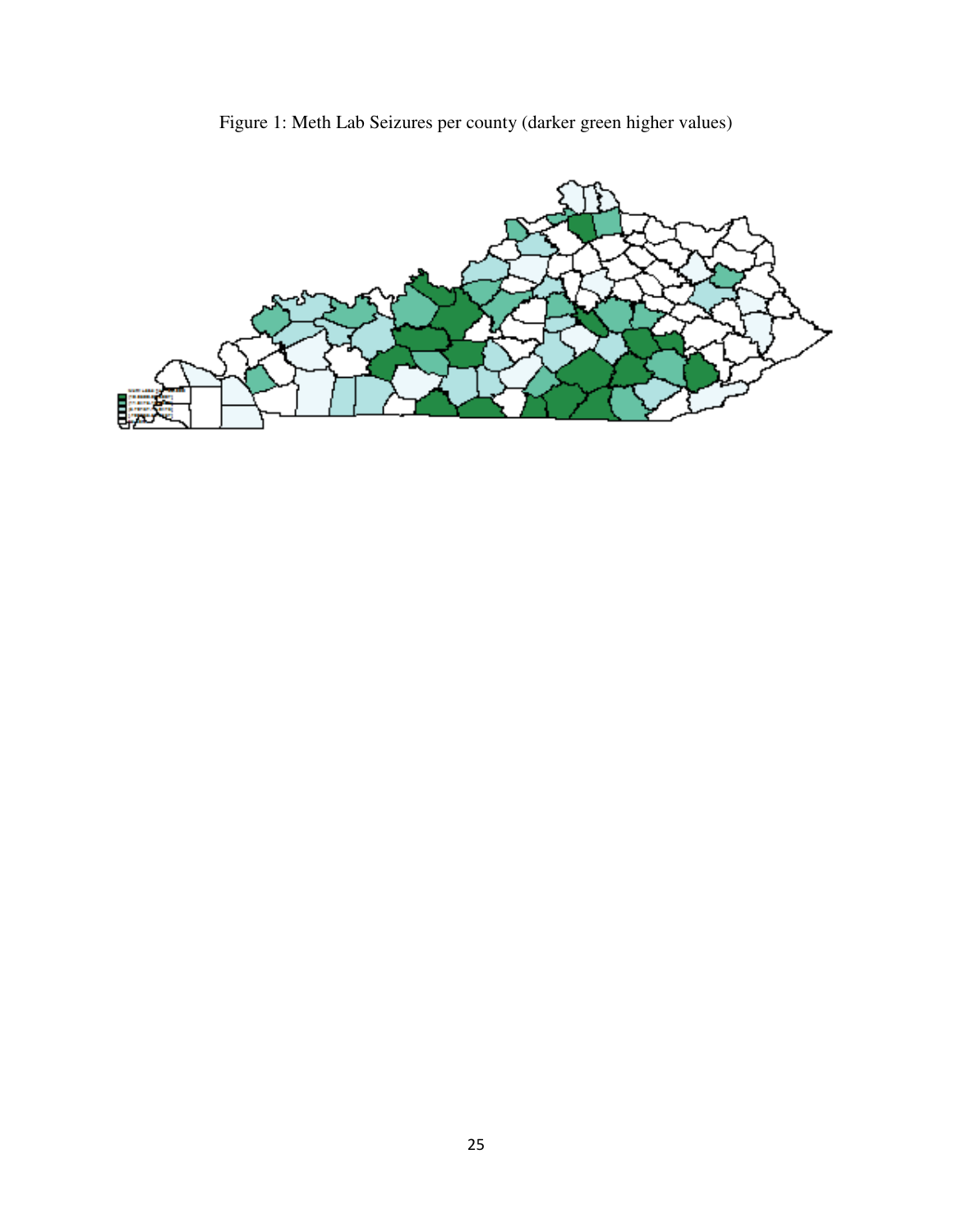

Figure 2: Wet (darkest, red), Moist, and Dry (lightest, yellow) County Status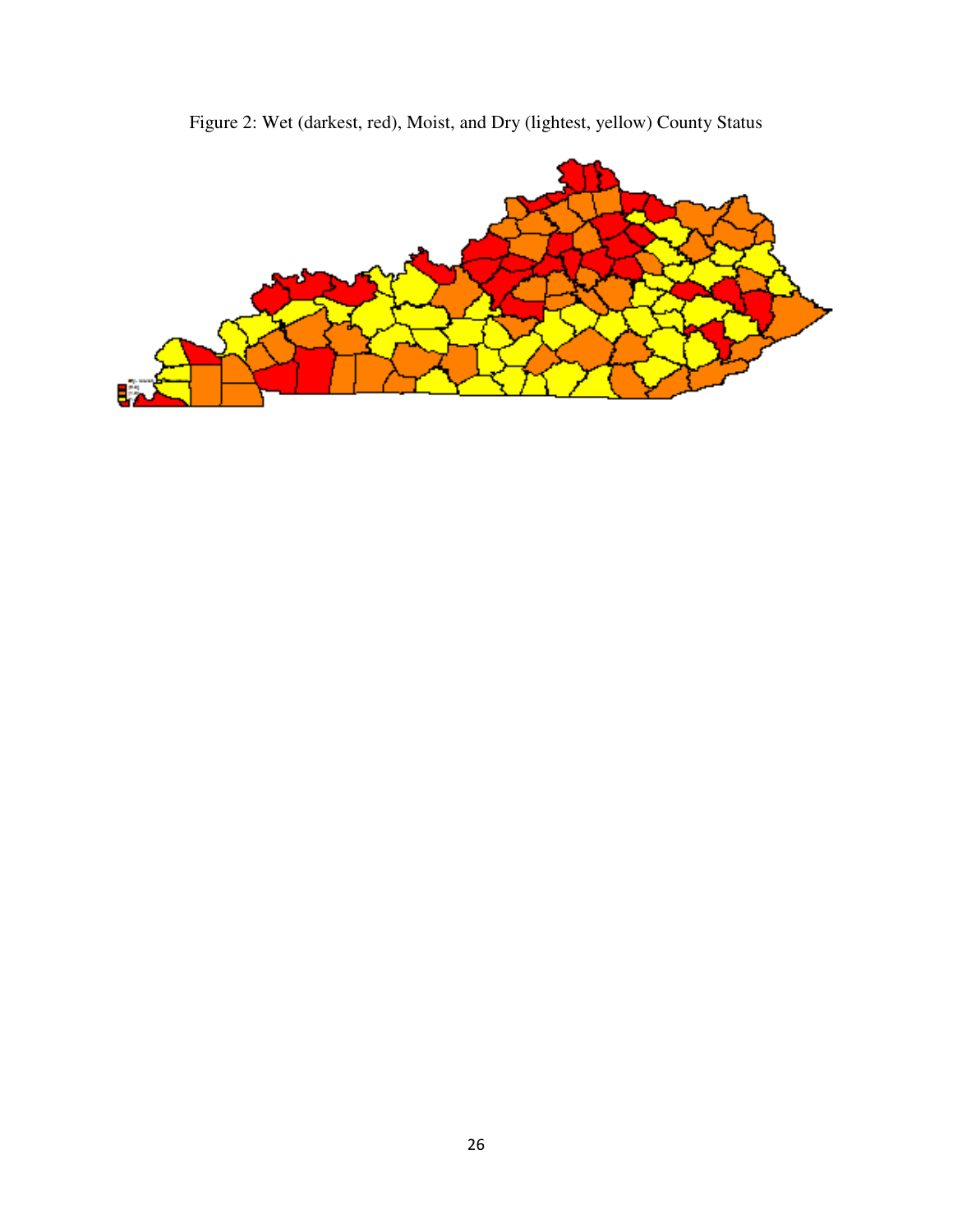| <b>County Demographic Variables</b>                      | Wet  | <b>Moist</b> | Dry  |
|----------------------------------------------------------|------|--------------|------|
| Meth lab seizures rate (DEA) <sup>a,b</sup>              | 2.17 | 2.26         | 3.92 |
| <b>Non-narcotic Drug Possession rate (UCR)</b>           | 98.8 | 95.9         | 90.8 |
| Non-narcotic Drug Sale/Manufacture rate (UCR)            | 76.8 | 89.0         | 91.9 |
| All Meth Related Incidences (KSP) rate <sup>a,b</sup>    | 42.2 | 55.5         | 81.2 |
| <b>Property Crime Rate</b> <sup>a,b,c</sup>              | 451  | 358          | 267  |
| Violent Crime Rate <sup>a,b,c</sup>                      | 101  | 79.9         | 60.8 |
| ER Burns rate <sup>a</sup>                               | 132  | 137          | 149  |
| Population (1000's) <sup>a,b,c</sup>                     | 70.1 | 38.4         | 20.2 |
| <b>Population Density</b> <sup>a,b,c</sup>               | 245  | 111          | 60.7 |
| Median Household Income (\$1000) <sup>a,b,c</sup>        | 40.4 | 37.2         | 32.5 |
| Pct. Access to Interstate Highway <sup>a,b</sup>         | 40.1 | 43.0         | 21.6 |
| Pct. Resident Workers/ Total Employment <sup>a,b,c</sup> | 48.7 | 56.1         | 53.1 |
| Pct. Black <sup>a,b,c</sup>                              | 6.38 | 3.79         | 2.57 |
| <b>Pct. Children Obese</b>                               | 17.2 | 17.4         | 17.2 |
| Pct. College <sup>a,b</sup>                              | 16.3 | 15.6         | 11.5 |
| Pct. Female Labor Force Participation <sup>a,b</sup>     | 34.1 | 32.4         | 30.0 |
| Pct. Male <sup>a,b</sup>                                 | 49.0 | 49.0         | 49.6 |
| Pct. Married <sup>a,b,c</sup>                            | 54.0 | 55.5         | 56.5 |
| Pct. Widowed <sup>a,b</sup>                              | 7.13 | 7.28         | 8.16 |
| Pct. Poverty <sup>a,b,c</sup>                            | 17.7 | 19.3         | 21.4 |
| Pct. Poverty under 18 years old <sup>a,b</sup>           | 24.3 | 25.2         | 27.9 |
| <b>Pct. Public Assistance</b> <sup>a</sup>               | 2.64 | 2.72         | 2.93 |
| Pct. Under 21 years old <sup>a,b</sup>                   | 28.8 | 28.4         | 27.4 |
| Pct. Over 65 years old a,b                               | 12.6 | 12.9         | 14.4 |
| <b>Pct. Any Religion</b>                                 | 53.1 | 50.8         | 50.5 |
| Pct. Baptist <sup>a,c</sup>                              | 30.0 | 32.8         | 35.2 |
| Pct. Baptist of All Religion <sup>a,c</sup>              | 56.6 | 65.7         | 67.4 |
| Pct. Any Religion in 1936 <sup>a,b,c</sup>               | 38.2 | 30.6         | 26.9 |
| Pct. Baptist in 1936                                     | 12.8 | 12.0         | 13.5 |
| Pct. Black Baptist in 1936 <sup>a,b,c</sup>              | 3.30 | 2.61         | 1.56 |
| Pct. Baptist of All Religion in 1936 <sup>a,b,c</sup>    | 34.8 | 38.5         | 49.3 |
| Population in 1936 (1000's)                              | 37.1 | 27.7         | 15.9 |

**Table 1: Means of outcome and control variables** 

Note: DEA = Drug Enforcement Agency, KSP = Kentucky State Police, and UCR = FBI Uniform Crime Report. County level demographics are collected from the American Community Survey. Religion characteristics in 1936 are collected from Hayes (2010) and contemporary religion data are collected from the Association of Statisticians of American Religious Bodies. All rates are calculated per 100,000 people in the county population. Equal means ttest at  $\alpha$ =.05 are conducted for each pair of groups. Significant outcomes are indicated:  $\alpha$  = wet vs dry,  $\dot{b}$  = moist vs dry, c = wet vs dry.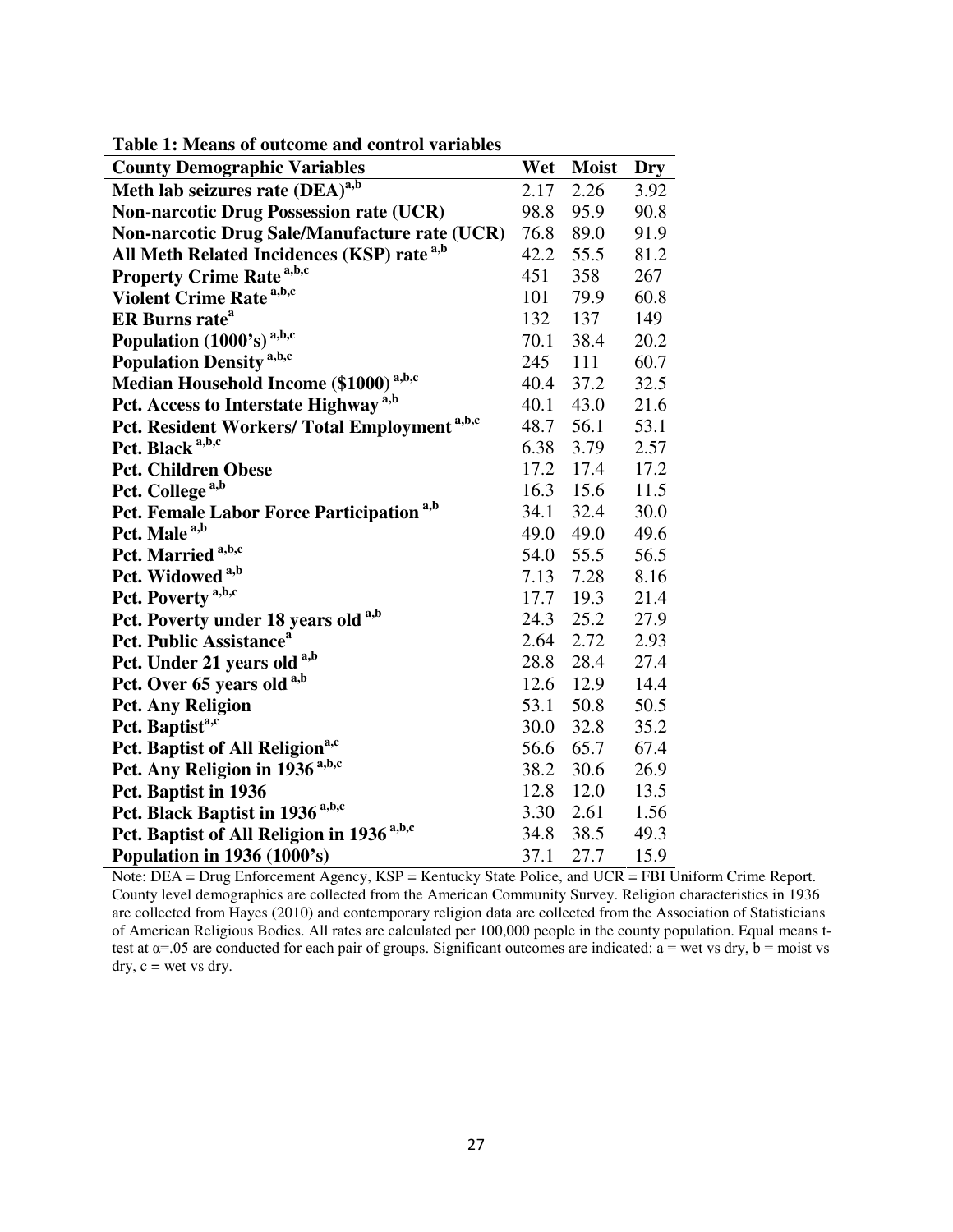|                              | <b>Full Sample</b> | <b>Counties on Common Support</b> |            |                        |
|------------------------------|--------------------|-----------------------------------|------------|------------------------|
|                              | <b>OLS</b>         | <b>PS</b>                         | <b>OLS</b> | $OLS^{\dagger\dagger}$ |
| Wet                          | $-1.469**$         | $-2.482***$                       | $-1.505**$ | $-1.082*$              |
|                              | (0.608)            | (0.336)                           | (0.641)    | (0.566)                |
| <b>Moist</b>                 | $-1.029*$          | $-2.100***$                       | $-1.093**$ |                        |
|                              | (0.535)            | (0.413)                           | (0.537)    |                        |
| $R^2$                        | 0.20               |                                   | 0.21       | 0.21                   |
| Pct. Pop. Wet                | $-1.166*$          |                                   | $-1.167*$  |                        |
|                              | (0.599)            |                                   | (0.635)    |                        |
| $R^2$                        | 0.20               |                                   | 0.21       |                        |
| <b>Liquor Stores per cap</b> | $-0.013$           |                                   | $-0.038$   |                        |
|                              | (0.025)            |                                   | (0.033)    |                        |
| $R^2$                        | 0.19               |                                   | 0.21       |                        |
| <b>Observations</b>          | 840                | 656/369                           | 800        | 800                    |

**Table 2: Effect of Alcohol Access on DEA Meth Lab Seizures per 100,000. Controlling for Observable Heterogeneity.**

Robust standard errors in parentheses. Propensity score estimates use Abadie–Imbens robust standard errors. \*\*\* p<0.01, \*\* p<0.05, \* p<0.1

All specifications use current county demographic information, current religious organization membership, county latitude and longitude, interstate highway access, Census commuting patterns, state and dry county border dummies, and year fixed effects.

Common Support limits the sample to observations with  $Pr(dry)$  between 0.00001 and 0.99999.

<sup>†</sup> Propensity score estimates are constructed by comparing wet vs dry (n=656) and moist vs dry (n=369) separately.

<sup>††</sup> Moist counties are included with dry counties in this regression.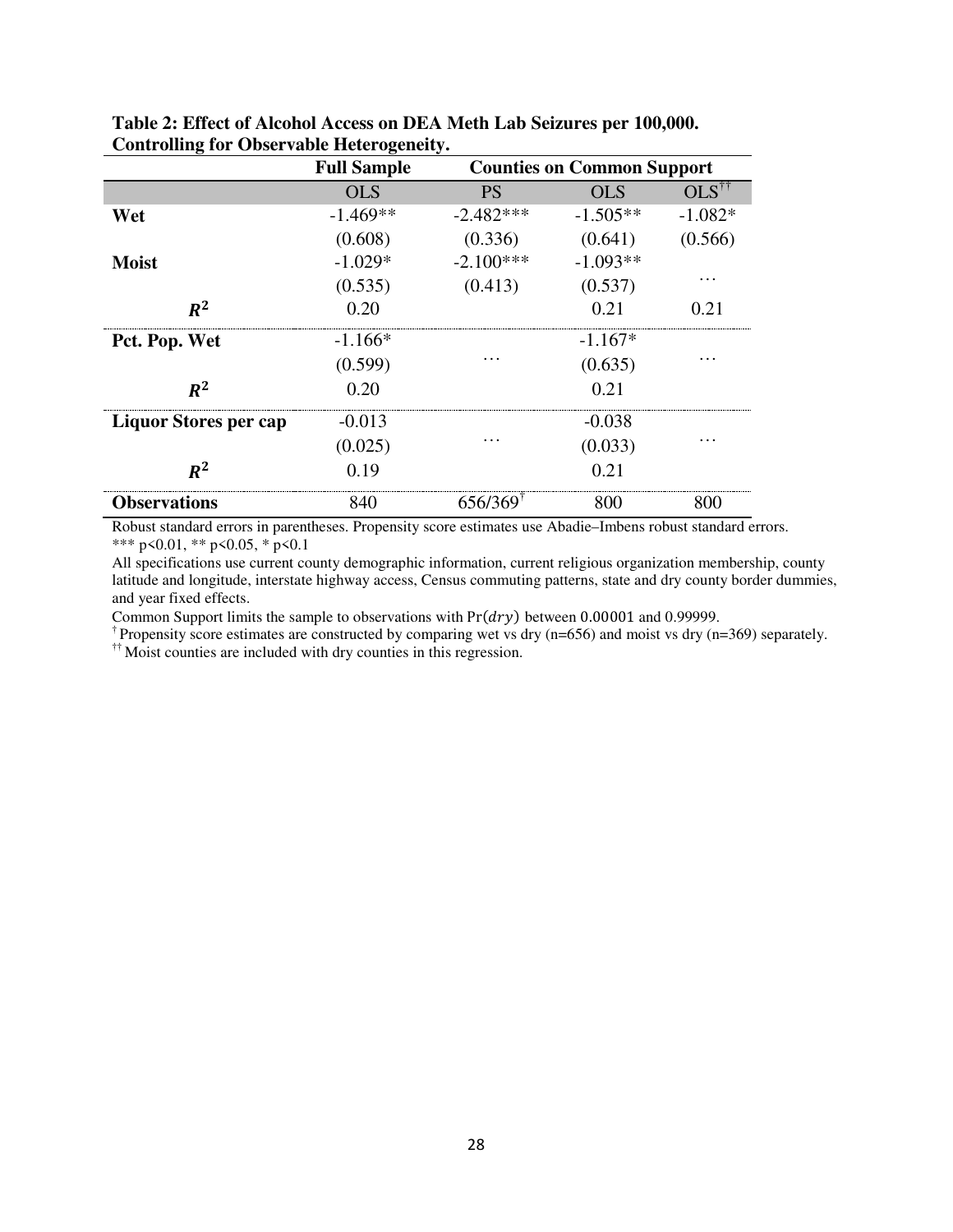|                                   |             | <b>Added Controls</b> |             | <b>Strict Common Support'</b> |            |
|-----------------------------------|-------------|-----------------------|-------------|-------------------------------|------------|
|                                   | Main IV     | 1990                  | Prop. Score | Main IV                       | Added      |
|                                   |             | Religion              | Polynomial  |                               | Controls   |
| Wet <sup>††</sup>                 | $-2.377**$  | $-2.528**$            | $-3.118**$  | $-2.077*$                     | $-2.477**$ |
|                                   | (1.136)     | (1.152)               | (1.270)     | (1.077)                       | (1.190)    |
| First-stage $\bm{F}$ stat         | 91.77       | 79.45                 | 61.29       | 92.22                         | 58.31      |
| Pct. Pop. Wet                     | $-2.580**$  | $-2.274*$             | $-3.476**$  | $-2.348*$                     | $-2.716**$ |
|                                   | (1.282)     | (1.347)               | (1.446)     | (1.208)                       | (1.363)    |
| First-stage $\boldsymbol{F}$ stat | 83.29       | 71.75                 | 53.03       | 78.08                         | 51.52      |
| <b>Liquor Stores</b>              | $-0.0917**$ | $-0.0940$             | $-0.112**$  | $-0.0857*$                    | $-0.118*$  |
|                                   | (0.0454)    | (0.0578)              | (0.0497)    | (0.0443)                      | (0.0626)   |
| First-stage $F$<br>stat           | 119.78      | 75.35                 | 109.39      | 118.89                        | 60.77      |
| <b>Observations</b>               | 800         | 800                   | 800         | 749                           | 749        |

**Table 3: Effects of Alcohol Access on DEA Meth Lab Seizures per 100,000. Using Religious Composition in 1936 as Instrumental Variables.** 

Robust standard errors in parentheses. \*\*\*  $p \le 0.01$ , \*\*  $p \le 0.05$ , \*  $p \le 0.1$ 

All specifications control for the same county characteristics as in Table 2, including current religious composition. The instrumental variables are the percent of the population in 1936 who belong to a religious congregation, and that percent squared. The 1990 religion variables added in the second and fifth columns are the percent belonging to a congregation, that percent squared, and the number of Baptist adherents in the county. The third and fifth columns add a cubic polynomial in the estimated  $Pr(not wet)$ .

<sup>†</sup>The stricter common support restriction in the last two columns drops observations from wet counties with a predicted  $Pr(dry) < 0.03$ , and from dry counties with  $Pr(dry) > 0.9999$ . The sample in the first three columns only limits attention to observations with  $Pr(dry)$  between 0.00001 and 0.99999.

 $\ddot{\mathbf{r}}$  Moist counties are included with dry counties in this estimation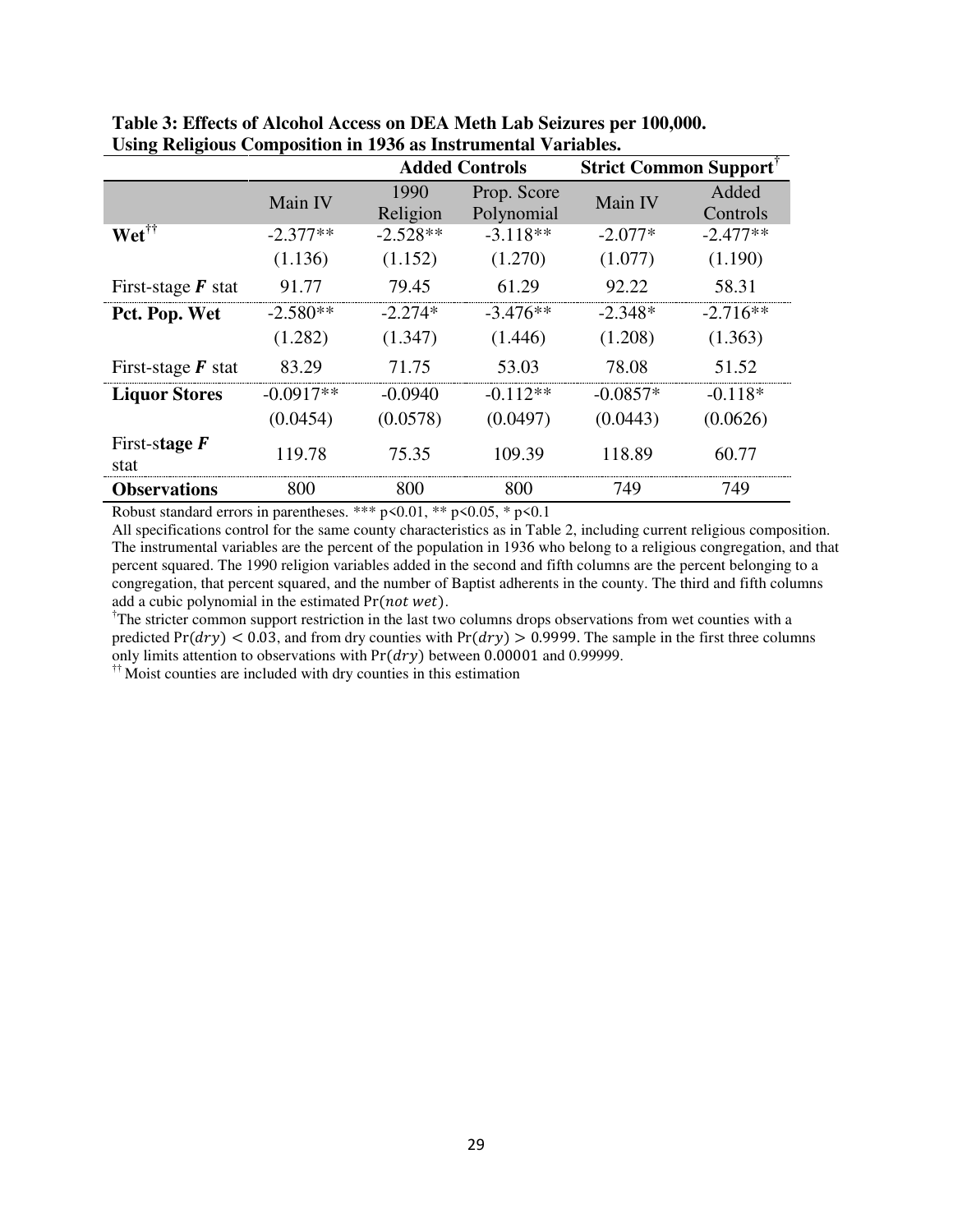|                                                                                                                                                        |                             | <b>Reduced Form on</b><br><b>Estimation Sample</b> | <b>Subsample that was</b><br><b>Dry</b> in 1994 |                  |  |  |
|--------------------------------------------------------------------------------------------------------------------------------------------------------|-----------------------------|----------------------------------------------------|-------------------------------------------------|------------------|--|--|
|                                                                                                                                                        | 1990<br>Main IV<br>Religion |                                                    | Main IV                                         | 1990<br>Religion |  |  |
| 1936 % Religious                                                                                                                                       | $0.172*$                    | $0.303**$                                          | $-0.024$                                        | 0.189            |  |  |
|                                                                                                                                                        | (0.0972)                    | (0.137)                                            | (0.187)                                         | (0.255)          |  |  |
| <b>Religious Squared</b>                                                                                                                               | $-0.0024**$                 | $-0.0040**$                                        | $-0.0005$                                       | $-0.0037$        |  |  |
|                                                                                                                                                        | (0.0011)                    | (0.0016)                                           | (0.0031)                                        | (0.0038)         |  |  |
| Joint $p$ -value                                                                                                                                       | 0.0596                      | 0.0288                                             | 0.6554                                          | 0.4708           |  |  |
| <b>Observations</b>                                                                                                                                    | 800                         | 800                                                | 506                                             | 506              |  |  |
| $D_{1}1$ , $1 \leq i \leq 1$ , $1 \leq j \leq 1$ , $2 \leq j \leq 1$ , $3 \leq j \leq 1$ , $4 \vee 4 \vee 5 \vee 6$ , $61 \vee 6 \vee 6 \vee 6 \vee 1$ |                             |                                                    |                                                 |                  |  |  |

**Table 4: Effect of Instruments on Meth Labs in Counties that were Dry in 1994, Compared to Reduced Form Coefficients for Estimation Sample.**

Robust standard errors in parentheses. \*\*\*  $p$  <0.01, \*\*  $p$  <0.05, \*  $p$  <0.1

All specifications control for the same county characteristics as in Tables 2 and 3, including current religious composition. The 1990 religion variables are the percent belonging to a congregation, that percent squared, and the number of Baptist adherents in the county.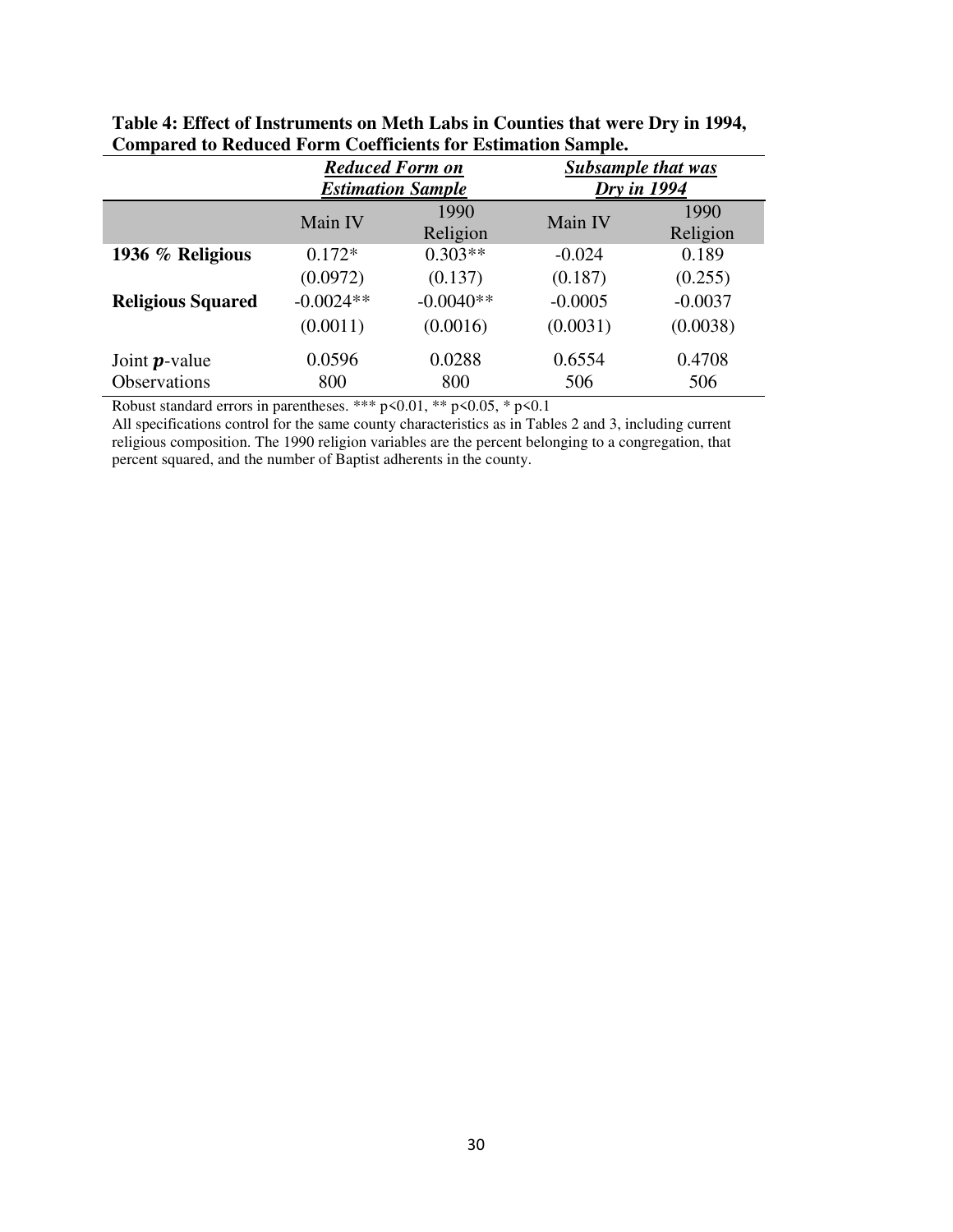|                                                       | <b>Primary Estimation Sample</b> |                     |            | <b>Strict Common Support</b> |            |             |  |
|-------------------------------------------------------|----------------------------------|---------------------|------------|------------------------------|------------|-------------|--|
|                                                       | Main                             | 1990<br>Prop. Score |            | Main                         | 1990       | Prop. Score |  |
|                                                       |                                  | Religion            | Polynomial |                              | Religion   | Polynomial  |  |
| Wet                                                   | $-1.082*$                        | $-1.102*$           | $-1.258**$ | $-1.268**$                   | $-1.270**$ | $-1.210**$  |  |
|                                                       | (0.566)                          | (0.573)             | (0.590)    | (0.559)                      | (0.571)    | (0.583)     |  |
| Estimated $R^2$                                       | 0.209                            | 0.209               | 0.211      | 0.220                        | 0.221      | 0.224       |  |
| <b>Coefficient of Proportionality for Zero Effect</b> |                                  |                     |            |                              |            |             |  |
| $R_{max}^2 = 0.8$                                     | 1.106                            | 1.195               | 2.703      | 3.085                        | 3.163      | 2.178       |  |
| Pct. Pop. Wet                                         | $-1.167*$                        | $-1.213*$           | $-1.294*$  | $-1.557**$                   | $-1.611**$ | $-1.518**$  |  |
|                                                       | (0.635)                          | (0.649)             | (0.670)    | (0.632)                      | (0.661)    | (0.650)     |  |
| Estimated $R^2$                                       | 0.208                            | 0.209               | 0.210      | 0.221                        | 0.222      | 0.225       |  |
| <b>Coefficient of Proportionality for Zero Effect</b> |                                  |                     |            |                              |            |             |  |
| $R_{max}^2 = 0.8$                                     | 0.946                            | 1.102               | 1.492      | 22.399                       | $-17.219$  | 8.325       |  |
| <b>Observations</b>                                   | 800                              | 800                 | 800        | 749                          | 749        | 749         |  |

### **Table 5: Proportion of Selection on Unobservables Needed for Zero Treatment Effect**

Robust standard errors in parentheses. \*\*\* p<0.01, \*\* p<0.05, \* p<0.1

Regressions in the first column are the same as OLS regressions presented in third and fourth columns of Table 2. All specifications control for the same county characteristics as in previous tables, including current religious composition. The 1990 religion variables added in the second and fifth columns are the percent belonging to a congregation, that percent squared, and the number of Baptist adherents in the county. The third and sixth columns add a cubic polynomial in the estimated Pr(*not wet*).

The "Primary Estimation Sample" limits attention to observations with Pr(*not wet*) between 0.00001 and 0.99999. The stricter common support restriction drops observations from wet counties with predicted Pr(*not wet*) < 0.03, and from dry counties with Pr(*not wet*) > 0.9999.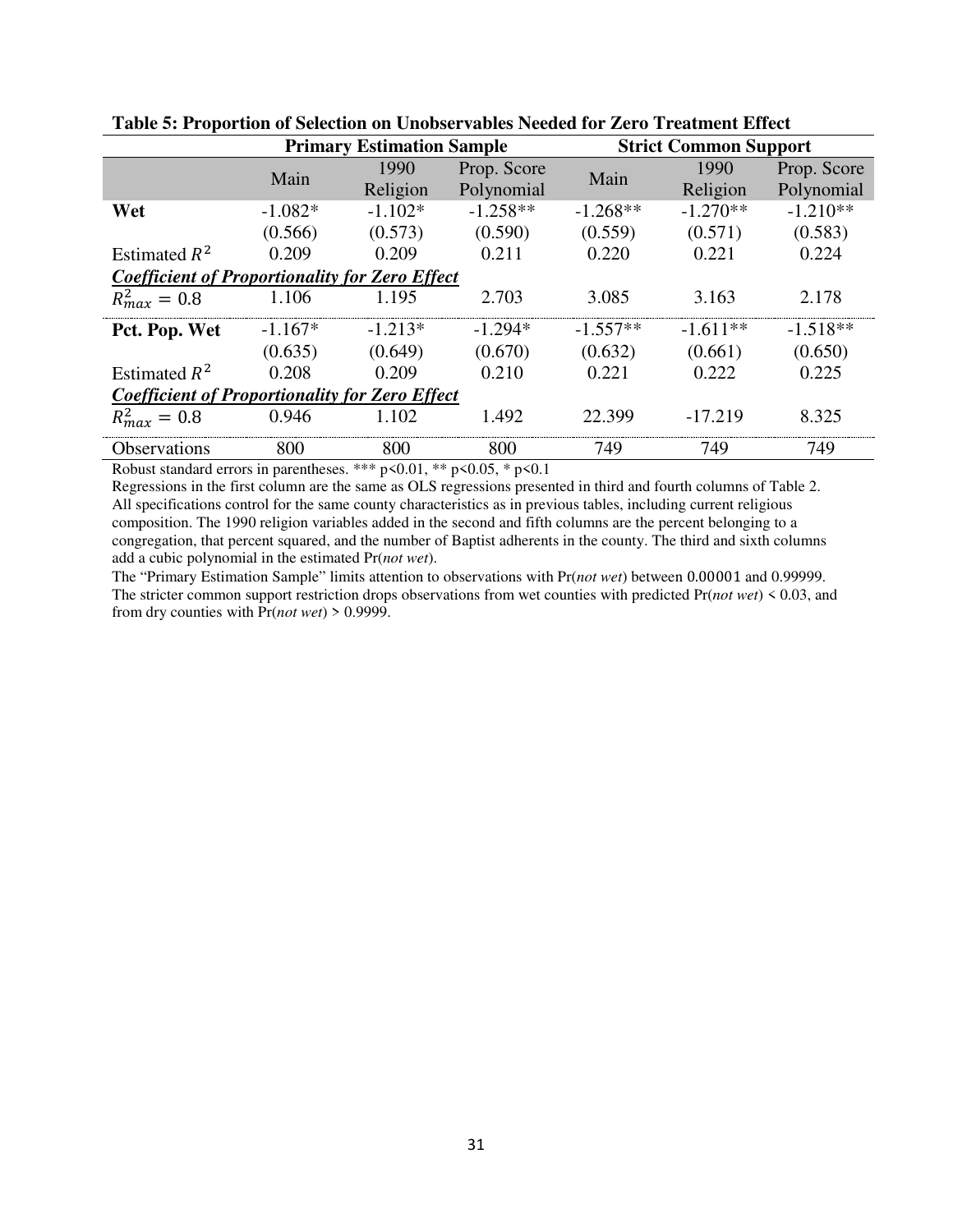|                           |            | <b>Counties on Common Support</b> |            |                       |  |  |
|---------------------------|------------|-----------------------------------|------------|-----------------------|--|--|
|                           | <b>OLS</b> | <b>PS</b>                         | <b>OLS</b> | IV                    |  |  |
| Wet                       | $-20.23**$ | $-24.30***$                       | $-21.34**$ | $-61.90***^{\dagger}$ |  |  |
|                           | (9.749)    | (9.247)                           | (10.27)    | (23.20)               |  |  |
| <b>Moist</b>              | $-13.97$   | $-45.22$                          | $-13.91$   |                       |  |  |
|                           | (9.981)    | (40.66)                           | (9.980)    |                       |  |  |
| First-stage $\bm{F}$ stat |            |                                   |            | 31.86                 |  |  |
| Pct. Pop. Wet             | $-14.94$   |                                   | $-16.57$   | $-70.16***$           |  |  |
|                           | (9.687)    |                                   | (10.30)    | (26.06)               |  |  |
| First-stage $\bm{F}$ stat |            |                                   |            | 27.22                 |  |  |
| <b>Liquor Stores</b>      | $-0.505$   |                                   | $-0.815*$  | $-3.112***$           |  |  |
|                           | (0.365)    |                                   | (0.488)    | (1.119)               |  |  |
| First-stage $\bm{F}$ stat |            |                                   |            | 34.58                 |  |  |
| <b>Observations</b>       | 345        | $274/151$ <sup>††</sup>           | 327        | 327                   |  |  |

**Table 6: Effect of ER visits for Burns per 100,000** 

Robust standard errors in parentheses. Propensity score uses Abadie–Imbens robust standard errors. \*\*\* p<0.01, \*\* p<0.05, \* p<0.1

All specifications include current county demographic information, religious membership, county latitude and longitude, interstate highway access, Census commuting patterns, as well as state border and dry county border dummies. The IV specifications use religious membership for 1936 as instruments. Full Sample results use all Kentucky counties between 2004 – 2010. Common Support restricts the sample to include counties with overlapping propensity scores of the Pr(dry). † Moist counties are included with dry counties in this estimation.

<sup>††</sup> Propensity score estimates compare wet vs dry (n=274) and moist vs dry (n=151) separately.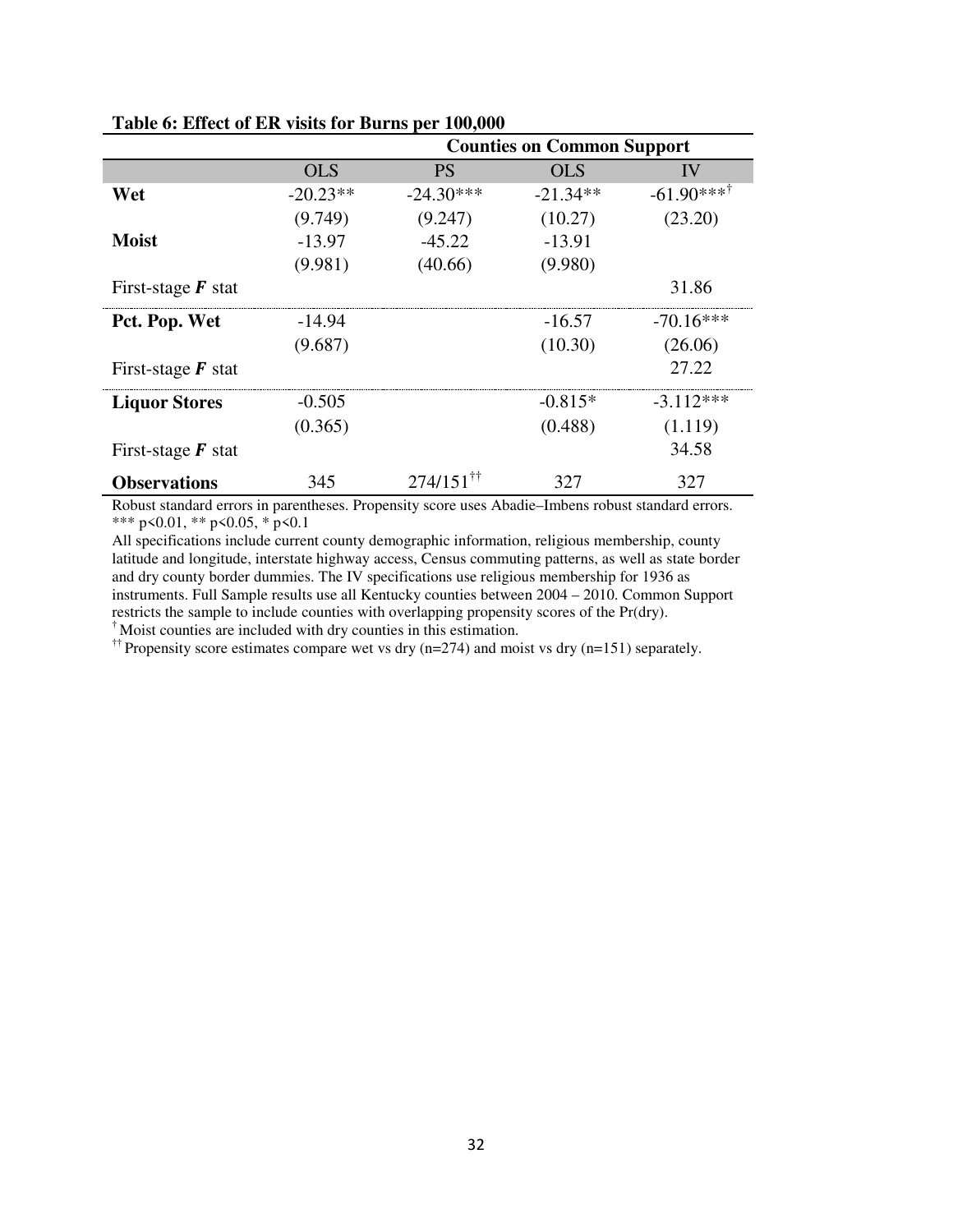|                                           |            | <b>Counties on Common Support</b> |            |             |  |  |
|-------------------------------------------|------------|-----------------------------------|------------|-------------|--|--|
|                                           | <b>OLS</b> | <b>PS</b>                         | <b>OLS</b> | IV          |  |  |
| <b>Total Meth-related Arrests (KSP)</b>   |            |                                   |            |             |  |  |
| Wet                                       | $-22.41**$ | $-32.03***$                       | $-20.58**$ | $-47.65**$  |  |  |
|                                           | (8.762)    | (9.292)                           | (8.644)    | (19.25)     |  |  |
| <b>Moist</b>                              | $-14.99$   | $-27.63**$                        | $-14.42$   |             |  |  |
|                                           | (9.196)    | (13.55)                           | (9.443)    |             |  |  |
| Pct. Pop. Wet                             | $-17.62**$ |                                   | $-15.54*$  | $-49.00**$  |  |  |
|                                           | (8.695)    |                                   | (8.593)    | (21.74)     |  |  |
| <b>Liquor Stores</b>                      | $-0.0510$  |                                   | $-0.621$   | $-1.741**$  |  |  |
|                                           | (0.366)    |                                   | (0.472)    | (0.758)     |  |  |
| <b>Total Synthetic Drug Arrests (UCR)</b> |            |                                   |            |             |  |  |
| Wet                                       | $-5.623$   | $-3.127$                          | $-5.552$   | $-28.41***$ |  |  |
|                                           | (4.182)    | (2.846)                           | (4.294)    | (10.34)     |  |  |
| <b>Moist</b>                              | 8.227      | $-23.70*$                         | 8.986      |             |  |  |
|                                           | (6.197)    | (12.90)                           | (6.187)    |             |  |  |
| Pct. Pop. Wet                             | $-5.599$   |                                   | $-5.615$   | $-31.06***$ |  |  |
|                                           | (4.155)    |                                   | (4.333)    | (11.59)     |  |  |
| <b>Liquor Stores</b>                      | 0.00698    |                                   | $-0.146$   | $-1.104***$ |  |  |
|                                           | (0.159)    |                                   | (0.189)    | (0.413)     |  |  |
| <b>Total Synthetic Drug Arrests (KSP)</b> |            |                                   |            |             |  |  |
| Wet                                       | $-3.952$   | $-17.45***$                       | $-1.455$   | $-34.80**$  |  |  |
|                                           | (9.577)    | (6.092)                           | (9.571)    | (16.42)     |  |  |
| <b>Moist</b>                              | $-7.249$   | $-26.41***$                       | $-6.883$   |             |  |  |
|                                           | (7.066)    | (7.070)                           | (6.979)    |             |  |  |
| Pct. Pop. Wet                             | $-1.456$   |                                   | 1.352      | $-35.77*$   |  |  |
|                                           | (9.544)    |                                   | (9.626)    | (18.60)     |  |  |
| <b>Liquor Stores</b>                      | 0.485      |                                   | 0.175      | $-1.271*$   |  |  |
|                                           | (0.446)    |                                   | (0.636)    | (0.661)     |  |  |

**Table 7: Effects of Alcohol Access on Drug Arrests,** 

Robust standard errors in parentheses. Propensity score uses Abadie–Imbens robust standard errors. \*\*\* p<0.01, \*\* p<0.05, \* p<0.1

All specifications include current county demographic information, religious membership, county latitude and longitude, interstate highway access, Census commuting patterns, as well as state border and dry county border dummies. The IV specifications use religious membership for 1936 as instruments. Full Sample results use all Kentucky counties between 2004 – 2010. Common Support restricts the sample to include counties with overlapping propensity scores of the Pr(dry).

<sup>†</sup> Propensity score estimates are constructed by comparing wet vs dry (n=655) and moist vs dry (n=445) separately.

<sup>††</sup> Moist counties are included with dry counties in this estimation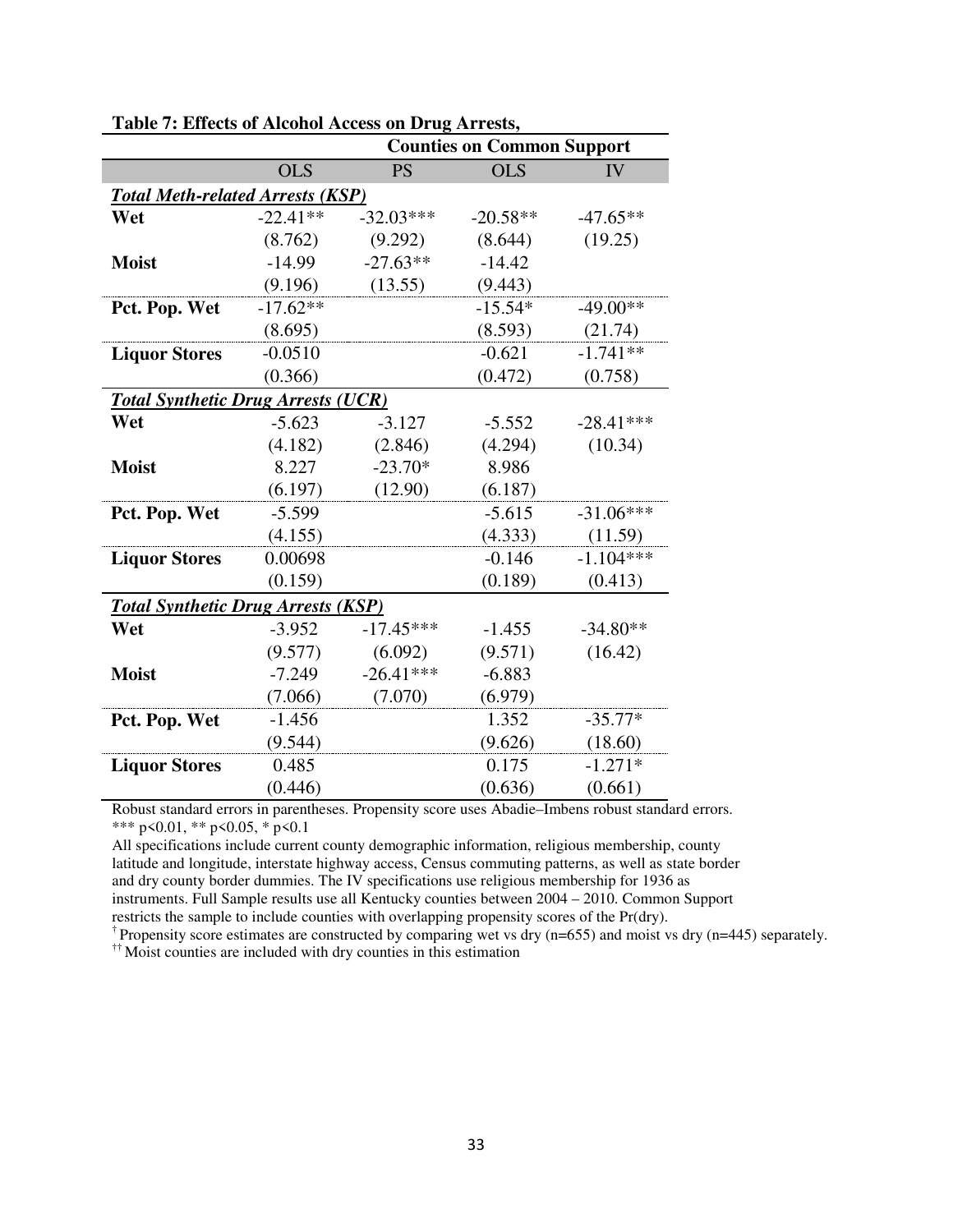|                       | <b>Full Sample</b> |                         | <b>Counties on Common Support</b> |                    |  |  |
|-----------------------|--------------------|-------------------------|-----------------------------------|--------------------|--|--|
|                       | <b>OLS</b>         | <b>PS</b>               | OL S                              | IV                 |  |  |
| Wet                   | 0.004              | $-0.004$                | 0.006                             | $-0.009^{\dagger}$ |  |  |
|                       | (0.005)            | (0.004)                 | (0.005)                           | (0.009)            |  |  |
| <b>Moist</b>          | $-0.0004$          | 0.0019                  | $-0.002$                          |                    |  |  |
|                       | (0.004)            | (0.0055)                | (0.004)                           |                    |  |  |
|                       |                    |                         |                                   |                    |  |  |
| Pct. Pop. Wet         | 0.004              |                         | 0.007                             | $-0.0005$          |  |  |
|                       | (0.005)            |                         | (0.005)                           | (0.0095)           |  |  |
| Liquor Stores per cap | 0.0001             |                         | $-0.0002$                         | $-0.00003$         |  |  |
|                       | (0.0002)           |                         | (0.0002)                          | (0.0003)           |  |  |
|                       |                    |                         |                                   |                    |  |  |
| <b>Observations</b>   | 811                | $640/363$ <sup>††</sup> | 776                               | 776                |  |  |

### **Table 8: Falsification Test: "Effects" on the Percent of Children who are Obese**

Robust standard errors in parentheses, except for propensity score which uses Abadie–Imbens robust standard errors. \*\*\* p<0.01, \*\* p<0.05, \* p<0.1

All specifications use current county demographic information, current religious organization membership, county latitude and longitude, interstate highway access, Census commuting patterns, as well as state border and dry county border dummies. The instrumental variable specifications use religious organization membership for 1936 as instruments. Full Sample results use the full sample of Kentucky counties between 2004 – 2010. Common Support restricts the sample to include counties with overlapping propensity scores of the Pr(dry).

† Moist counties are included with dry counties in this estimation.

<sup>††</sup> Propensity score estimates are constructed by comparing wet vs dry (n=275) and moist vs dry (n=153) separately.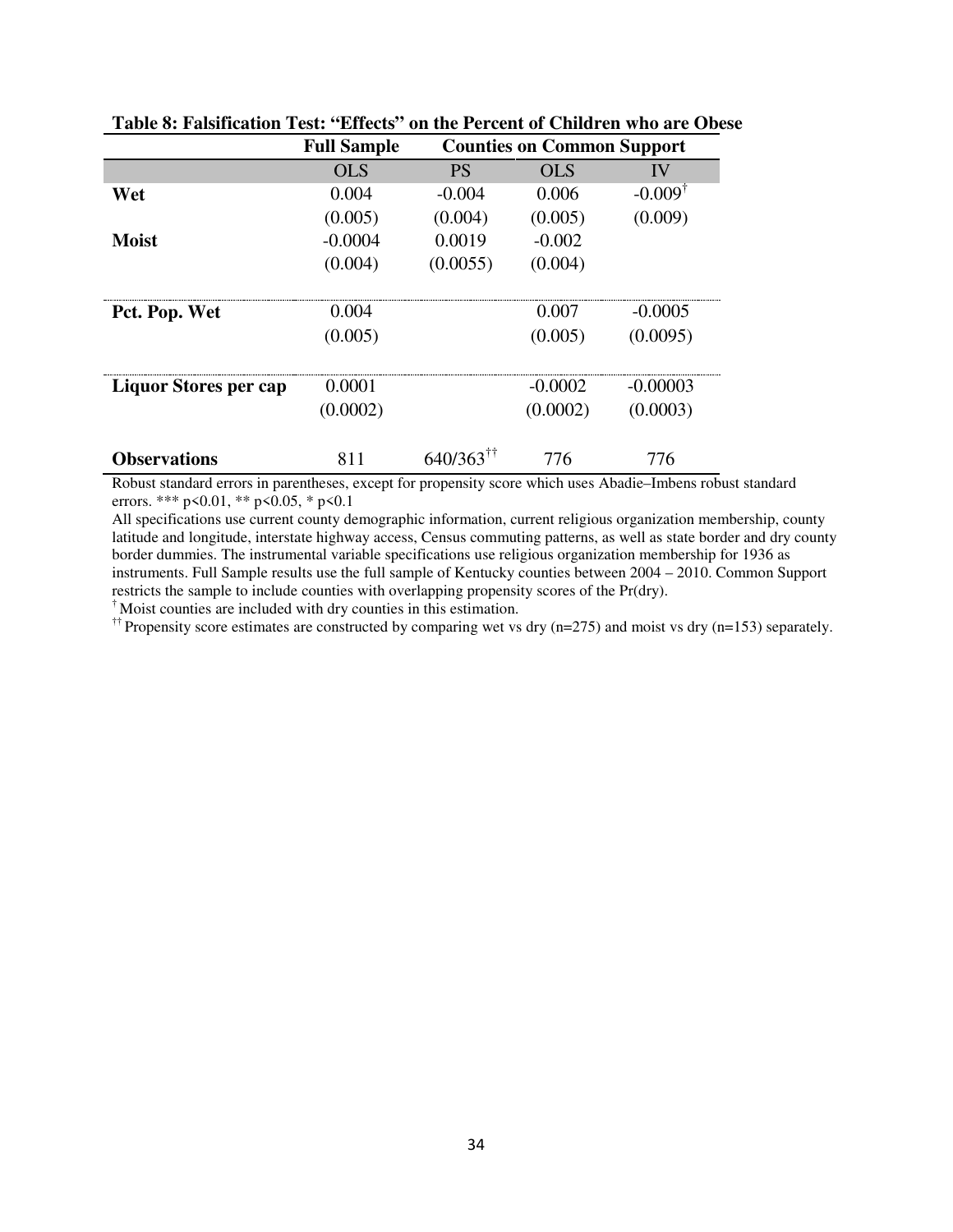| Appendix 1. Means of outcome and control variables for Counties on the Common Support |       |              |       |
|---------------------------------------------------------------------------------------|-------|--------------|-------|
| <b>County Demographic Variables</b>                                                   | Wet   | <b>Moist</b> | Dry   |
| Meth lab seizures Rate (DEA) <sup>a,b</sup>                                           | 2.34  | 2.26         | 3.79  |
| <b>Synthetic Narcotic Arrest Rate (KSP)</b>                                           | 42.2  | 42.7         | 53.7  |
| <b>Synthetic Narcotic Possession Rate (UCR)</b> <sup>a,b</sup>                        | 29.9  | 36.5         | 23.4  |
| <b>Synthetic Narcotic Sale/Manufacture Rate (UCR)</b>                                 | 18.5  | 25.2         | 21.1  |
| <b>Non-narcotic Drug Possession Rate (UCR)</b>                                        | 98.0  | 95.9         | 90.8  |
| Non-narcotic Drug Sale/Manufacture Rate (UCR)                                         | 77.2  | 89.0         | 91.3  |
| All Meth Related Arrest Rate (KSP) <sup>a</sup>                                       | 44.9  | 55.5         | 76.3  |
| <b>Property Crime Arrest Rate a,b</b>                                                 | 390.1 | 385.3        | 272.0 |
| Violent Crime Arrest Rate <sup>a,b</sup>                                              | 86.4  | 79.9         | 61.9  |
| <b>ER Burns Rate<sup>a</sup></b>                                                      | 134.6 | 138.6        | 149.3 |
| Population (1000's) <sup>a,b</sup>                                                    | 34.1  | 38.6         | 21.6  |
| <b>Population Density</b> <sup>a,b</sup>                                              | 122.3 | 109.7        | 61.0  |
| Median Household Income (\$1000) <sup>a,b, c</sup>                                    | 37.9  | 35.9         | 30.9  |
| Pct. Access to Interstate Highway <sup>a,b</sup>                                      | 32.2  | 43.0         | 20.2  |
| Pct. Resident Workers/ Total Employment <sup>a,b, c</sup>                             | 49.4  | 56.1         | 53.4  |
| Pct. Black a,b, c                                                                     | 5.10  | 3.84         | 2.57  |
| Pct. College <sup>a,b</sup>                                                           | 14.1  | 15.3         | 11.2  |
| <b>Pct. Children Obese</b>                                                            | 16.9  | 17.2         | 17.3  |
| Pct. Female Labor Force Participation <sup>a,b</sup>                                  | 37.6  | 36.1         | 34.1  |
| Pct. Male <sup>a,b</sup>                                                              | 49.1  | 49.0         | 49.4  |
| Pct. Married <sup>a</sup>                                                             | 55.5  | 56.1         | 57.3  |
| Pct. Widowed <sup>a,b</sup>                                                           | 7.29  | 7.31         | 8.06  |
| Pct. Poverty <sup>a,b</sup>                                                           | 17.7  | 19.0         | 21.7  |
| Pct. Poverty under 18 years old a,b                                                   | 23.7  | 24.2         | 28.0  |
| Pct. Public Assistance <sup>a</sup>                                                   | 3.02  | 3.04         | 3.59  |
| Pct. Under 21 years old <sup>a,b</sup>                                                | 29.1  | 28.6         | 27.9  |
| Pct. Over 65 years old <sup>a,b</sup>                                                 | 12.6  | 12.8         | 14.0  |
| <b>Pct. Any Religion</b>                                                              | 51.9  | 50.8         | 49.3  |
| Pct. Baptist <sup>a,c</sup>                                                           | 30.3  | 34.6         | 34.7  |
| Pct. Baptist of All Religion <sup>a</sup>                                             | 58.9  | 65.7         | 66.7  |
| Pct. Baptist in 1936                                                                  | 13.2  | 12.0         | 13.2  |
| Pct. Black Baptist in 1936 <sup>a,b</sup>                                             | 3.3   | 2.6          | 1.6   |
| Pct. Any Religion in 1936 <sup>a,b,c</sup>                                            | 37.4  | 30.4         | 26.5  |
| Pct. Baptist of All Religion in 1936 <sup>a,b</sup>                                   | 44.5  | 46.2         | 54.5  |
| Population in 1936 (1000's) <sup>a,b,c</sup>                                          | 22.1  | 27.4         | 16.6  |

**Appendix 1: Means of outcome and control variables for Counties on the Common Support**

Note: DEA = Drug Enforcement Agency, KSP = Kentucky State Police, and UCR = FBI Uniform Crime Report. Common Support restricts the sample to include counties with overlapping propensity scores of the Pr(dry). County level demographics are collected from the American Community Survey. Religion characteristics in 1936 are collected from Hayes (2010) and contemporary religion data are collected from the Association of Statisticians of American Religious Bodies. All rates are calculated per 100,000 people in the county population. Equal means t-test at  $\alpha$ =.05 are conducted for each pair of groups. Significant outcomes are indicated: a  $=$  wet vs dry,  $b =$  moist vs dry,  $c =$  wet vs dry.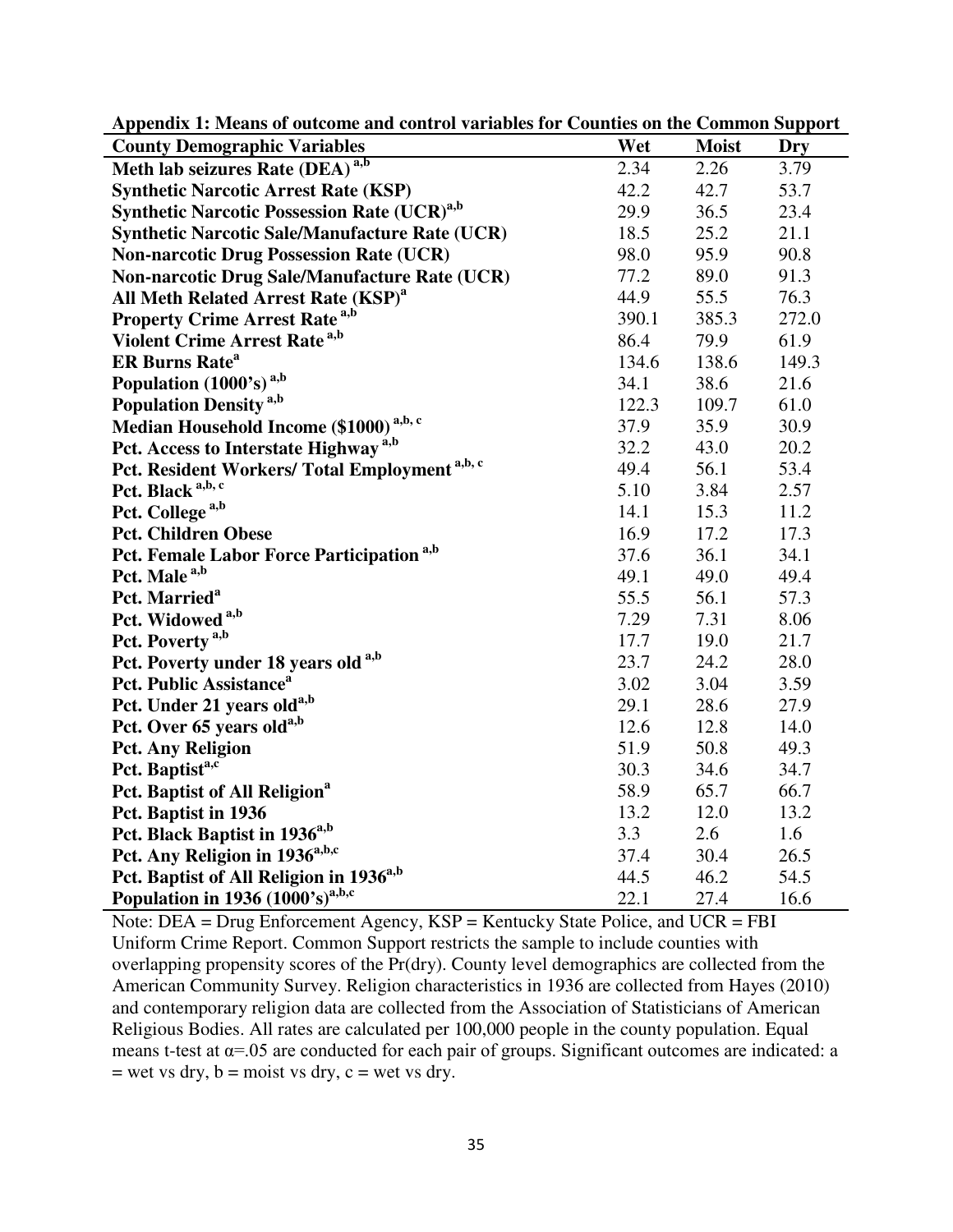| <i>l</i> malogous to OES Estimates on Common Support from Tables 2, 0 and <i>f</i> |             |               |                     |            |                                |
|------------------------------------------------------------------------------------|-------------|---------------|---------------------|------------|--------------------------------|
|                                                                                    | Meth Labs   | ER Burn       | <b>Meth Arrests</b> |            | <b>Synth. Narcotic Arrests</b> |
|                                                                                    | (DEA)       | <b>Visits</b> | (KSP)               | (UCR)      | (KSP)                          |
| <b>Wet County</b>                                                                  | $-0.591***$ | $-0.160***$   | $-0.490***$         | $-0.105$   | $-0.0489$                      |
|                                                                                    | (0.202)     | (0.0324)      | (0.0651)            | (0.0693)   | (0.160)                        |
| <b>Moist County</b>                                                                | $-0.430***$ | $-0.113$      | $-0.426***$         | 0.156      | $-0.0857$                      |
|                                                                                    | (0.0796)    | (0.0752)      | (0.117)             | (0.112)    | (0.161)                        |
|                                                                                    |             |               |                     |            |                                |
| Pct. Pop. Wet                                                                      | $-0.528**$  | $-0.124***$   | $-0.441***$         | $-0.117**$ | $-0.0204$                      |
|                                                                                    | (0.211)     | (0.0347)      | (0.0718)            | (0.0522)   | (0.160)                        |
|                                                                                    |             |               |                     |            |                                |
| <b>Liquor Stores</b>                                                               | $-0.0168$   | $-0.00612***$ | $-0.0173**$         | 0.00430    | 0.00430                        |
|                                                                                    | (0.0125)    | (0.000597)    | (0.00868)           | (0.0131)   | (0.0131)                       |
| <b>Observations</b>                                                                | 800         | 327           | 800                 | 800        | 800                            |

### **Appendix 2: Poisson Count Models for Various Outcomes**

Analogous to OLS Estimates on Common Support from Tables 2, 6 and 7

Robust standard errors in parentheses. \*\*\* p<0.01, \*\* p<0.05, \* p<0.1

All specifications use current county demographic information, current religious organization membership, county latitude and longitude, interstate highway access, Census commuting patterns, as well as state border and dry county border dummies. The sample size is restricted to include counties with overlapping propensity scores of the Pr(dry).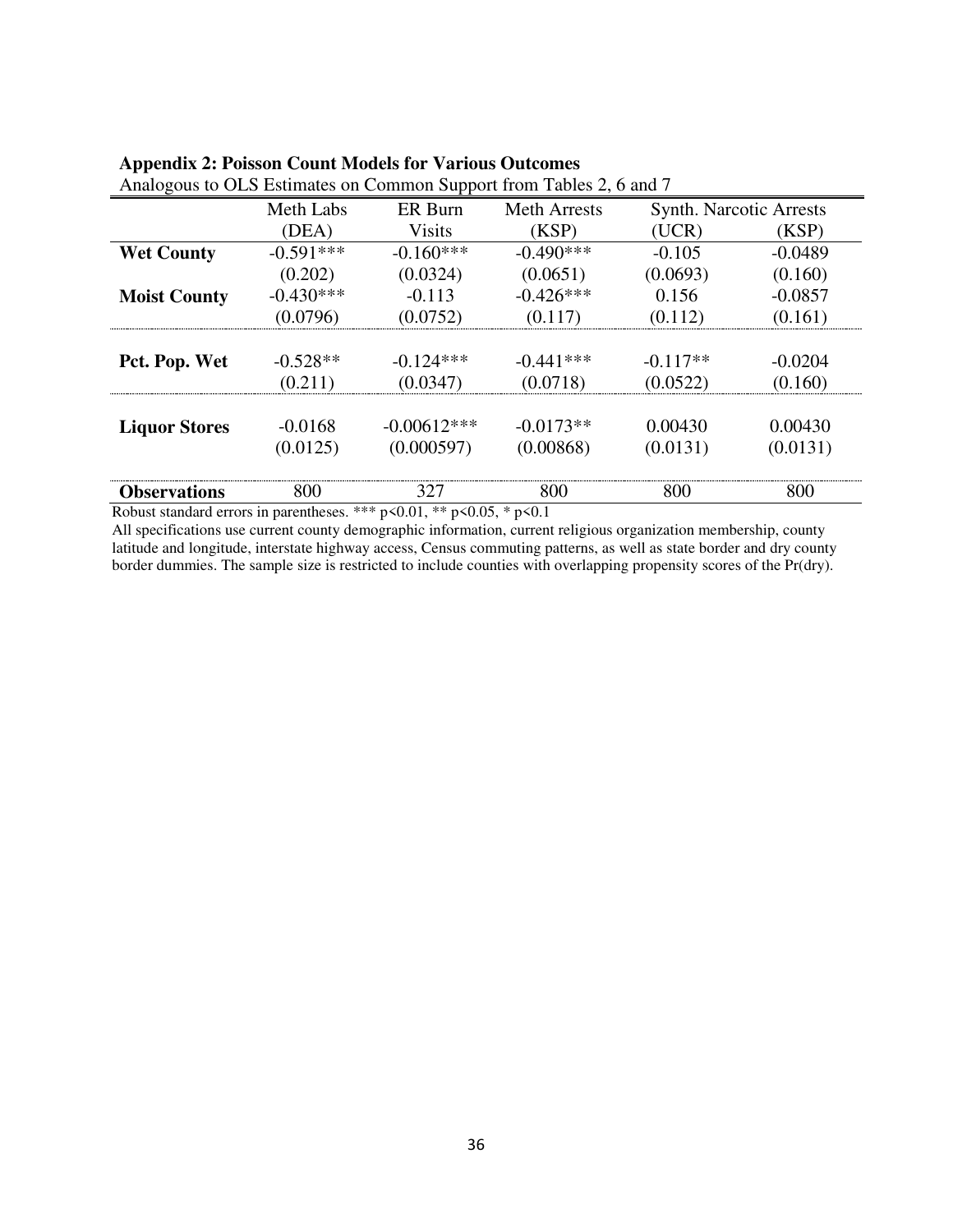|                     | Meth Labs   | ER Burn                                                                                                                              | <b>Meth Arrests</b> | Synth. Narcotic Arrests <sup>†</sup> |          |
|---------------------|-------------|--------------------------------------------------------------------------------------------------------------------------------------|---------------------|--------------------------------------|----------|
|                     | (DEA)       | <b>Visits</b>                                                                                                                        | $(KSP)^{\dagger}$   | (KSP)                                | (UCR)    |
| <b>Wet County</b>   | $-3.288***$ | $-25.14$                                                                                                                             | $-39.13**$          | $-29.59***$                          | $-1.701$ |
|                     | (0.544)     | (15.50)                                                                                                                              | (16.22)             | (6.187)                              | (4.960)  |
| <b>Moist County</b> | $-2.012***$ | $-23.58**$                                                                                                                           | $-15.83$            | $-16.79**$                           | 14.86*   |
|                     | (0.727)     | (10.50)                                                                                                                              | (13.29)             | (7.268)                              | (8.672)  |
| <b>Observations</b> | 770         | 317<br>$\alpha$ and $\alpha$ and $\alpha$ and $\alpha$ and $\alpha$ and $\alpha$ and $\alpha$ and $\alpha$ and $\alpha$ and $\alpha$ | 770                 | 770                                  | 770      |

| Appendix 3: Inverse Propensity Score Weighting Estimates for Various Outcomes |  |  |  |
|-------------------------------------------------------------------------------|--|--|--|
| Analogous to Propensity Score Matching Estimates from Tables 2, 6 and 7       |  |  |  |

Robust standard errors in parentheses. \*\*\* p<0.01, \*\* p<0.05, \* p<0.1

All models control county demographic information, current religious organization membership, county latitude and longitude, interstate highway access, Census commuting patterns, as well as state border and dry county border dummies.The sample size is restricted to include counties with overlapping propensity scores.

† IPW models for arrest rates did not converge.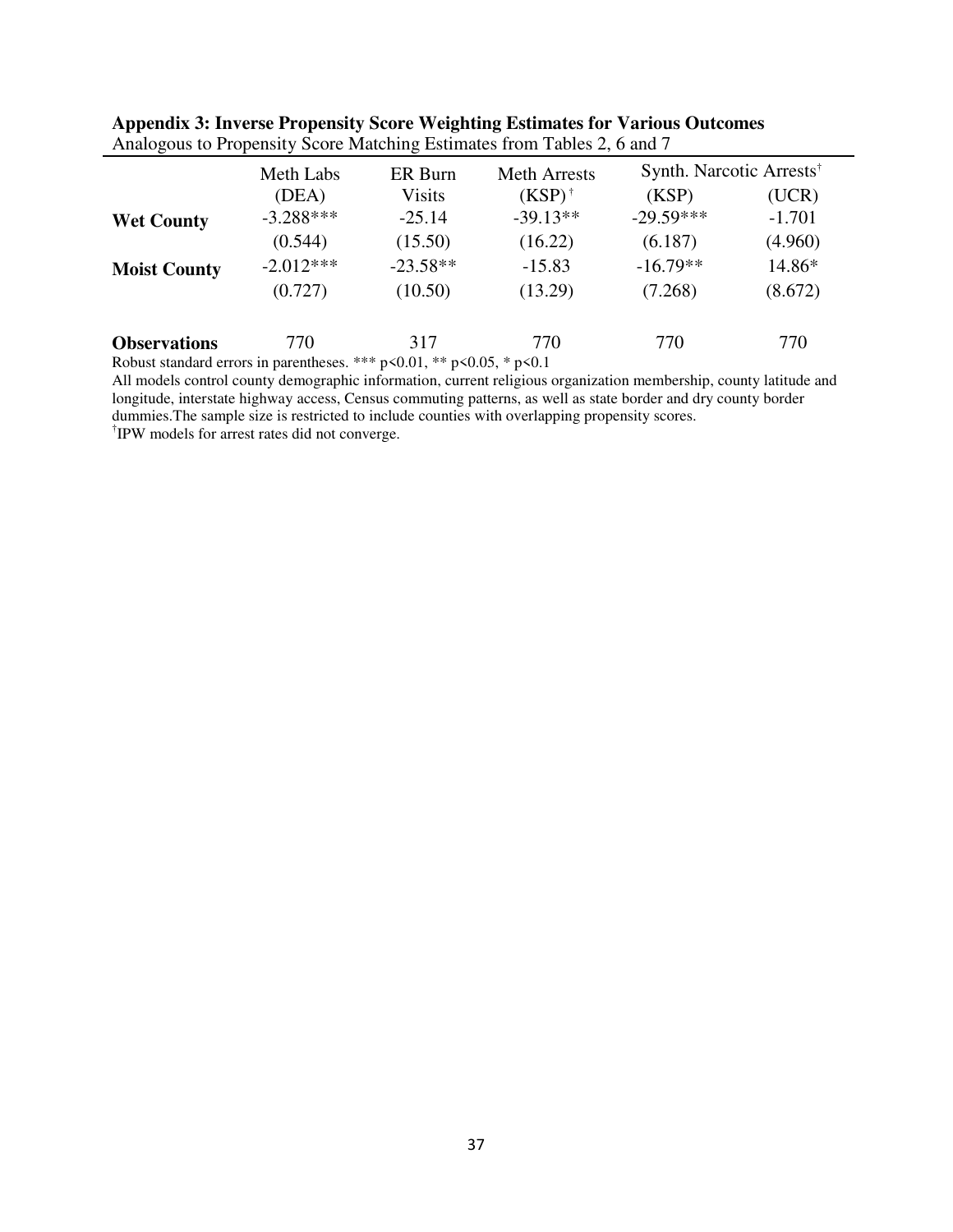#### **References**

- Altonji, J. G., Elder, T. E., & Taber, C. R. (2005a). An evaluation of instrumental variable strategies for estimating the effects of catholic schooling. *Journal of Human Resources, 40*(4), 791-821.
- Altonji, J. G., Elder, T. E., & Taber, C. R. (2005b). Selection on observed and unobserved variables: Assessing the effectiveness of Catholic schools. *Journal of Political Economy, 113*(1), 151-184.

Anderson, D. M., Crost, B., & Rees, D. I. (2014). Wet Laws, Drinking Establishments, and Violent Crime.

Association of Religion Data Archives. (various years). Churches and Church Membership in the United States, various years. Retrieved from www.theARDA.com

- Baughman, R., Conlin, M., Dickert-Conlin, S., & Pepper, J. (2001). Slippery when wet: the effects of local alcohol access laws on highway safety. *Journal of health economics, 20*(6), 1089-1096.
- Campbell, C. A., Hahn, R. A., Elder, R., Brewer, R., Chattopadhyay, S., Fielding, J., . . . Middleton, J. C. (2009). The effectiveness of limiting alcohol outlet density as a means of reducing excessive alcohol consumption and alcohol-related harms. *American Journal of Preventive Medicine, 37*(6), 556-569.
- Carpenter, C. (2005). Heavy alcohol use and the commission of nuisance crime: evidence from underage drunk driving laws. *American Economic Review, 95*(2), 267-272.
- Carpenter, C., & Dobkin, C. (forthcoming). The drinking age, alcohol consumption, and crime. *AEJ– Applied Microeconomics, forthcoming*.
- Conlin, M., Dickert-Conlin, S., & Pepper, J. (2005). The Effect of Alcohol Prohibition on Illicit-Drug-Related Crimes. *Journal of Law and Economics, 48*(1), 215-234.
- Crost, B., & Guerrero, S. (2012). The effect of alcohol availability on marijuana use: Evidence from the minimum legal drinking age. *Journal of health economics, 31*(1), 112-121.
- Crost, B., & Rees, D. I. (2013). The minimum legal drinking age and marijuana use: New estimates from the NLSY97. *Journal of health economics, 32*(2), 474-476.
- Cunningham, J. K., & Liu, L. M. (2003). Impacts of federal ephedrine and pseudoephedrine regulations on methamphetamine-related hospital admissions. *Addiction, 98*(9), 1229-1237.
- Cunningham, J. K., & Liu, L. M. (2005). Impacts of federal precursor chemical regulations on methamphetamine arrests. *Addiction, 100*(4), 479-488.
- Cunningham, J. K., Maxwell, J. C., Campollo, O., Cunningham, K. I., Liu, L. M., & Lin, H. L. (2010). Proximity to the US–Mexico border: a key to explaining geographic variation in US methamphetamine, cocaine and heroin purity. *Addiction, 105*(10), 1785-1798.
- Deza, M. (2015). The effects of alcohol on the consumption of hard drugs: regression discontinuity evidence from the National Longitudinal Study of Youth, 1997. *Health Economics, 24*(4), 419- 438.
- DiNardo, J., & Lemieux, T. (2001). Alcohol, marijuana, and American youth: the unintended consequences of government regulation. *Journal of health economics, 20*(6), 991-1010.
- Dobkin, C., & Nicosia, N. (2009). The war on drugs: methamphetamine, public health, and crime. *The American Economic Review, 99*(1), 324.
- Dobkin, C., Nicosia, N., & Weinberg, M. (2014). Are supply-side drug control efforts effective? Evaluating OTC regulations targeting methamphetamine precursors. *Journal of Public Economics, 120*, 48- 61.
- Gonzales, R., Mooney, L., & Rawson, R. (2010). The methamphetamine problem in the United States. *Annual Review of Public Health, 31*, 385.
- Haines, M. R. (2004). the Inter-university Consortium for Political and Social Research. Historical, Demographic, Economic, and Social Data: The United States, 1790-2000 [Computer file]. ICPSR02896-v2. Hamilton, NY: Colgate University. *Ann Arbor: MI: Inter-university Consortium for Political and Social Research [producers]*.